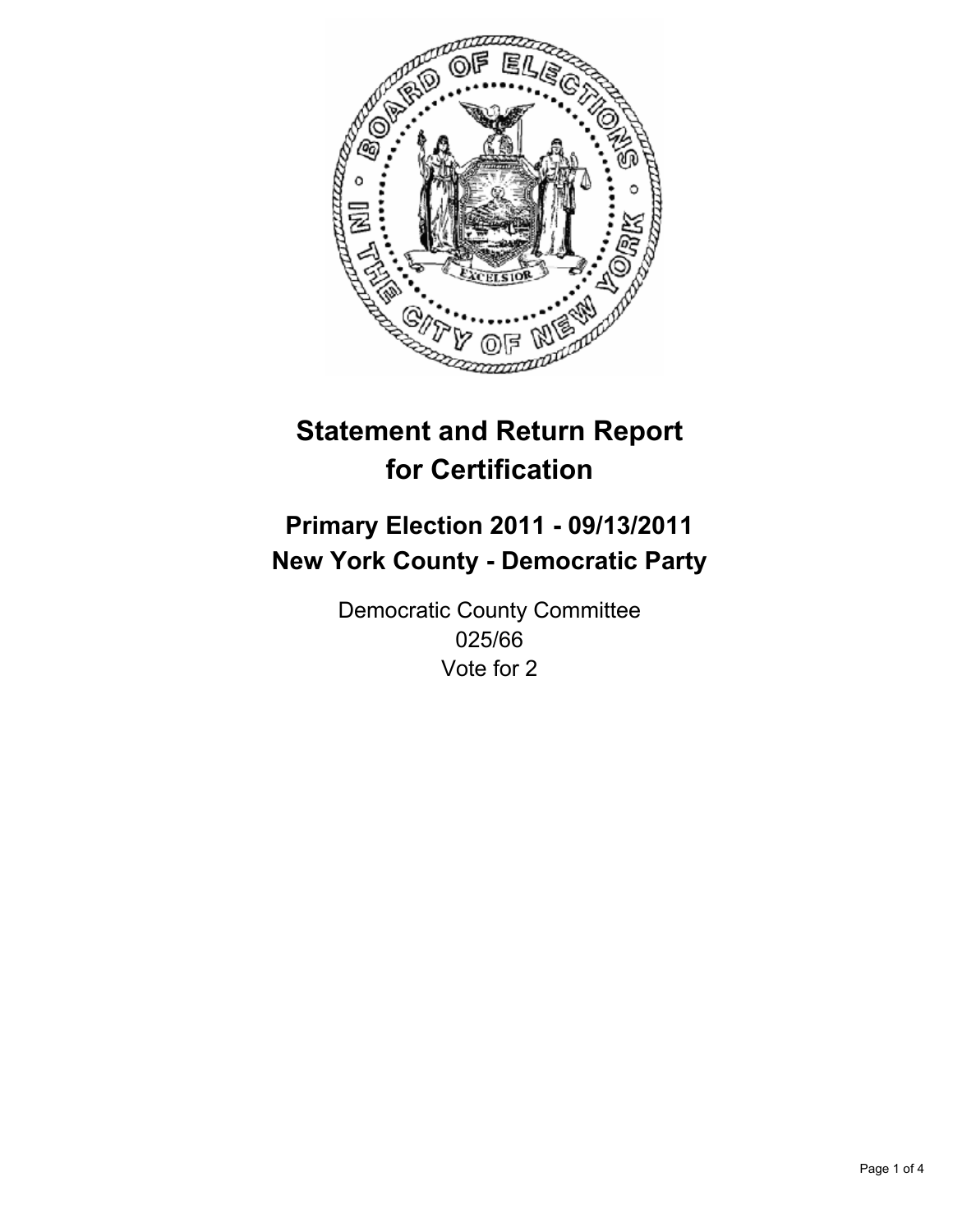

| <b>PUBLIC COUNTER</b>                                    | 34 |
|----------------------------------------------------------|----|
| <b>EMERGENCY</b>                                         | 0  |
| ABSENTEE/MILITARY                                        | 0  |
| FEDERAL                                                  | 0  |
| SPECIAL PRESIDENTIAL                                     | 0  |
| <b>AFFIDAVIT</b>                                         | 0  |
| <b>Total Ballots</b>                                     | 34 |
| Less - Inapplicable Federal/Special Presidential Ballots | 0  |
| <b>Total Applicable Ballots</b>                          | 34 |
| DONALD W ROGERS                                          | 14 |
| SOPHIE GERSON                                            | 20 |
| <b>JACKSON S CHAMPLIN</b>                                | 19 |
| <b>Total Votes</b>                                       | 53 |
| Unrecorded                                               | 15 |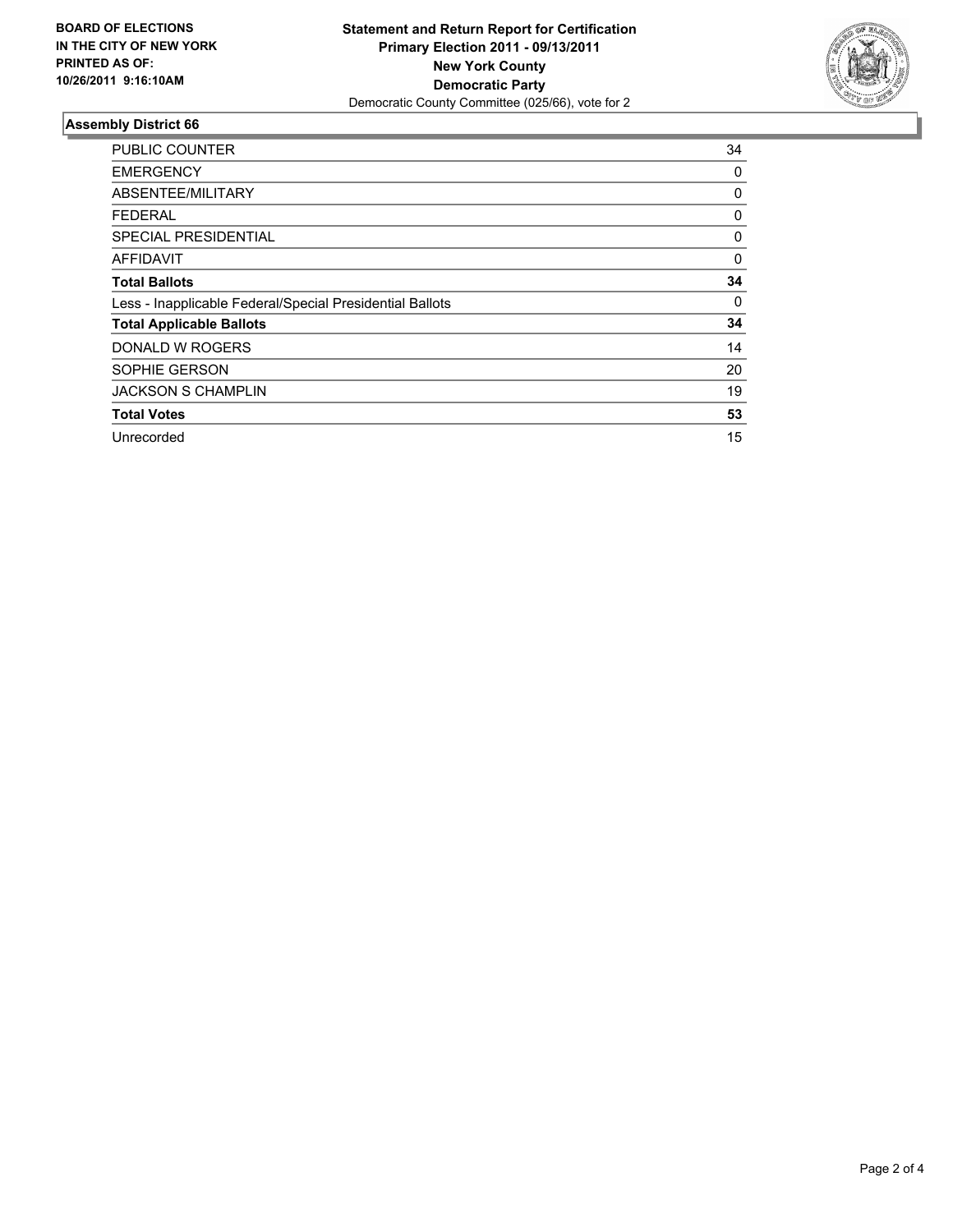#### **Statement and Return Report for Certification Primary Election 2011 - 09/13/2011 New York County Democratic Party** Democratic County Committee (025/66), vote for 2

### **Total for Democratic County Committee (025/66) - New York County**

| <b>PUBLIC COUNTER</b>                                    | 34 |
|----------------------------------------------------------|----|
| <b>EMERGENCY</b>                                         | 0  |
| ABSENTEE/MILITARY                                        | 0  |
| FEDERAL                                                  | 0  |
| <b>SPECIAL PRESIDENTIAL</b>                              | 0  |
| <b>AFFIDAVIT</b>                                         | 0  |
| <b>Total Ballots</b>                                     | 34 |
| Less - Inapplicable Federal/Special Presidential Ballots | 0  |
| <b>Total Applicable Ballots</b>                          | 34 |
| DONALD W ROGERS                                          | 14 |
| SOPHIE GERSON                                            | 20 |
| <b>JACKSON S CHAMPLIN</b>                                | 19 |
| <b>Total Votes</b>                                       | 53 |
| Unrecorded                                               | 15 |

We certify this statement to be correct, and have caused the same to be attested by the signatures of the members of the board, or a majority thereof, on

Secretary **Chairman** 

Canvassing Board

Canvassing Board **Canvassing Board** Canvassing Board **Deputy Chief Clerk** 

Chief Clerk



Date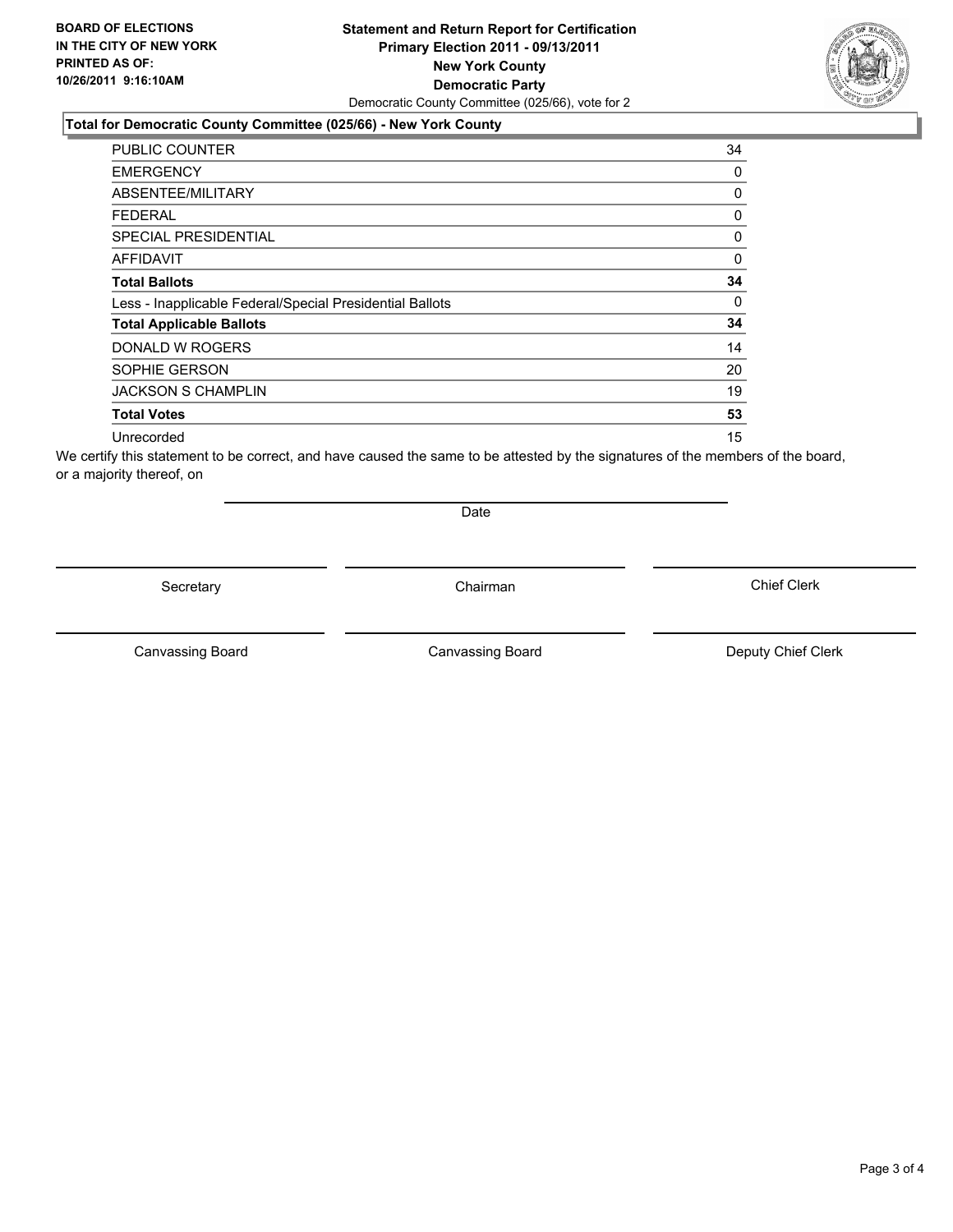**Statement and Return Report for Certification Primary Election 2011 - 09/13/2011 New York County Democratic Party** Democratic County Committee (025/66), vote for 2

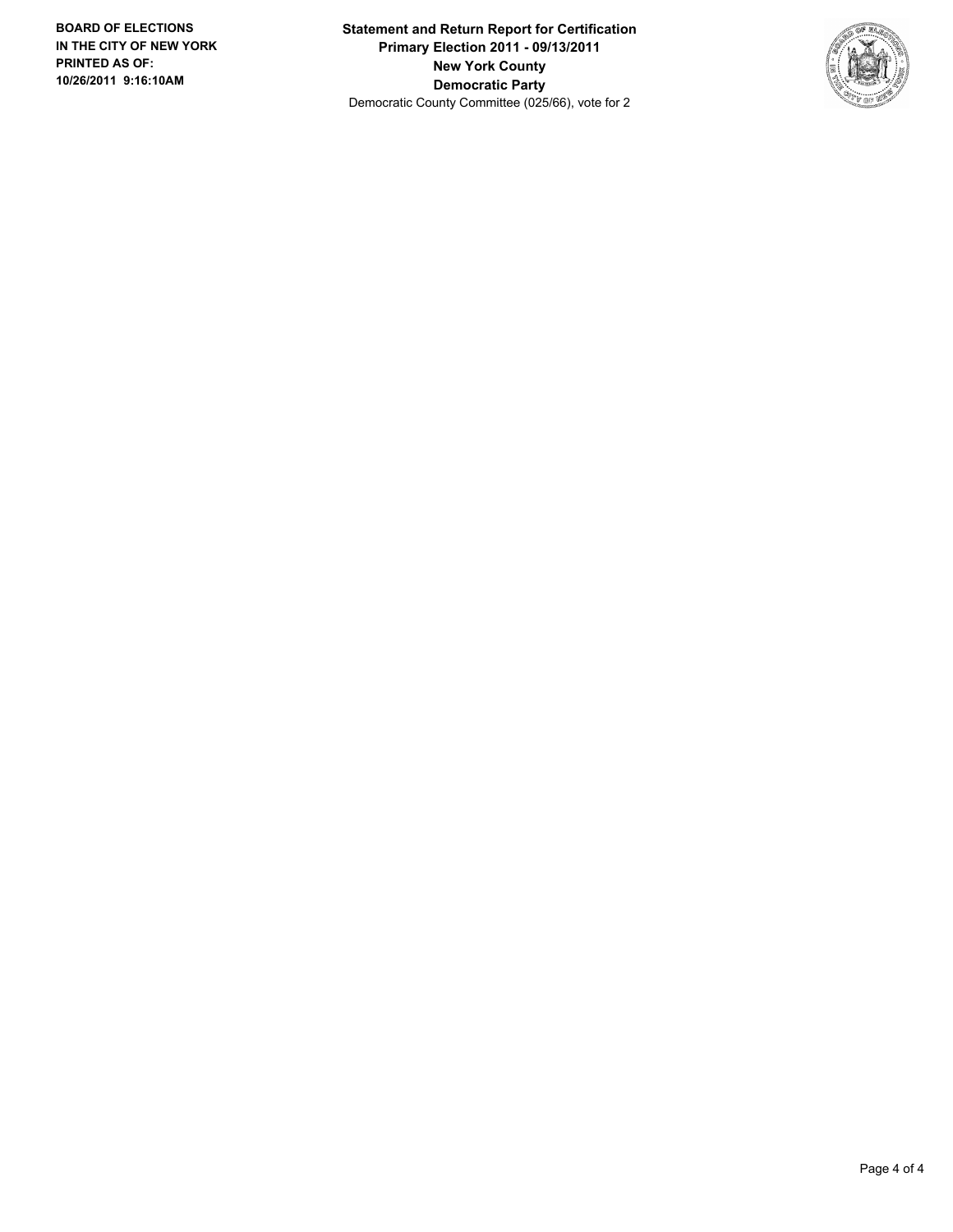

## **Primary Election 2011 - 09/13/2011 New York County - Democratic Party**

Democratic County Committee 073/66 Vote for 3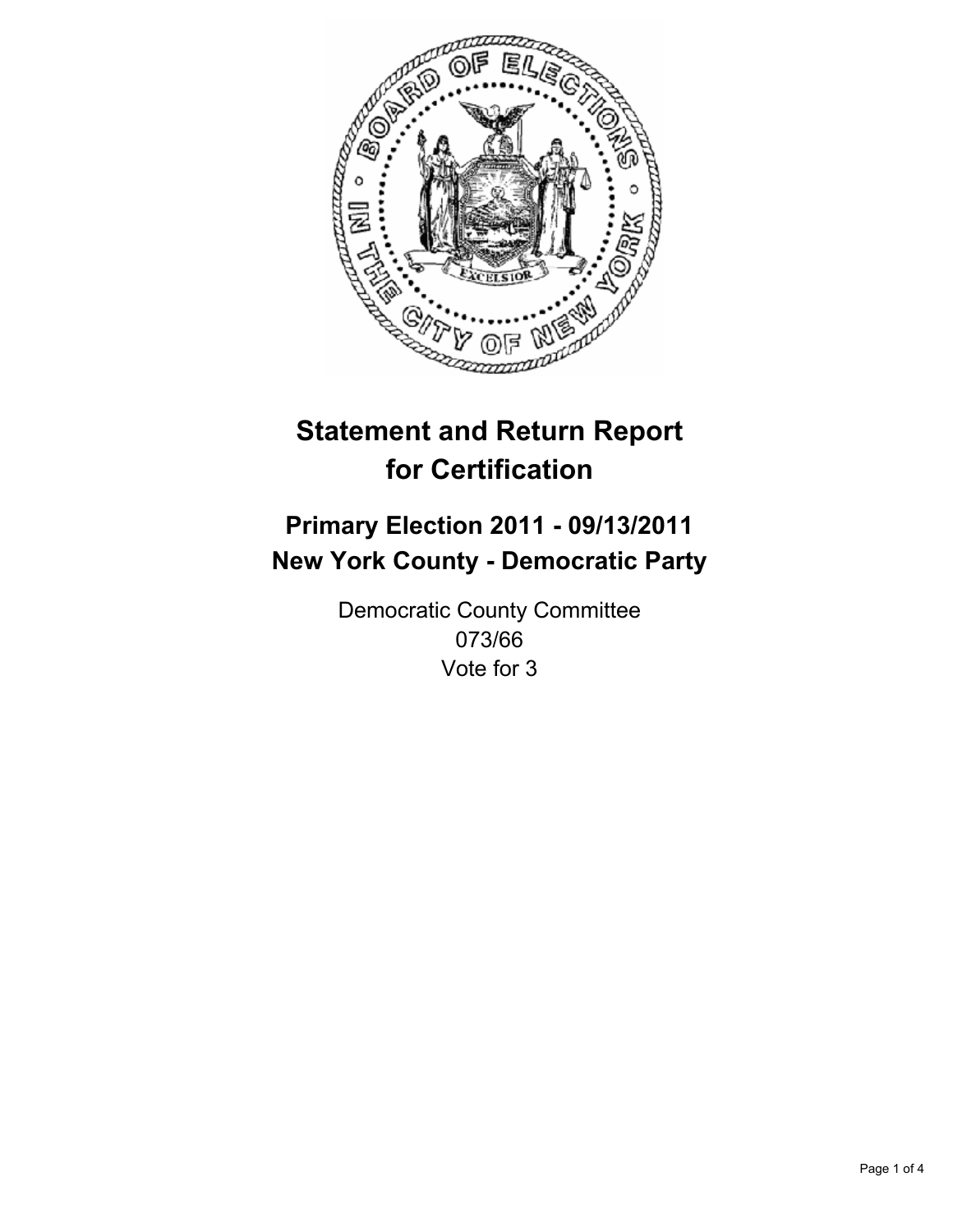

| <b>PUBLIC COUNTER</b>                                    | 18             |
|----------------------------------------------------------|----------------|
| <b>EMERGENCY</b>                                         | 0              |
| ABSENTEE/MILITARY                                        | 0              |
| <b>FEDERAL</b>                                           | 0              |
| <b>SPECIAL PRESIDENTIAL</b>                              | 0              |
| <b>AFFIDAVIT</b>                                         | 0              |
| <b>Total Ballots</b>                                     | 18             |
| Less - Inapplicable Federal/Special Presidential Ballots | 0              |
| <b>Total Applicable Ballots</b>                          | 18             |
| <b>HARRIET FIELDS</b>                                    | 5              |
| <b>MARY ANN BRADY</b>                                    | 6              |
| <b>TOM CONNOR</b>                                        | 13             |
| <b>TERESA HOMMEL</b>                                     | 14             |
| BRET SCHLUSSMAN (WRITE-IN)                               | 1              |
| JENNIFER RAJKUMAR (WRITE-IN)                             | $\overline{2}$ |
| PAUL NEWELL (WRITE-IN)                                   | 2              |
| <b>Total Votes</b>                                       | 43             |
| Unrecorded                                               | 11             |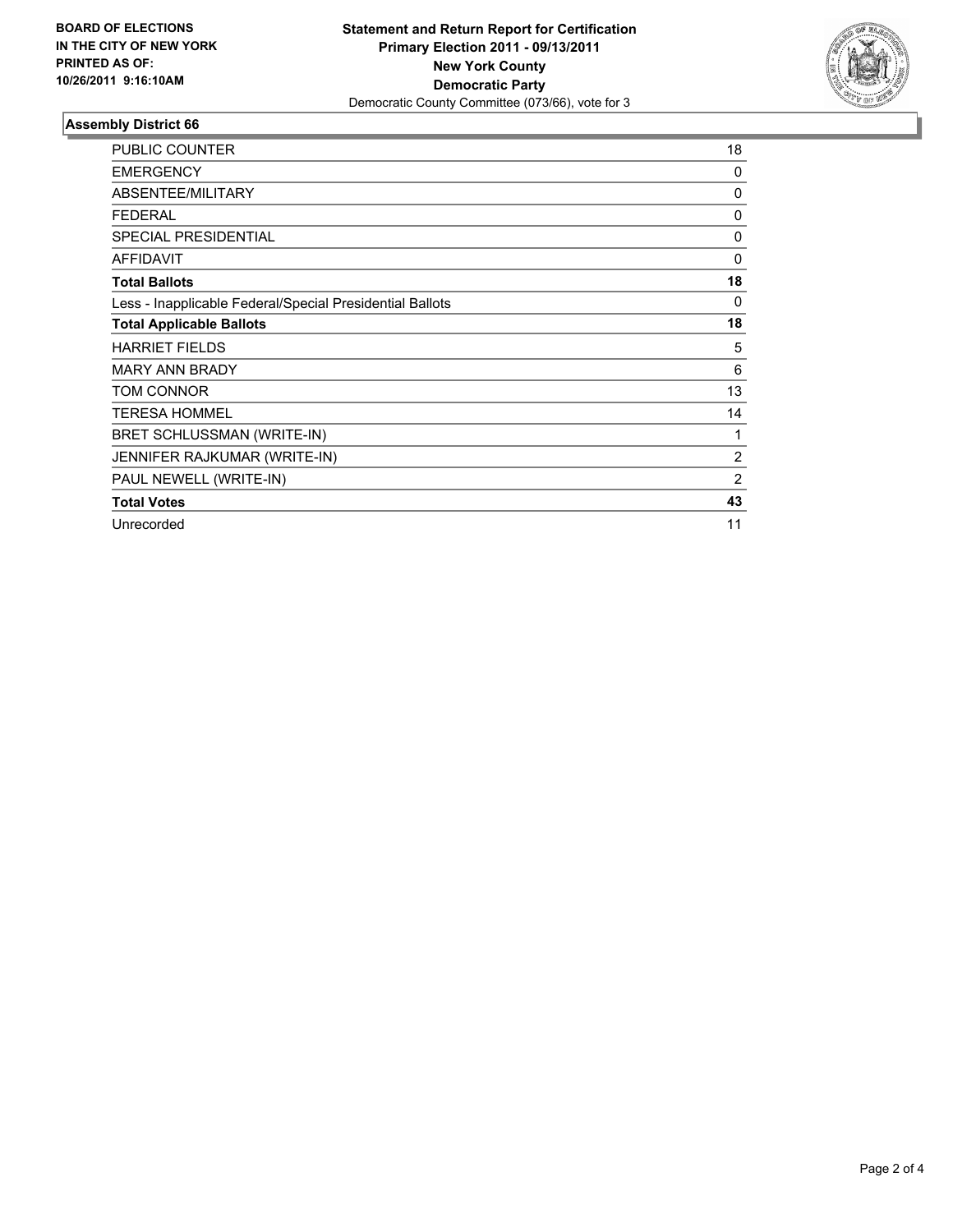#### **Statement and Return Report for Certification Primary Election 2011 - 09/13/2011 New York County Democratic Party** Democratic County Committee (073/66), vote for 3

#### **Total for Democratic County Committee (073/66) - New York County**

| PUBLIC COUNTER                                           | 18             |
|----------------------------------------------------------|----------------|
| <b>EMERGENCY</b>                                         | 0              |
| ABSENTEE/MILITARY                                        | $\Omega$       |
| <b>FEDERAL</b>                                           | $\Omega$       |
| <b>SPECIAL PRESIDENTIAL</b>                              | $\Omega$       |
| <b>AFFIDAVIT</b>                                         | 0              |
| <b>Total Ballots</b>                                     | 18             |
| Less - Inapplicable Federal/Special Presidential Ballots | 0              |
| <b>Total Applicable Ballots</b>                          | 18             |
| <b>HARRIET FIELDS</b>                                    | 5              |
| <b>MARY ANN BRADY</b>                                    | 6              |
| TOM CONNOR                                               | 13             |
| <b>TERESA HOMMEL</b>                                     | 14             |
| BRET SCHLUSSMAN (WRITE-IN)                               | 1              |
| JENNIFER RAJKUMAR (WRITE-IN)                             | $\overline{2}$ |
| PAUL NEWELL (WRITE-IN)                                   | $\overline{2}$ |
| <b>Total Votes</b>                                       | 43             |
| Unrecorded                                               | 11             |

We certify this statement to be correct, and have caused the same to be attested by the signatures of the members of the board, or a majority thereof, on

Secretary **Chairman** 

Date

Chief Clerk

Canvassing Board

Canvassing Board **Canvassing Board** Canvassing Board **Deputy Chief Clerk**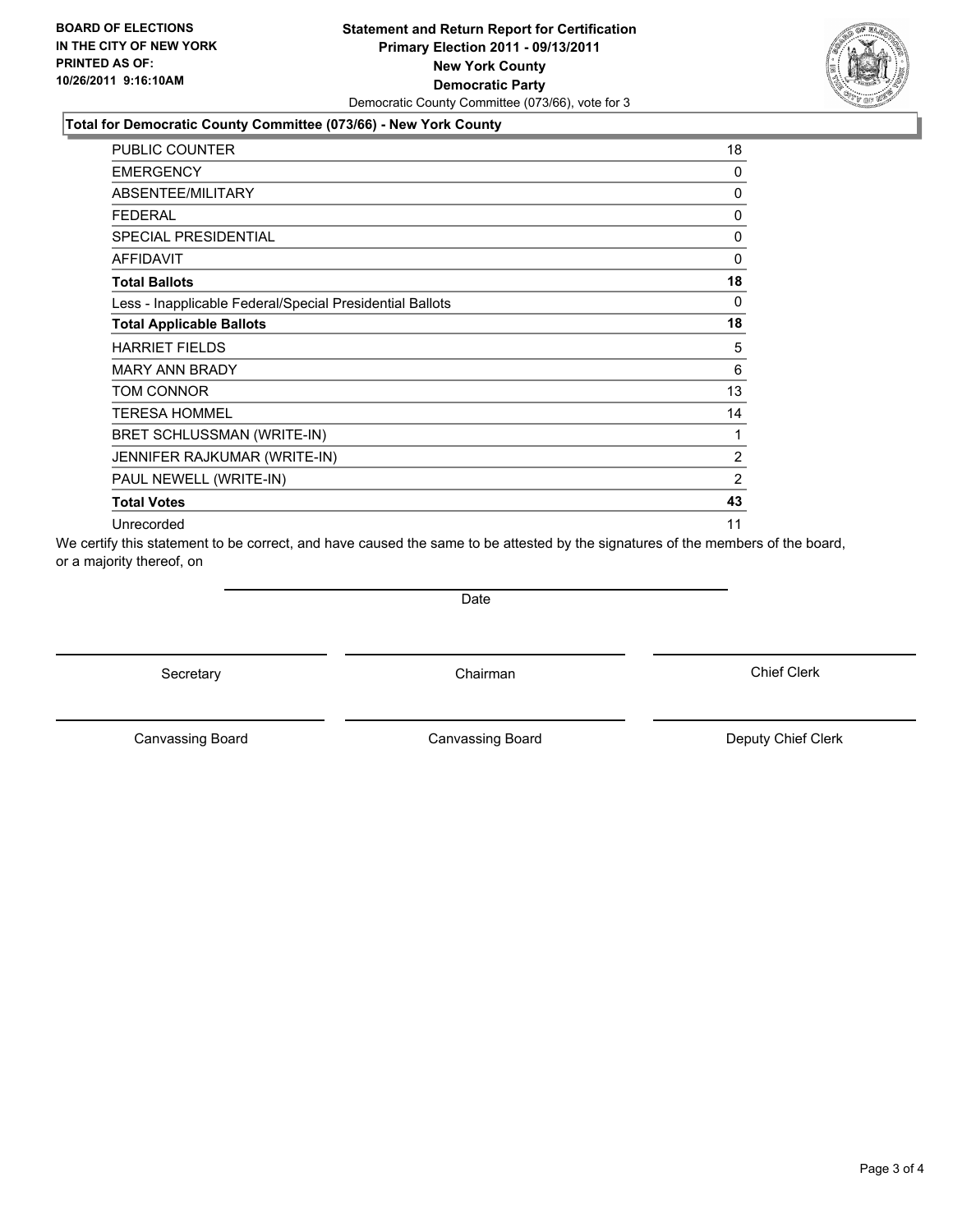**Statement and Return Report for Certification Primary Election 2011 - 09/13/2011 New York County Democratic Party** Democratic County Committee (073/66), vote for 3

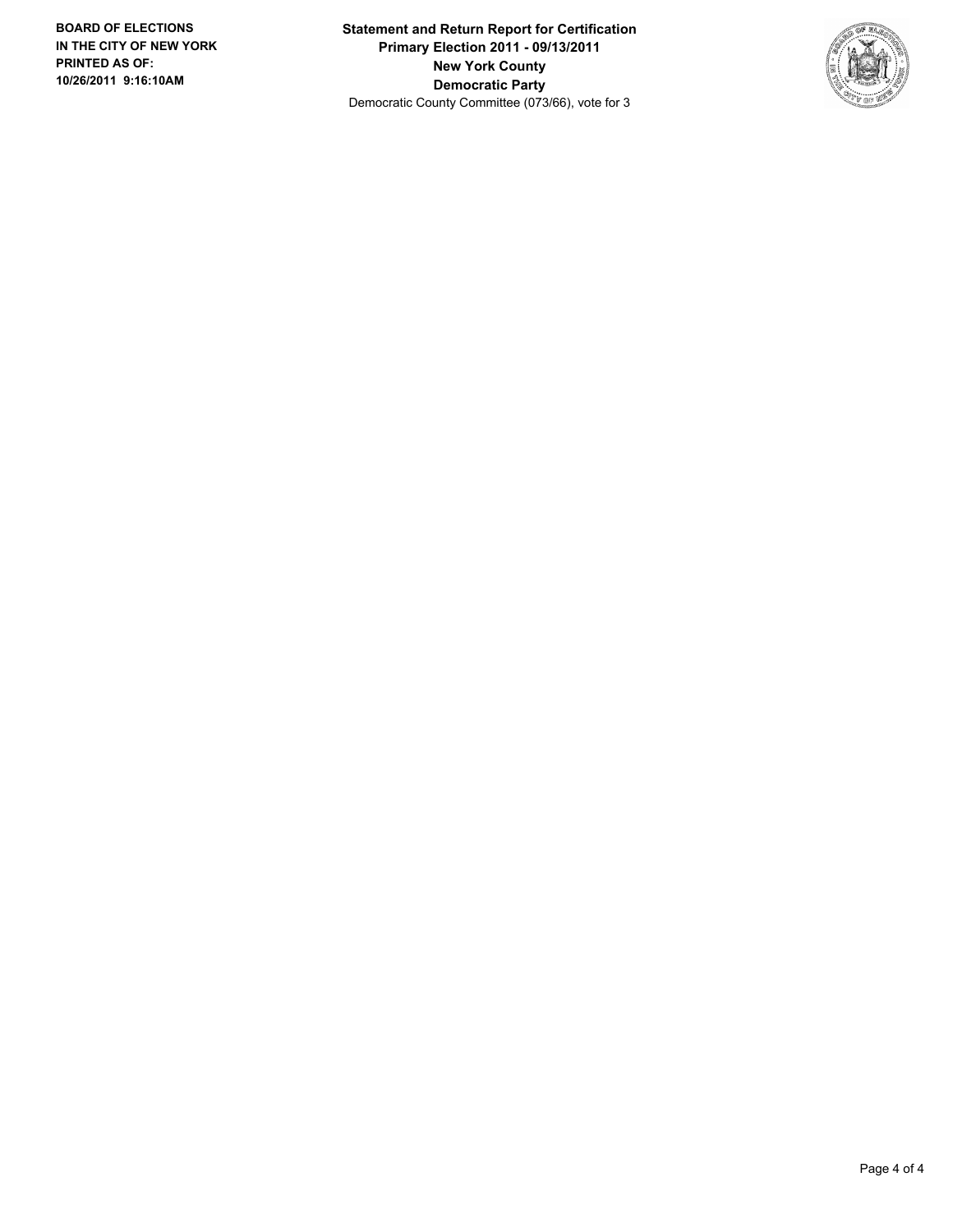

## **Primary Election 2011 - 09/13/2011 New York County - Democratic Party**

Democratic County Committee 083/66 Vote for 2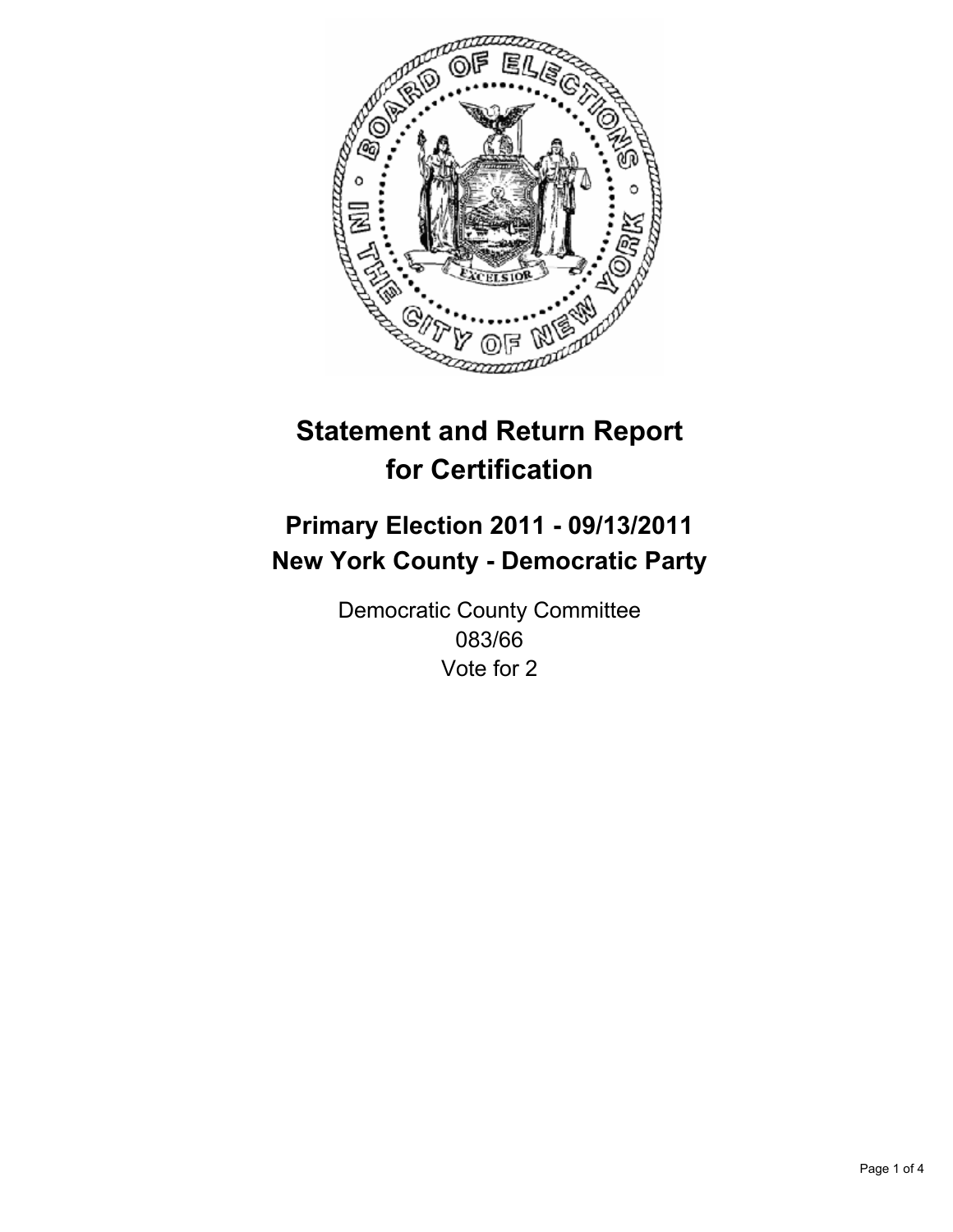

| <b>PUBLIC COUNTER</b>                                    | 14 |
|----------------------------------------------------------|----|
| <b>EMERGENCY</b>                                         | 0  |
| ABSENTEE/MILITARY                                        | 0  |
| <b>FEDERAL</b>                                           | 0  |
| <b>SPECIAL PRESIDENTIAL</b>                              | 0  |
| AFFIDAVIT                                                | 0  |
| <b>Total Ballots</b>                                     | 14 |
| Less - Inapplicable Federal/Special Presidential Ballots | 0  |
| <b>Total Applicable Ballots</b>                          | 14 |
| <b>JOSEPH DIMATTIA</b>                                   | 11 |
| ANDREW DUNCAN MACVICAR                                   | 4  |
| <b>SYLVIA DIPIETRO</b>                                   | 10 |
| KURLAND (WRITE-IN)                                       | 1  |
| <b>Total Votes</b>                                       | 26 |
| Unrecorded                                               | 2  |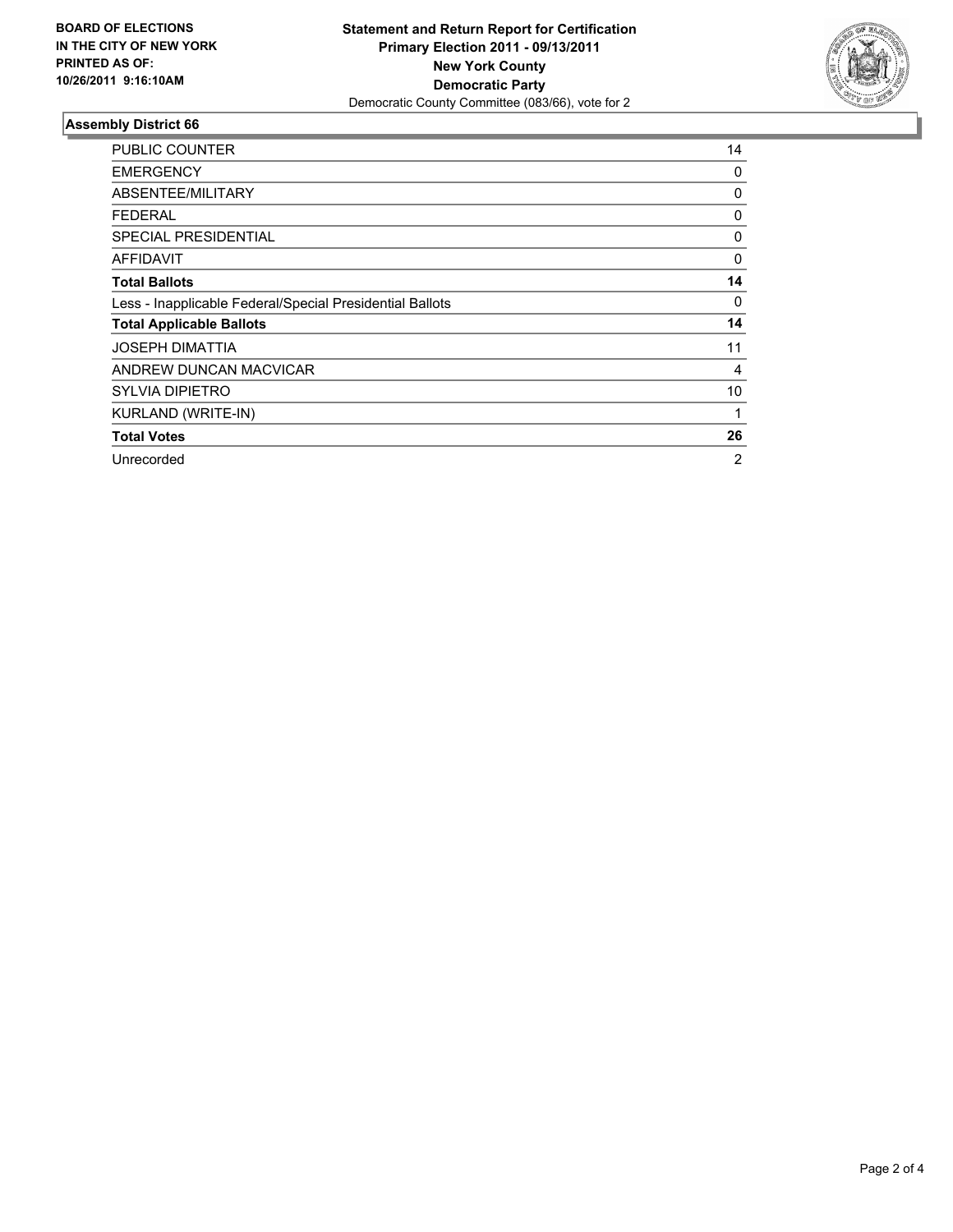#### **Statement and Return Report for Certification Primary Election 2011 - 09/13/2011 New York County Democratic Party** Democratic County Committee (083/66), vote for 2

### **Total for Democratic County Committee (083/66) - New York County**

| <b>PUBLIC COUNTER</b>                                    | 14 |
|----------------------------------------------------------|----|
| <b>EMERGENCY</b>                                         | 0  |
| ABSENTEE/MILITARY                                        | 0  |
| FEDERAL                                                  | 0  |
| SPECIAL PRESIDENTIAL                                     | 0  |
| <b>AFFIDAVIT</b>                                         | 0  |
| <b>Total Ballots</b>                                     | 14 |
| Less - Inapplicable Federal/Special Presidential Ballots | 0  |
| <b>Total Applicable Ballots</b>                          | 14 |
| <b>JOSEPH DIMATTIA</b>                                   | 11 |
| ANDREW DUNCAN MACVICAR                                   | 4  |
| <b>SYLVIA DIPIETRO</b>                                   | 10 |
| KURLAND (WRITE-IN)                                       | 1  |
| <b>Total Votes</b>                                       | 26 |
| Unrecorded                                               | 2  |

We certify this statement to be correct, and have caused the same to be attested by the signatures of the members of the board, or a majority thereof, on

Date

Secretary **Chairman** 

Canvassing Board **Canvassing Board** Canvassing Board **Deputy Chief Clerk** 

Canvassing Board

Chief Clerk

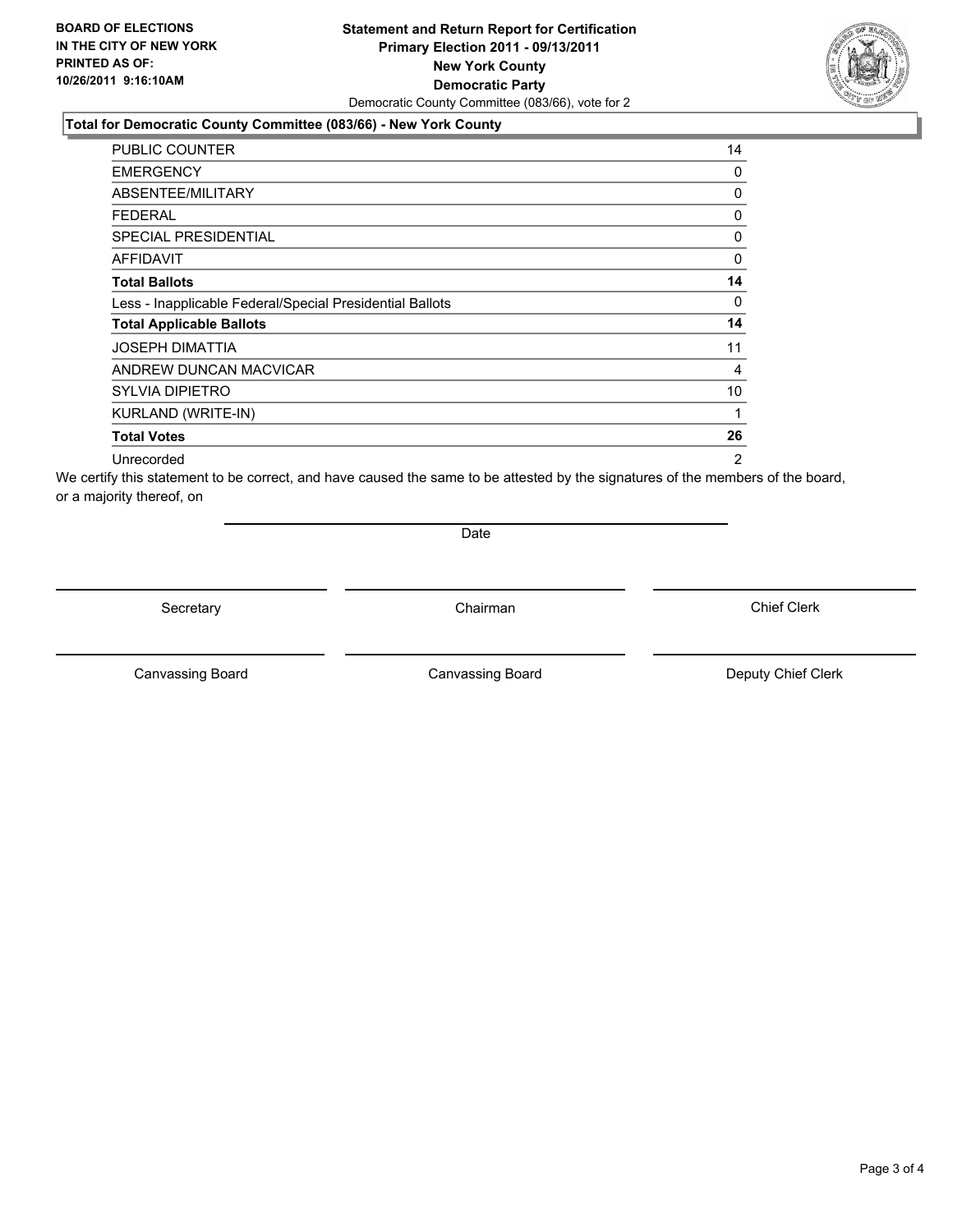**Statement and Return Report for Certification Primary Election 2011 - 09/13/2011 New York County Democratic Party** Democratic County Committee (083/66), vote for 2

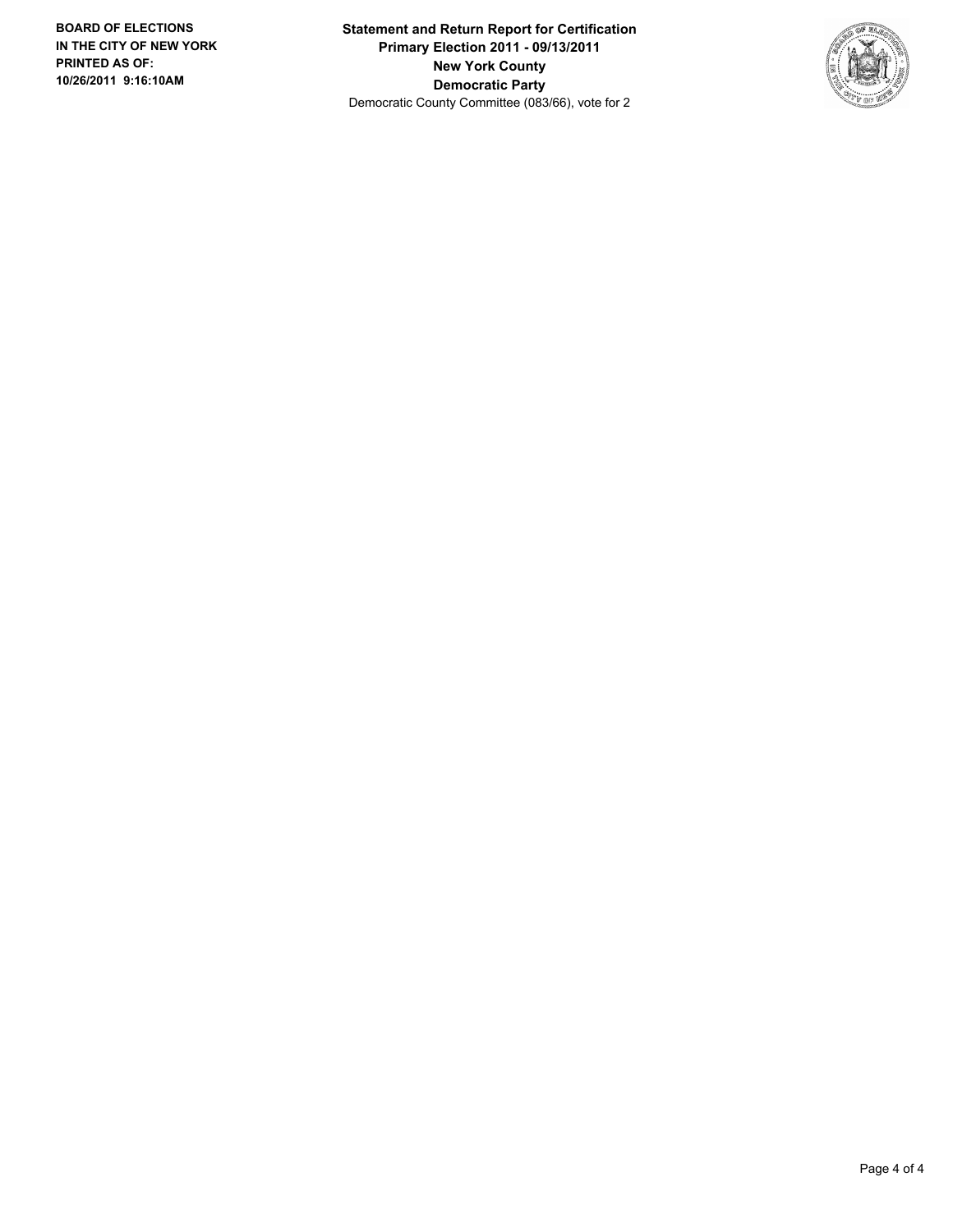

## **Primary Election 2011 - 09/13/2011 New York County - Democratic Party**

Democratic County Committee 087/66 Vote for 2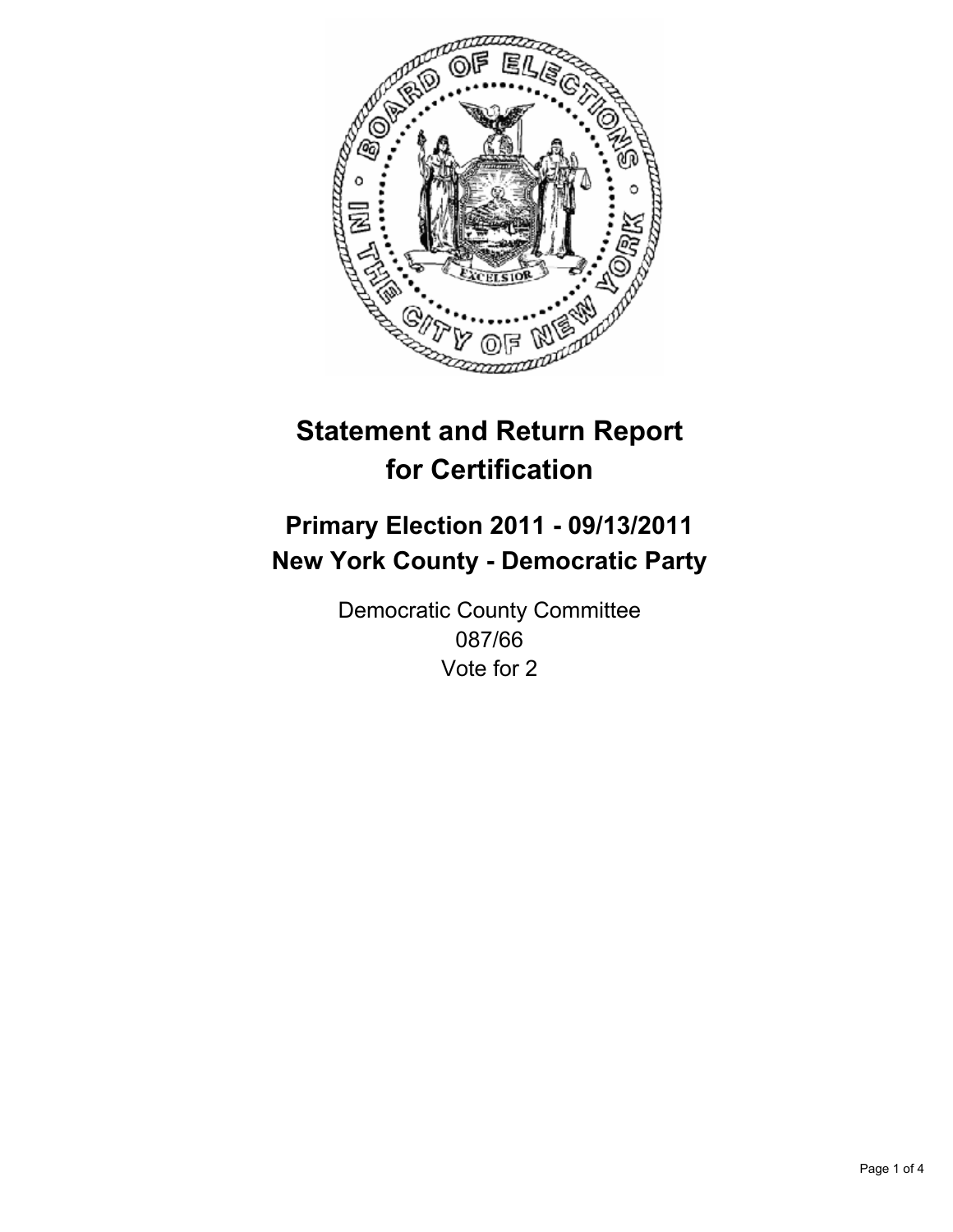

| <b>PUBLIC COUNTER</b>                                    | 23       |
|----------------------------------------------------------|----------|
| <b>EMERGENCY</b>                                         | 0        |
| ABSENTEE/MILITARY                                        | 0        |
| <b>FEDERAL</b>                                           | 0        |
| <b>SPECIAL PRESIDENTIAL</b>                              | 0        |
| <b>AFFIDAVIT</b>                                         | $\Omega$ |
| <b>Total Ballots</b>                                     | 23       |
| Less - Inapplicable Federal/Special Presidential Ballots | 0        |
| <b>Total Applicable Ballots</b>                          | 23       |
| PETER FALK                                               | 6        |
| YELENA FALK                                              | 9        |
| <b>IRENE KAUFMAN</b>                                     | 16       |
| DOLORES WALKER (WRITE-IN)                                | 1        |
| <b>GARY FERTMAN (WRITE-IN)</b>                           | 1        |
| SHIRLEY JONAS (WRITE-IN)                                 | 1        |
| YETTA G. KURLAND (WRITE-IN)                              | 1        |
| <b>Total Votes</b>                                       | 35       |
| Unrecorded                                               | 11       |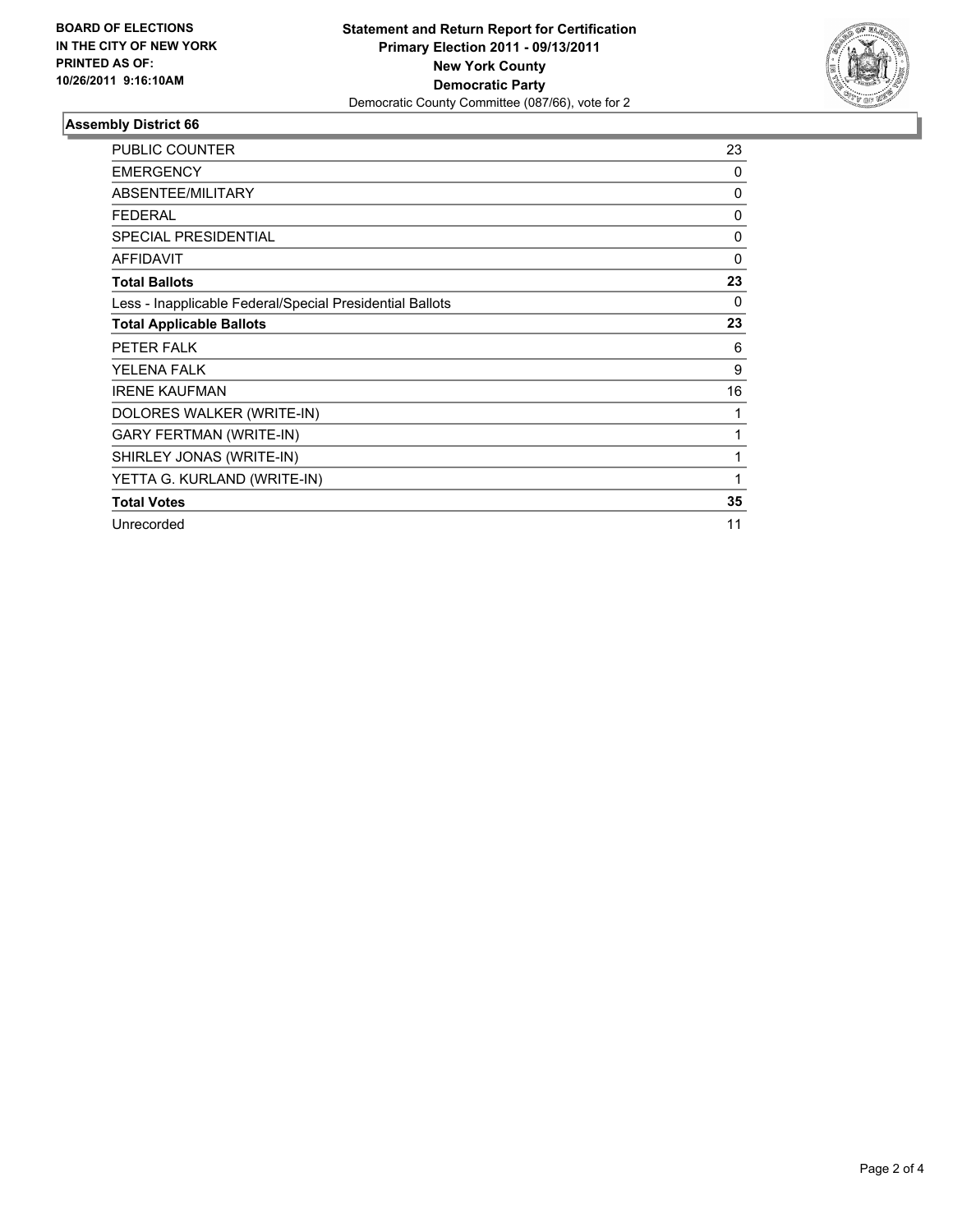#### **Statement and Return Report for Certification Primary Election 2011 - 09/13/2011 New York County Democratic Party** Democratic County Committee (087/66), vote for 2

#### **Total for Democratic County Committee (087/66) - New York County**

| <b>PUBLIC COUNTER</b>                                    | 23           |
|----------------------------------------------------------|--------------|
| <b>EMERGENCY</b>                                         | $\Omega$     |
| <b>ABSENTEE/MILITARY</b>                                 | $\mathbf{0}$ |
| <b>FEDERAL</b>                                           | $\Omega$     |
| <b>SPECIAL PRESIDENTIAL</b>                              | 0            |
| <b>AFFIDAVIT</b>                                         | 0            |
| <b>Total Ballots</b>                                     | 23           |
| Less - Inapplicable Federal/Special Presidential Ballots | 0            |
| <b>Total Applicable Ballots</b>                          | 23           |
| PETER FALK                                               | 6            |
| YELENA FALK                                              | 9            |
| <b>IRENE KAUFMAN</b>                                     | 16           |
| DOLORES WALKER (WRITE-IN)                                | 1            |
| <b>GARY FERTMAN (WRITE-IN)</b>                           | 1            |
| SHIRLEY JONAS (WRITE-IN)                                 | 1            |
| YETTA G. KURLAND (WRITE-IN)                              | 1            |
| <b>Total Votes</b>                                       | 35           |
| Unrecorded                                               | 11           |

We certify this statement to be correct, and have caused the same to be attested by the signatures of the members of the board, or a majority thereof, on

Secretary **Chairman** 

Date

Chief Clerk

Canvassing Board

Canvassing Board **Canvassing Board** Canvassing Board **Deputy Chief Clerk**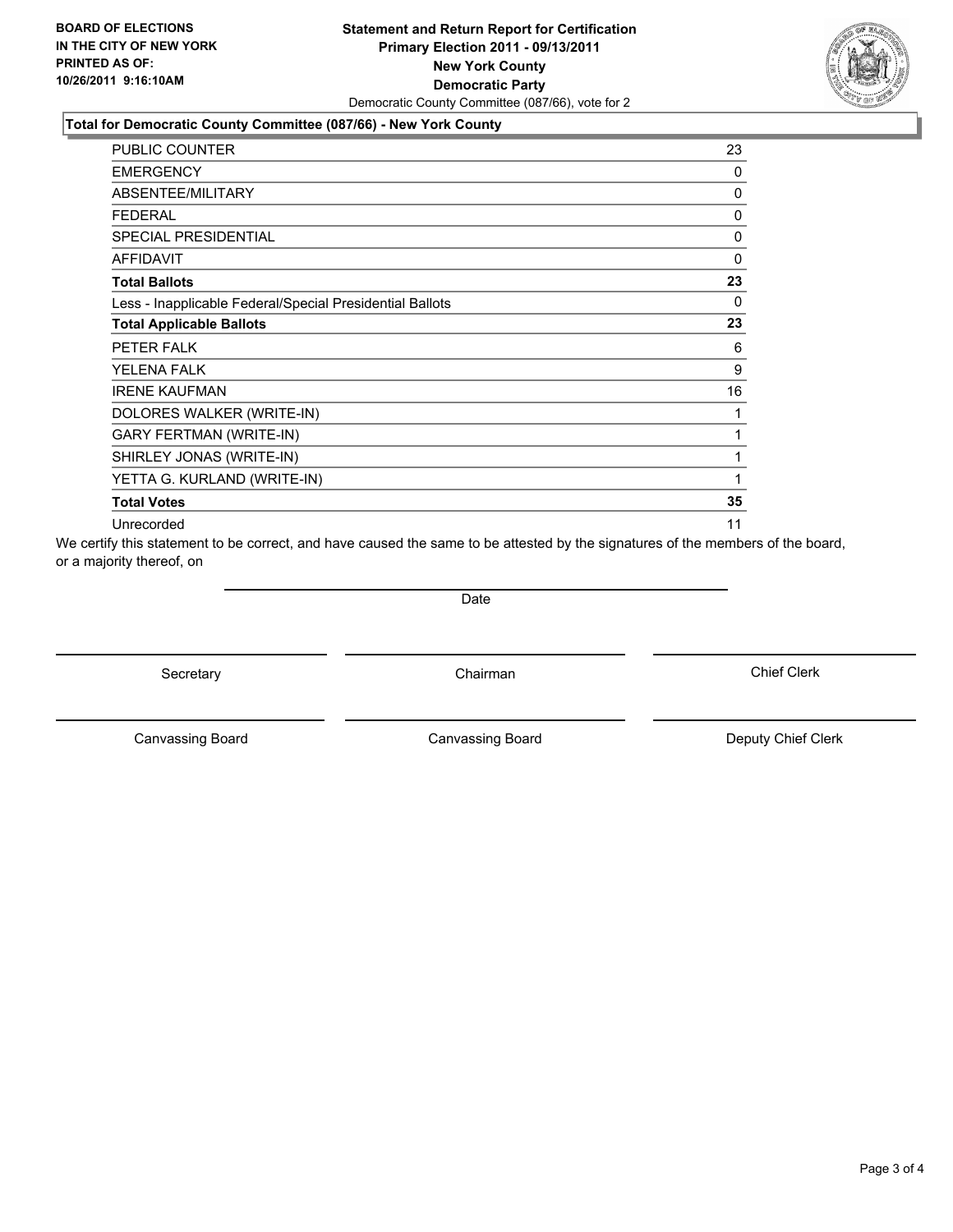**Statement and Return Report for Certification Primary Election 2011 - 09/13/2011 New York County Democratic Party** Democratic County Committee (087/66), vote for 2

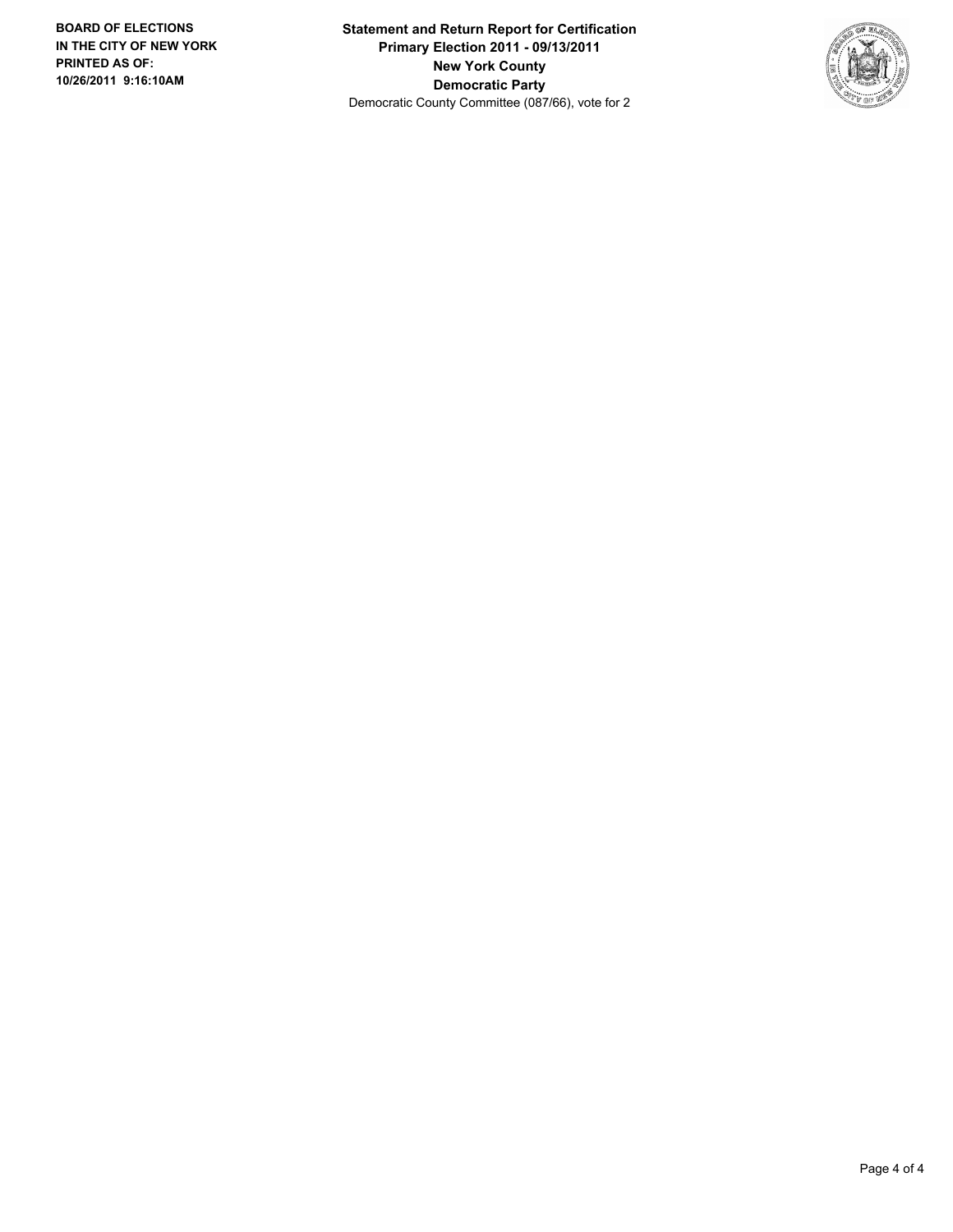

## **Primary Election 2011 - 09/13/2011 New York County - Democratic Party**

Democratic County Committee 003/68 Vote for 2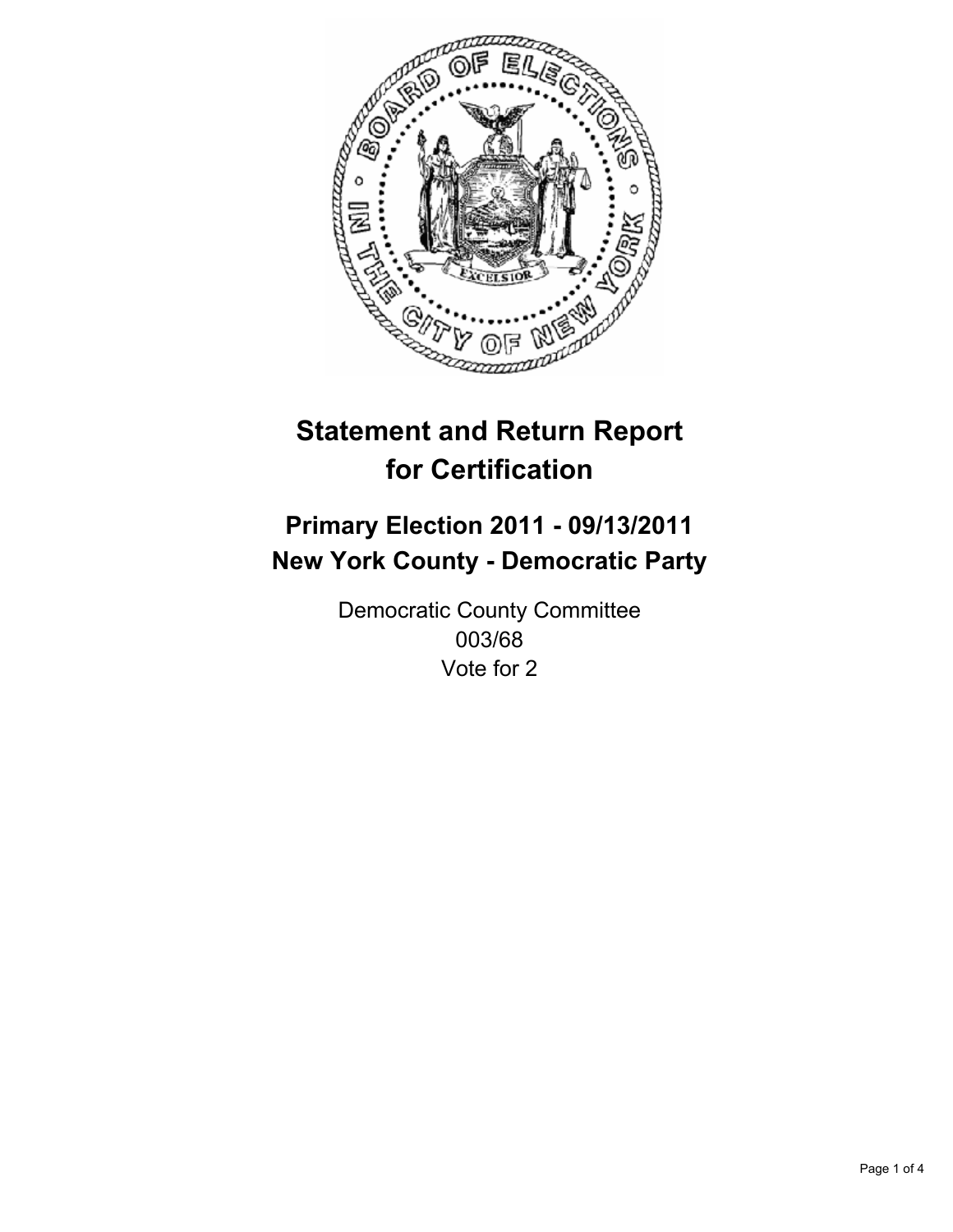

| <b>PUBLIC COUNTER</b>                                    | 7              |
|----------------------------------------------------------|----------------|
| <b>EMERGENCY</b>                                         | 0              |
| ABSENTEE/MILITARY                                        | $\overline{2}$ |
| <b>FEDERAL</b>                                           | 0              |
| <b>SPECIAL PRESIDENTIAL</b>                              | 0              |
| <b>AFFIDAVIT</b>                                         | 0              |
| <b>Total Ballots</b>                                     | 9              |
| Less - Inapplicable Federal/Special Presidential Ballots | $\Omega$       |
| <b>Total Applicable Ballots</b>                          | 9              |
| <b>THERESA ROWELL</b>                                    | 4              |
| <b>EXODUS MURPHY JR.</b>                                 | 4              |
| <b>BRICE PEYRE</b>                                       | 5              |
| <b>Total Votes</b>                                       | 13             |
| Unrecorded                                               | 5              |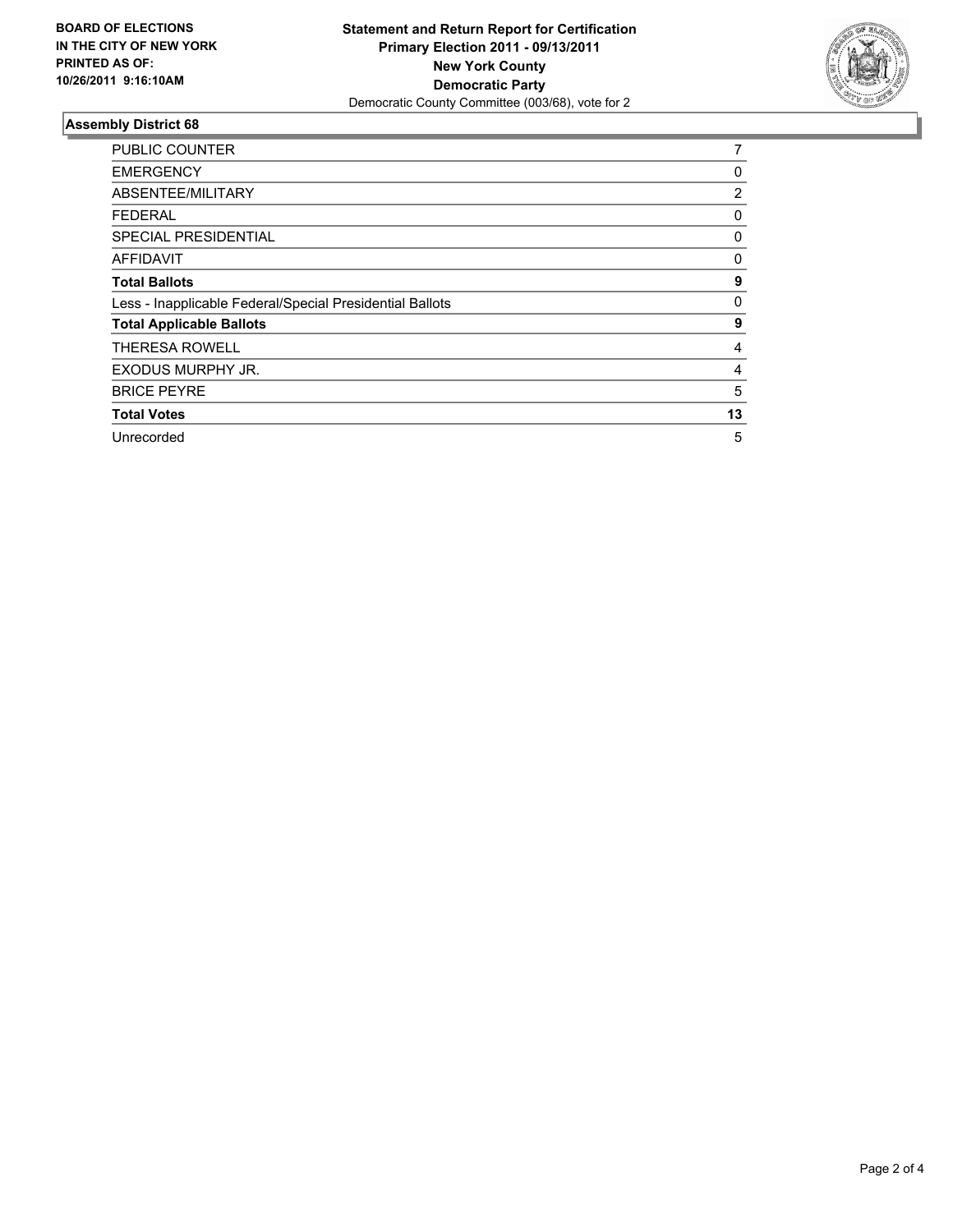#### **Statement and Return Report for Certification Primary Election 2011 - 09/13/2011 New York County Democratic Party** Democratic County Committee (003/68), vote for 2

#### **Total for Democratic County Committee (003/68) - New York County**

| <b>PUBLIC COUNTER</b>                                    | 7              |
|----------------------------------------------------------|----------------|
| <b>EMERGENCY</b>                                         | 0              |
| ABSENTEE/MILITARY                                        | $\overline{2}$ |
| <b>FEDERAL</b>                                           | 0              |
| <b>SPECIAL PRESIDENTIAL</b>                              | 0              |
| <b>AFFIDAVIT</b>                                         | 0              |
| <b>Total Ballots</b>                                     | 9              |
| Less - Inapplicable Federal/Special Presidential Ballots | 0              |
| <b>Total Applicable Ballots</b>                          | 9              |
| <b>THERESA ROWELL</b>                                    | 4              |
| <b>EXODUS MURPHY JR.</b>                                 | 4              |
| <b>BRICE PEYRE</b>                                       | 5              |
| <b>Total Votes</b>                                       | 13             |
| Unrecorded                                               | 5              |

We certify this statement to be correct, and have caused the same to be attested by the signatures of the members of the board, or a majority thereof, on

Secretary **Chairman** 

Date

Canvassing Board

Canvassing Board **Canvassing Board** Canvassing Board **Deputy Chief Clerk** 

Chief Clerk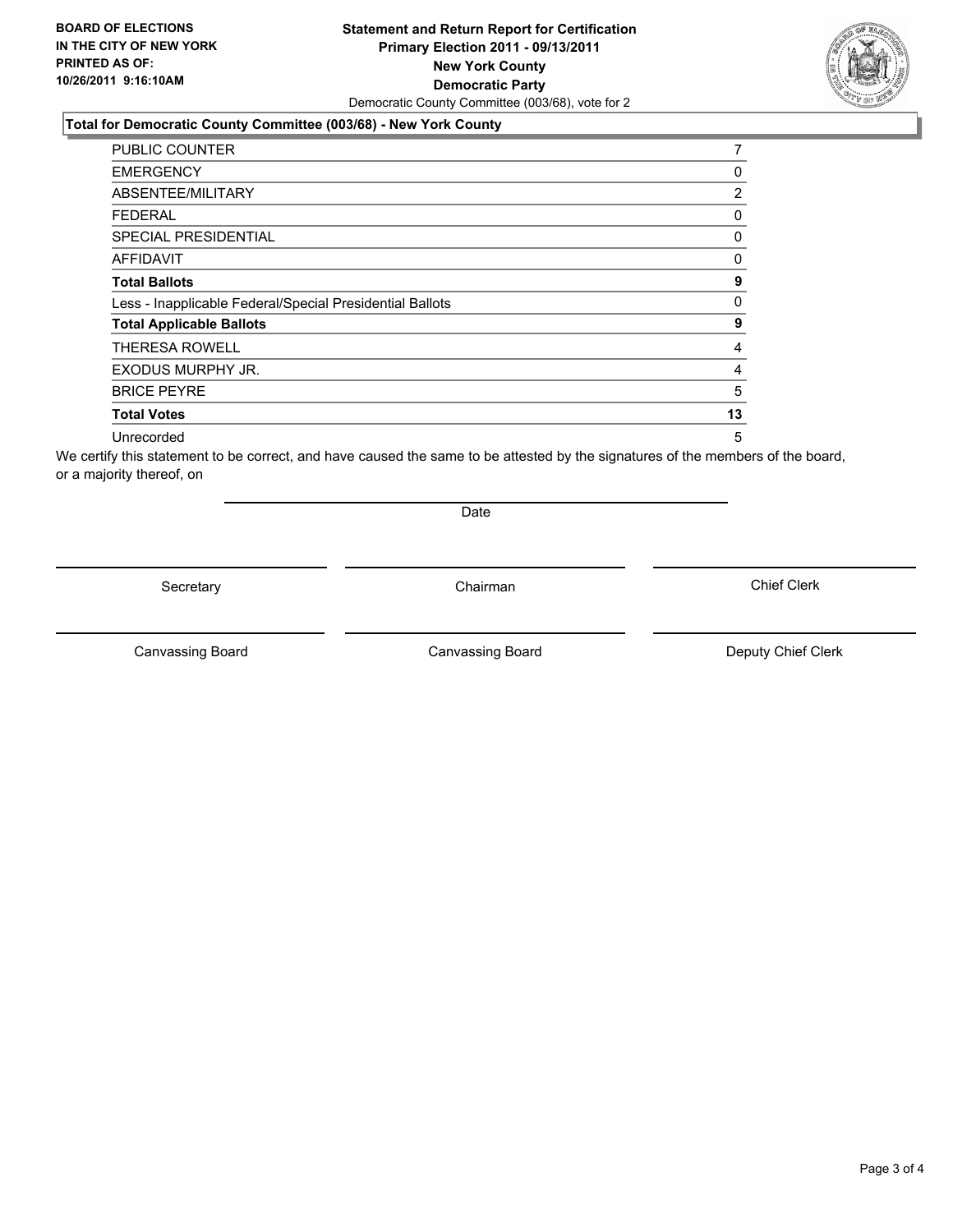**Statement and Return Report for Certification Primary Election 2011 - 09/13/2011 New York County Democratic Party** Democratic County Committee (003/68), vote for 2

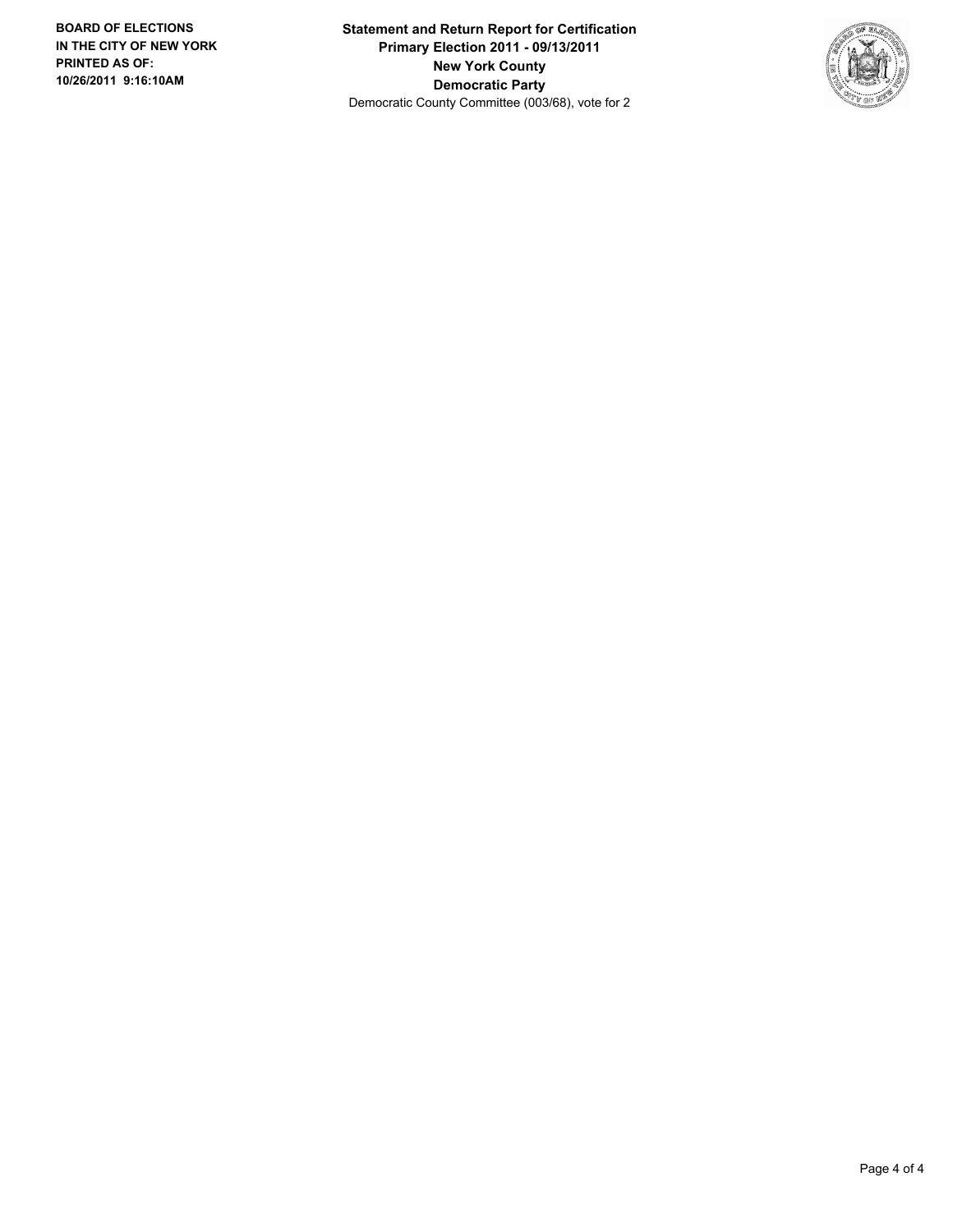

## **Primary Election 2011 - 09/13/2011 New York County - Democratic Party**

Democratic County Committee 014/68 Vote for 2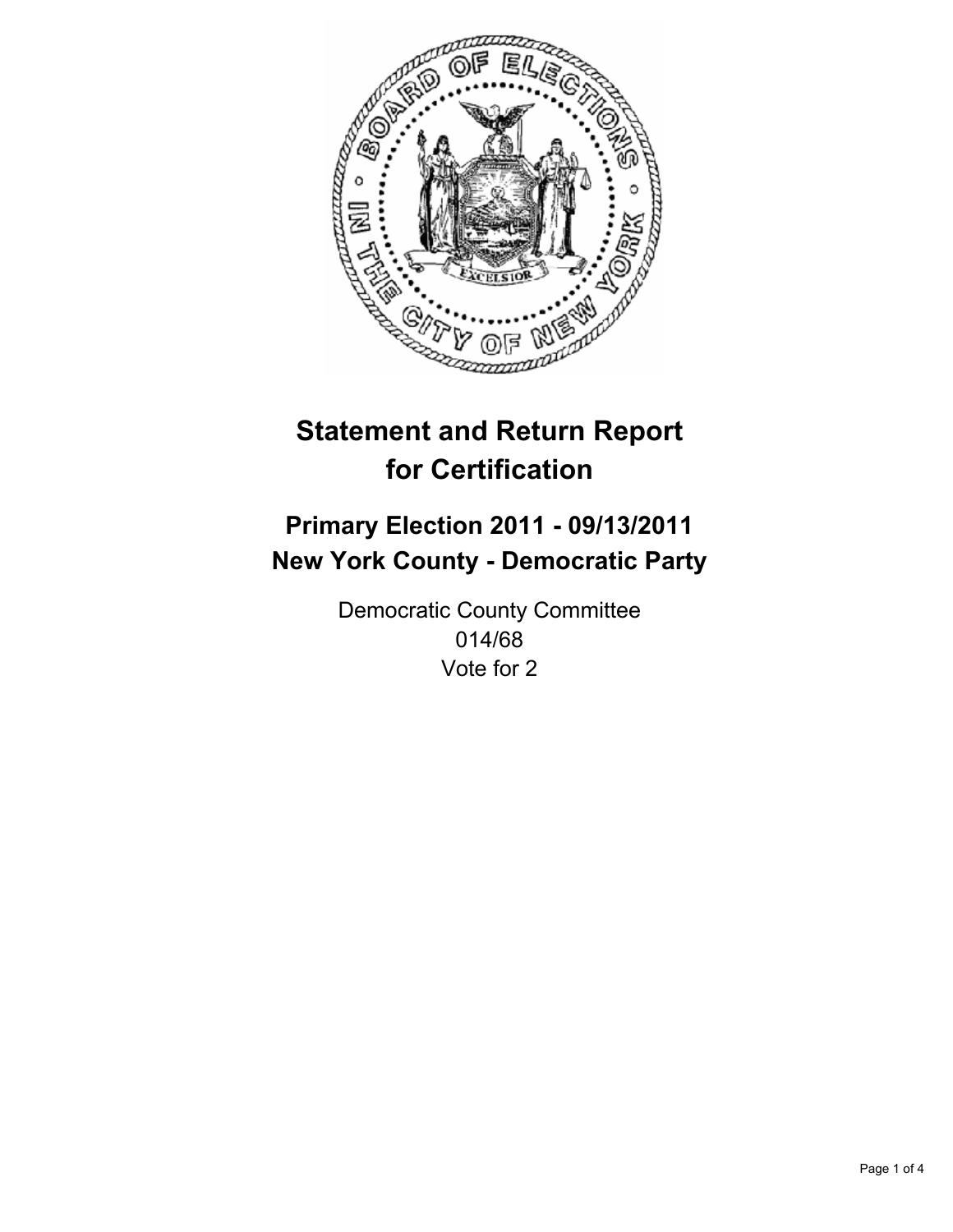

| <b>PUBLIC COUNTER</b>                                    | 8 |
|----------------------------------------------------------|---|
| <b>EMERGENCY</b>                                         | 0 |
| ABSENTEE/MILITARY                                        | 0 |
| <b>FEDERAL</b>                                           | 0 |
| <b>SPECIAL PRESIDENTIAL</b>                              | 0 |
| <b>AFFIDAVIT</b>                                         | 0 |
| <b>Total Ballots</b>                                     | 8 |
| Less - Inapplicable Federal/Special Presidential Ballots | 0 |
| <b>Total Applicable Ballots</b>                          | 8 |
| <b>WILLIAM GOOCH</b>                                     |   |
| <b>JESSICA SOTOLONGO</b>                                 | 5 |
| <b>EUGENE MERCER</b>                                     |   |
| <b>Total Votes</b>                                       | 7 |
| Unrecorded                                               | 9 |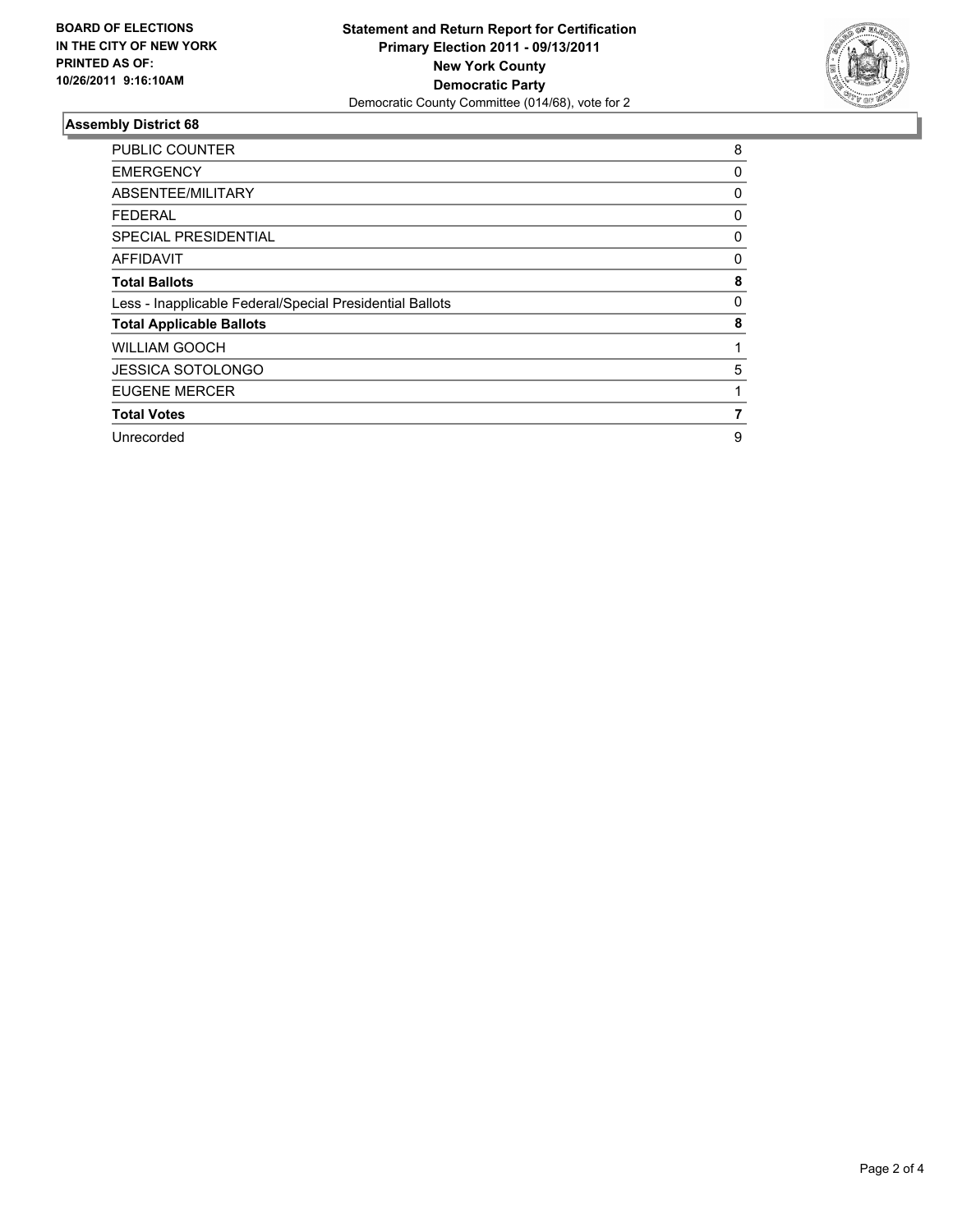#### **Statement and Return Report for Certification Primary Election 2011 - 09/13/2011 New York County Democratic Party** Democratic County Committee (014/68), vote for 2

### **Total for Democratic County Committee (014/68) - New York County**

| <b>PUBLIC COUNTER</b>                                    | 8 |
|----------------------------------------------------------|---|
| <b>EMERGENCY</b>                                         | 0 |
| ABSENTEE/MILITARY                                        | 0 |
| <b>FEDERAL</b>                                           | 0 |
| <b>SPECIAL PRESIDENTIAL</b>                              | 0 |
| <b>AFFIDAVIT</b>                                         | 0 |
| <b>Total Ballots</b>                                     | 8 |
| Less - Inapplicable Federal/Special Presidential Ballots | 0 |
| <b>Total Applicable Ballots</b>                          | 8 |
| <b>WILLIAM GOOCH</b>                                     | 1 |
| <b>JESSICA SOTOLONGO</b>                                 | 5 |
| <b>EUGENE MERCER</b>                                     | 1 |
| <b>Total Votes</b>                                       | 7 |
| Unrecorded                                               | 9 |

We certify this statement to be correct, and have caused the same to be attested by the signatures of the members of the board, or a majority thereof, on

Secretary **Chairman** 

Date

Canvassing Board

Canvassing Board **Canvassing Board** Canvassing Board **Deputy Chief Clerk** 

Chief Clerk

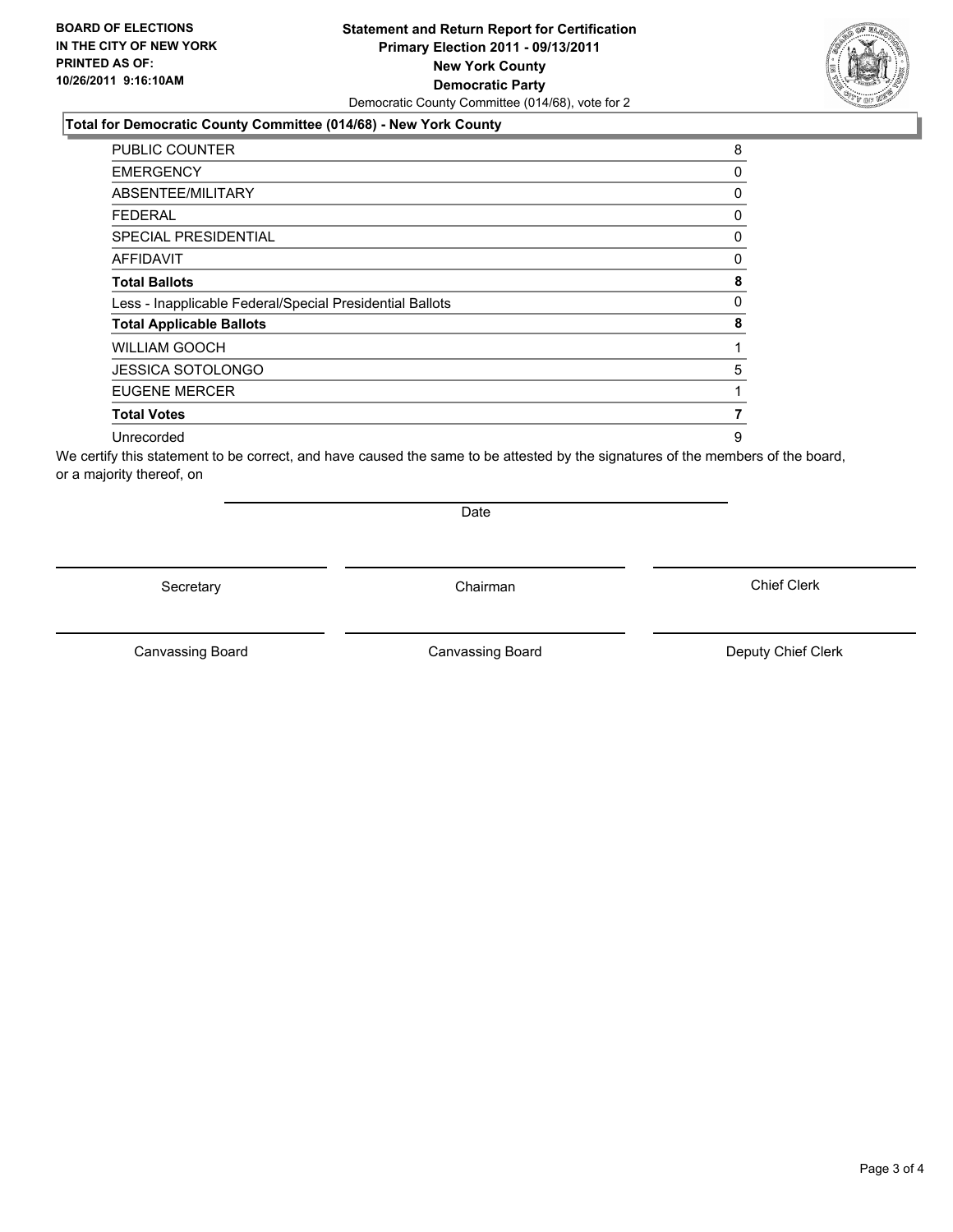**Statement and Return Report for Certification Primary Election 2011 - 09/13/2011 New York County Democratic Party** Democratic County Committee (014/68), vote for 2

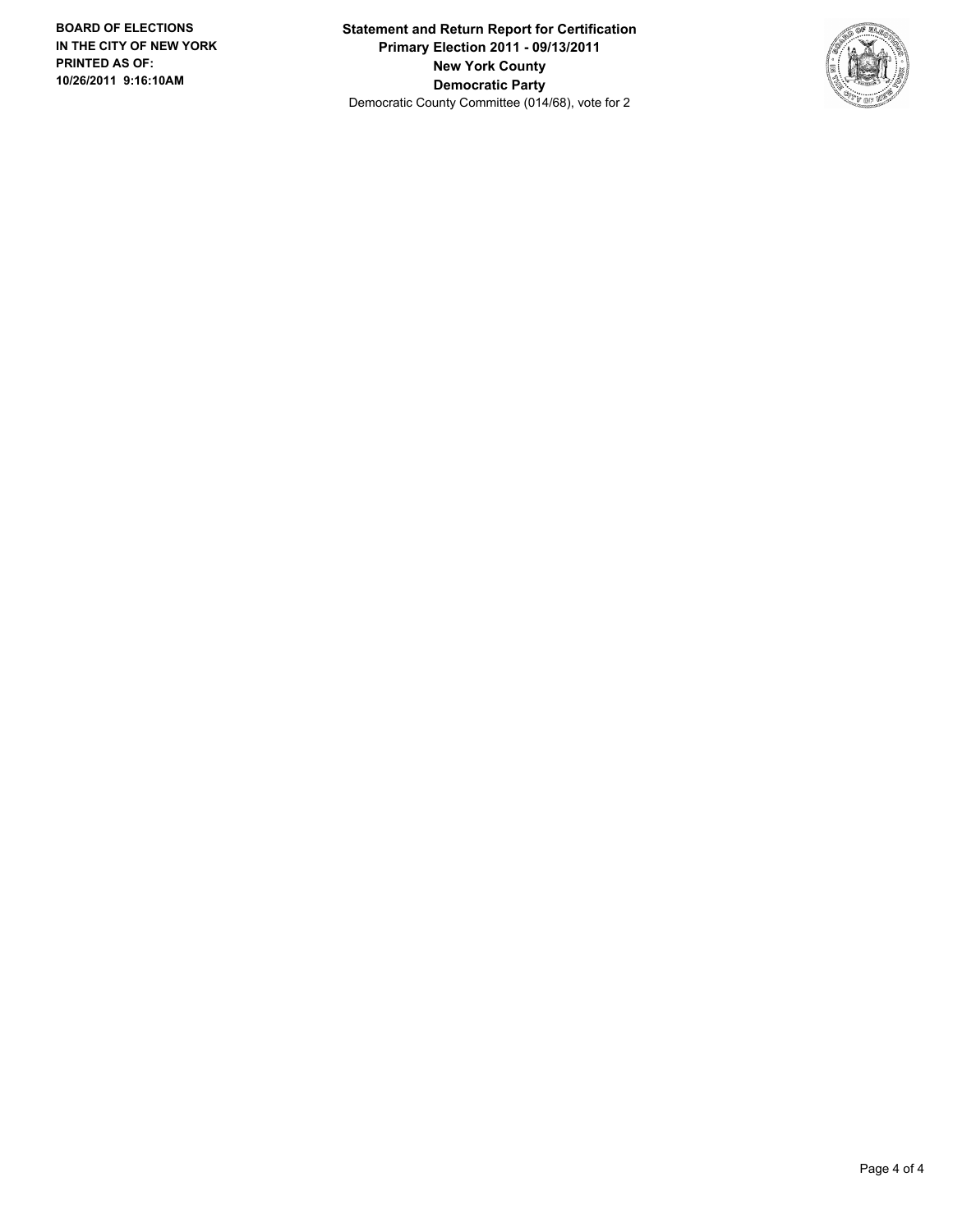

## **Primary Election 2011 - 09/13/2011 New York County - Democratic Party**

Democratic County Committee 017/68 Vote for 2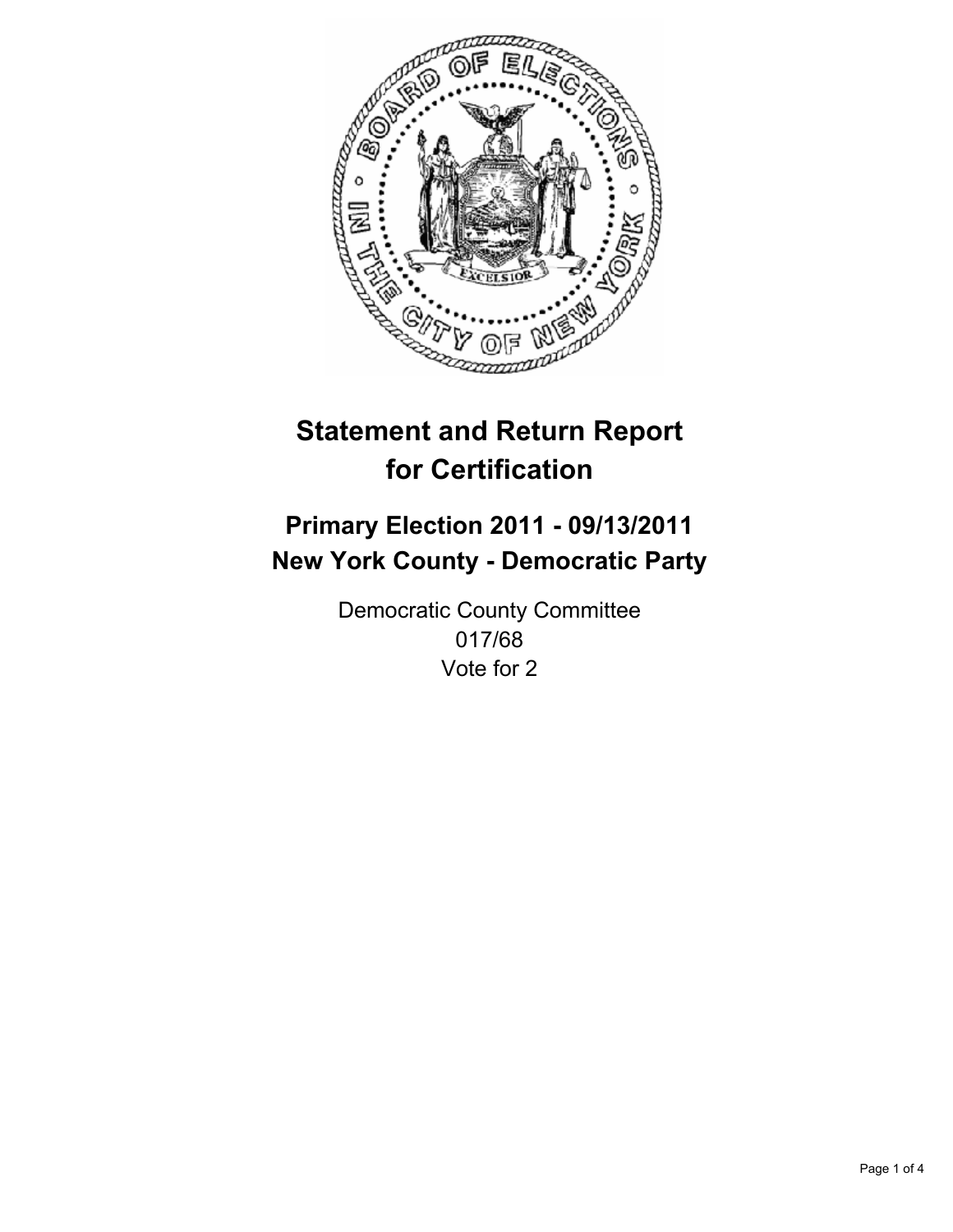

| <b>PUBLIC COUNTER</b>                                    | 12             |
|----------------------------------------------------------|----------------|
| <b>EMERGENCY</b>                                         | 0              |
| ABSENTEE/MILITARY                                        | 3              |
| <b>FEDERAL</b>                                           | 0              |
| <b>SPECIAL PRESIDENTIAL</b>                              | 0              |
| <b>AFFIDAVIT</b>                                         | $\Omega$       |
| <b>Total Ballots</b>                                     | 15             |
| Less - Inapplicable Federal/Special Presidential Ballots | 0              |
| <b>Total Applicable Ballots</b>                          | 15             |
| <b>FERNANDO SALICRUP</b>                                 | 4              |
| <b>SARITA LATCHMAN</b>                                   | 5              |
| SCHELEQUIA LATCHMAN                                      | 1              |
| HIIRIAM MANTILLA (WRITE-IN)                              | 1              |
| MIRIAM MANTILLA PAULINO (WRITE-IN)                       | 1              |
| NO NAME (WRITE-IN)                                       | $\overline{2}$ |
| <b>Total Votes</b>                                       | 14             |
| Unrecorded                                               | 16             |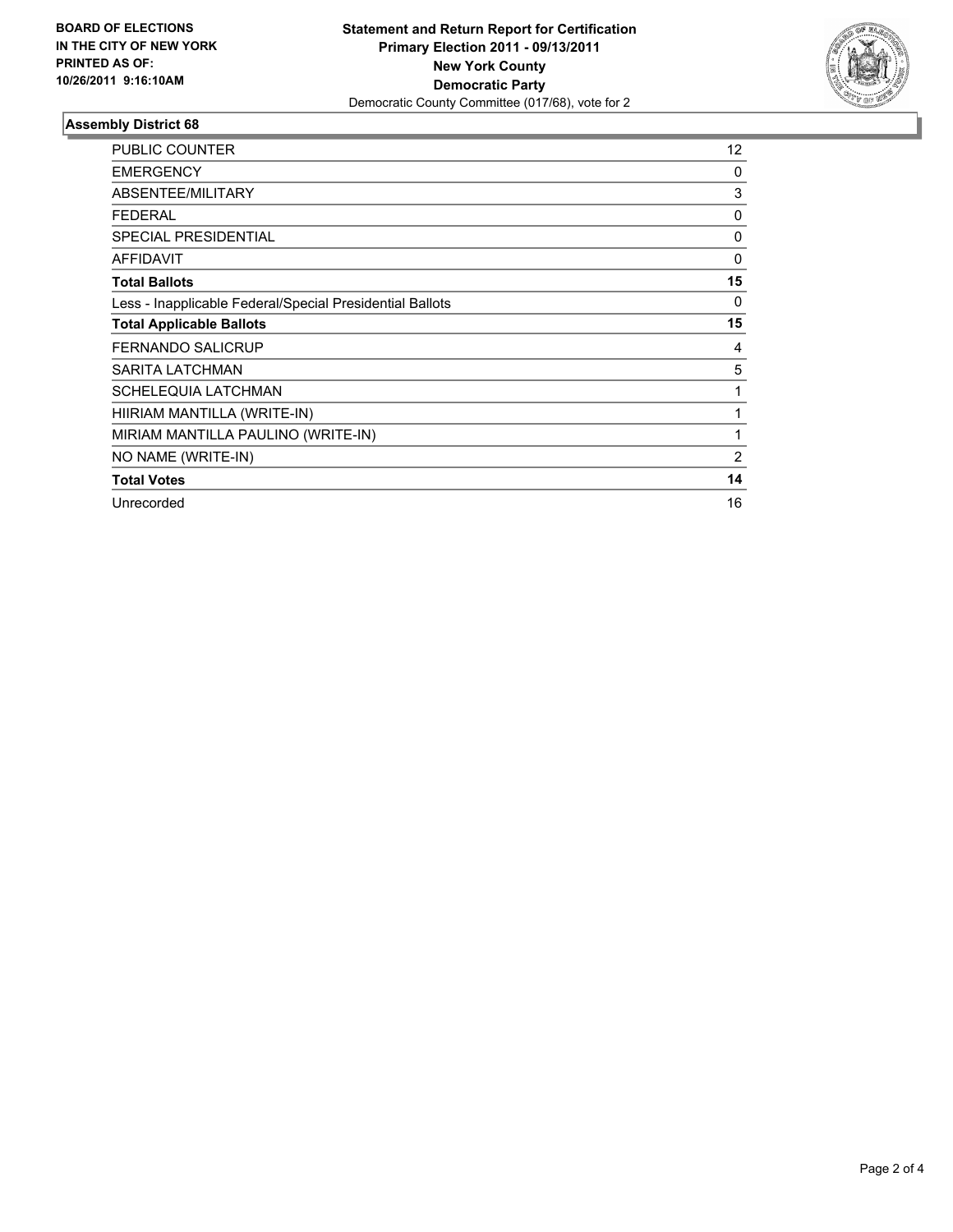#### **Statement and Return Report for Certification Primary Election 2011 - 09/13/2011 New York County Democratic Party** Democratic County Committee (017/68), vote for 2

#### **Total for Democratic County Committee (017/68) - New York County**

| <b>PUBLIC COUNTER</b>                                    | 12       |
|----------------------------------------------------------|----------|
| <b>EMERGENCY</b>                                         | $\Omega$ |
| ABSENTEE/MILITARY                                        | 3        |
| <b>FEDERAL</b>                                           | $\Omega$ |
| <b>SPECIAL PRESIDENTIAL</b>                              | 0        |
| <b>AFFIDAVIT</b>                                         | $\Omega$ |
| <b>Total Ballots</b>                                     | 15       |
| Less - Inapplicable Federal/Special Presidential Ballots | 0        |
| <b>Total Applicable Ballots</b>                          | 15       |
| <b>FERNANDO SALICRUP</b>                                 | 4        |
| <b>SARITA LATCHMAN</b>                                   | 5        |
| <b>SCHELEQUIA LATCHMAN</b>                               | 1        |
| HIIRIAM MANTILLA (WRITE-IN)                              | 1        |
| MIRIAM MANTILLA PAULINO (WRITE-IN)                       | 1        |
| NO NAME (WRITE-IN)                                       | 2        |
| <b>Total Votes</b>                                       | 14       |
| Unrecorded                                               | 16       |

We certify this statement to be correct, and have caused the same to be attested by the signatures of the members of the board, or a majority thereof, on

**Date** 

Secretary **Chairman** 

Canvassing Board **Canvassing Board** Canvassing Board **Deputy Chief Clerk** 

Canvassing Board

Chief Clerk

Page 3 of 4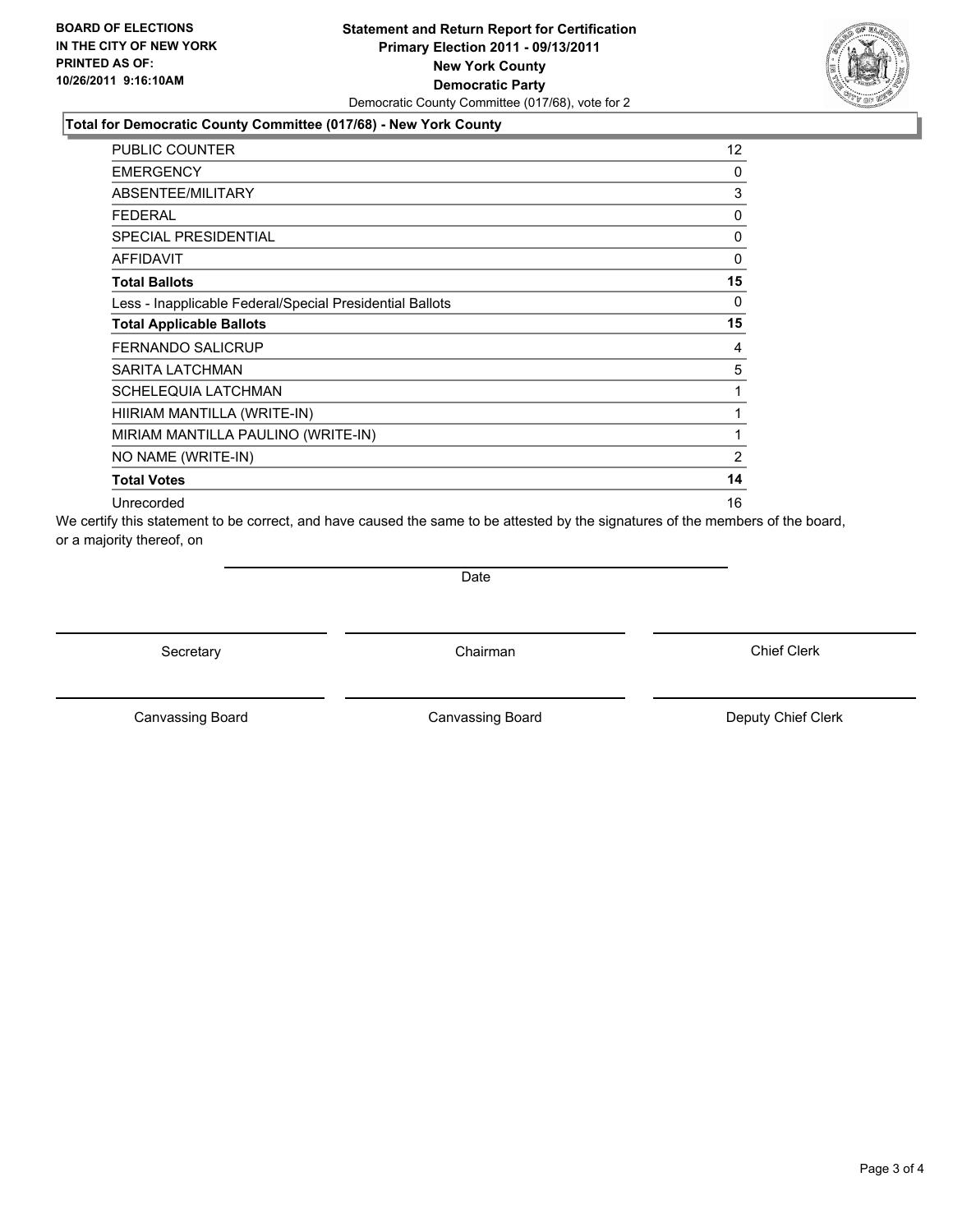**Statement and Return Report for Certification Primary Election 2011 - 09/13/2011 New York County Democratic Party** Democratic County Committee (017/68), vote for 2

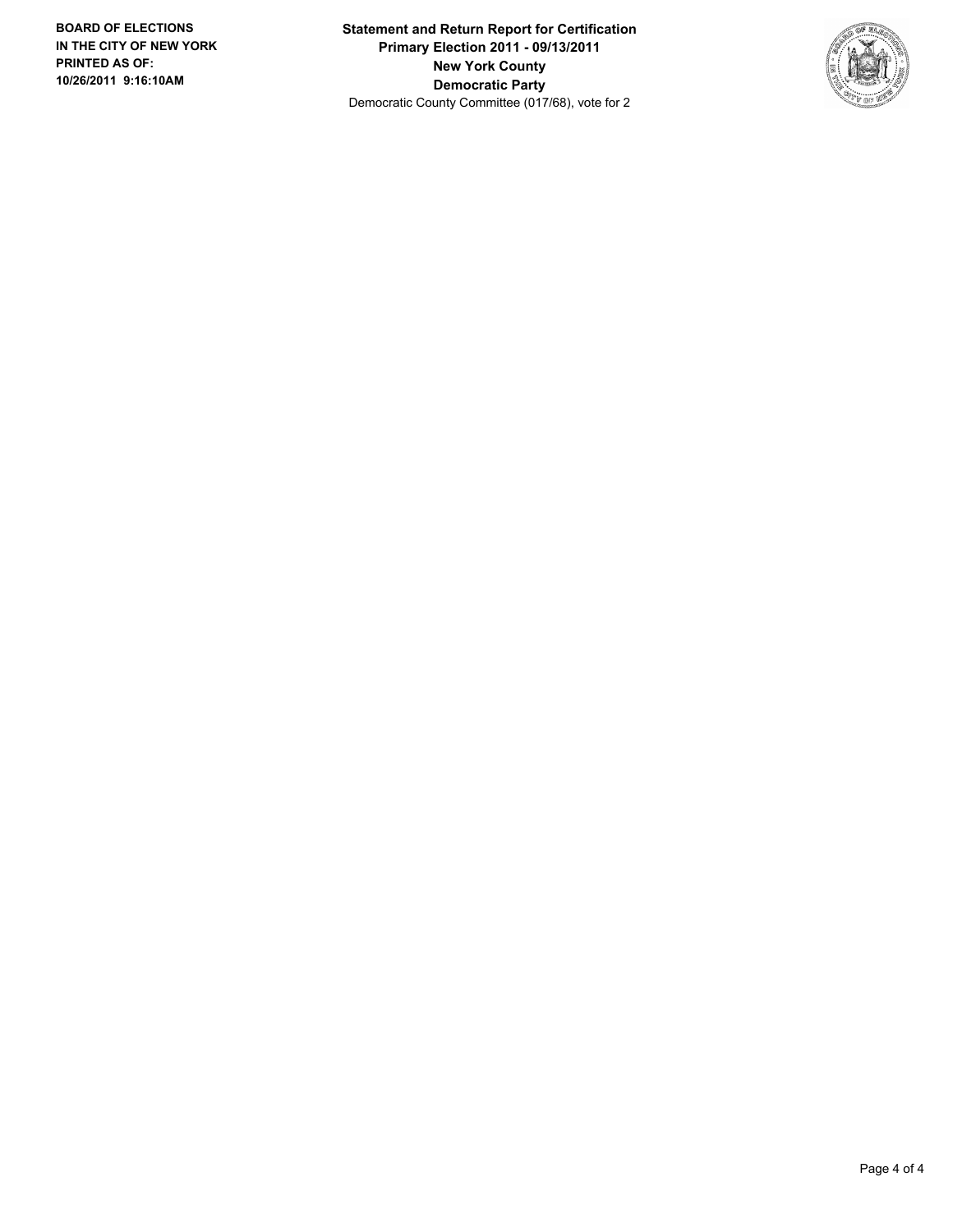

## **Primary Election 2011 - 09/13/2011 New York County - Democratic Party**

Democratic County Committee 025/68 Vote for 2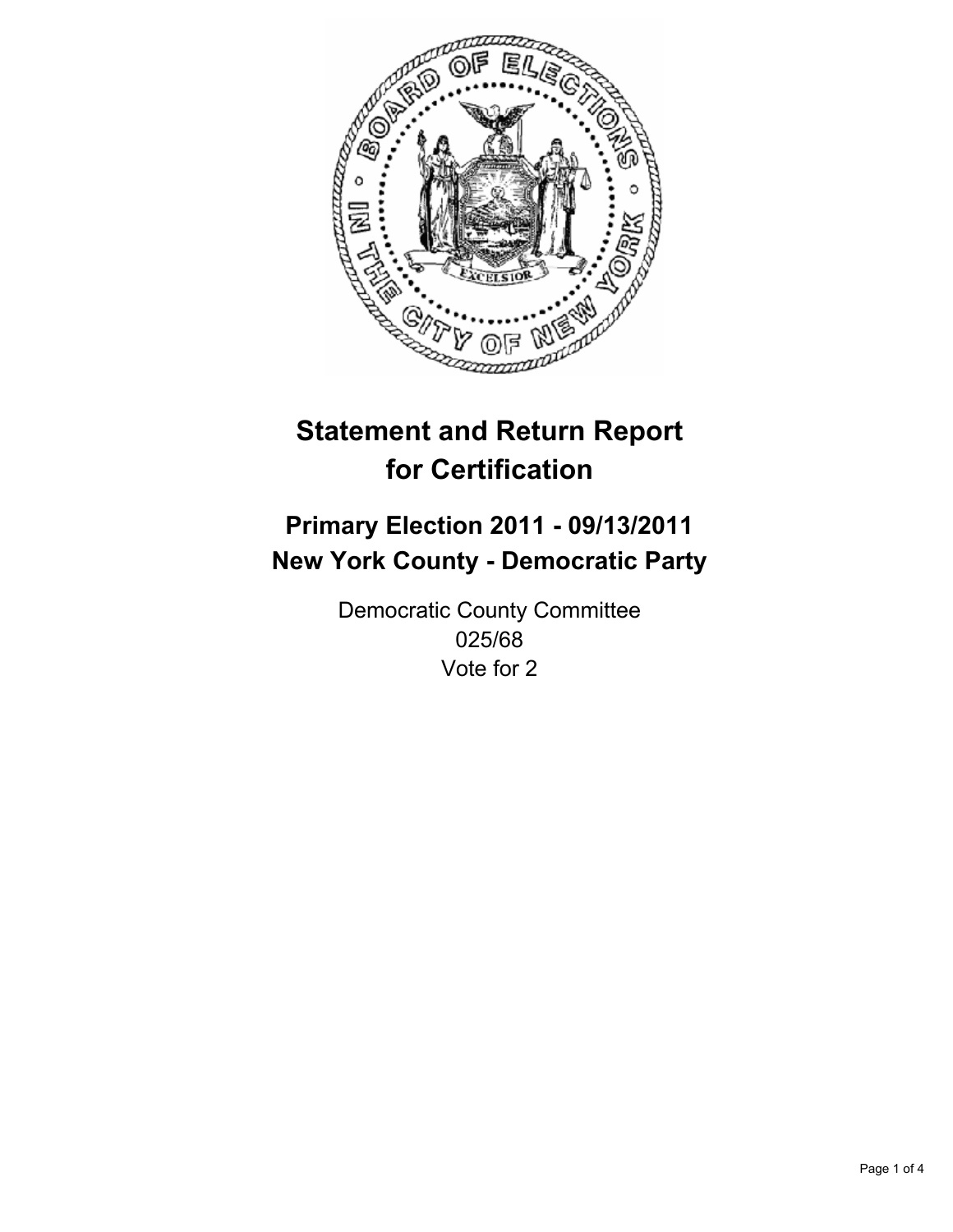

| <b>PUBLIC COUNTER</b>                                    | 10 |
|----------------------------------------------------------|----|
| <b>EMERGENCY</b>                                         | 0  |
| ABSENTEE/MILITARY                                        | 0  |
| <b>FEDERAL</b>                                           | 0  |
| <b>SPECIAL PRESIDENTIAL</b>                              | 0  |
| <b>AFFIDAVIT</b>                                         | 0  |
| <b>Total Ballots</b>                                     | 10 |
| Less - Inapplicable Federal/Special Presidential Ballots | 0  |
| <b>Total Applicable Ballots</b>                          | 10 |
| <b>JOSEPH BELLO</b>                                      | 6  |
| ALICIA F GOUDIE                                          | 3  |
| DAVID W CRUZ                                             | 3  |
| ADAM CLAYTON POWELL (WRITE-IN)                           | 1  |
| NO NAME (WRITE-IN)                                       | 1  |
| <b>Total Votes</b>                                       | 14 |
| Unrecorded                                               | 6  |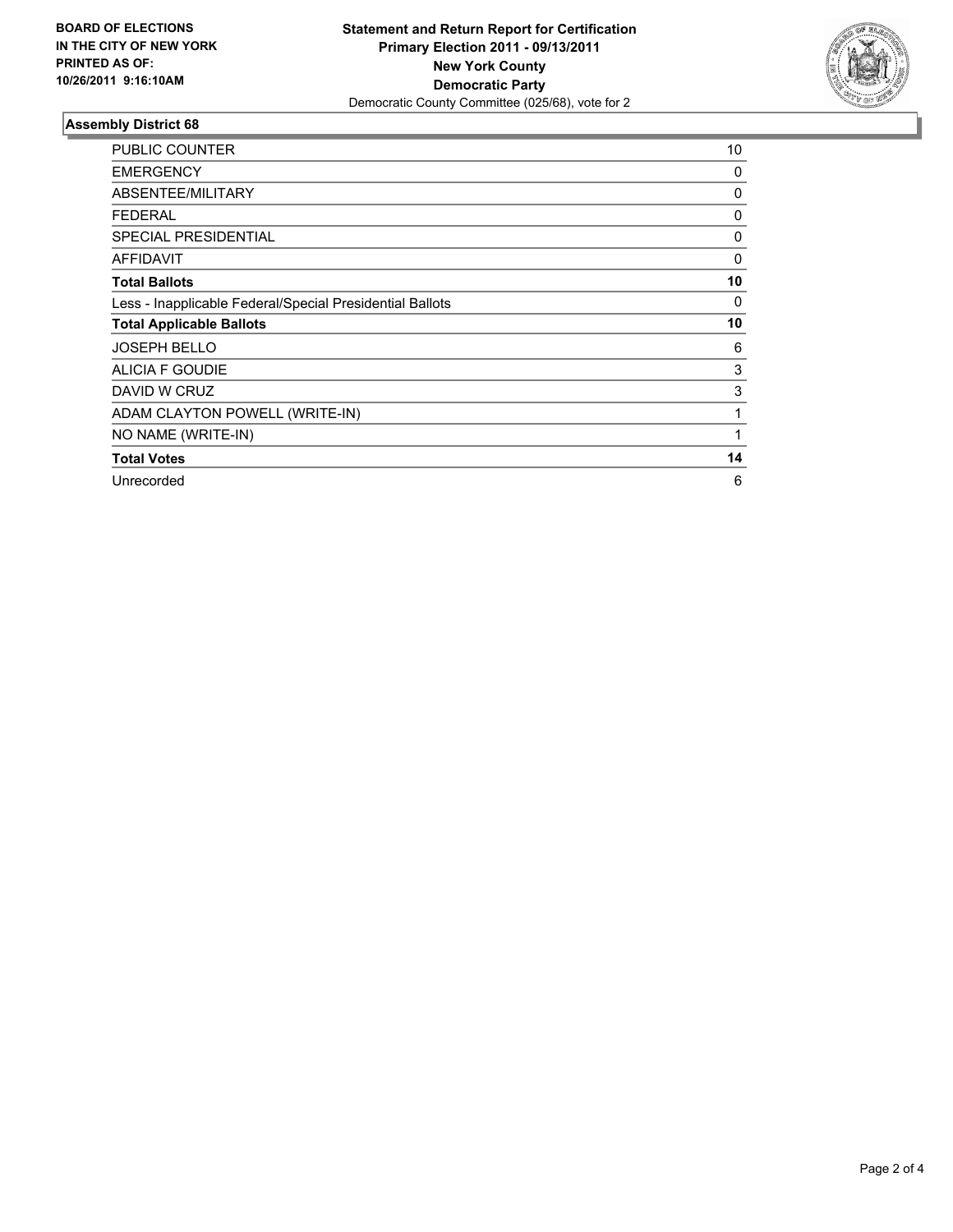#### **Statement and Return Report for Certification Primary Election 2011 - 09/13/2011 New York County Democratic Party** Democratic County Committee (025/68), vote for 2

### **Total for Democratic County Committee (025/68) - New York County**

| <b>PUBLIC COUNTER</b>                                    | 10 |
|----------------------------------------------------------|----|
| <b>EMERGENCY</b>                                         | 0  |
| ABSENTEE/MILITARY                                        | 0  |
| <b>FEDERAL</b>                                           | 0  |
| <b>SPECIAL PRESIDENTIAL</b>                              | 0  |
| <b>AFFIDAVIT</b>                                         | 0  |
| <b>Total Ballots</b>                                     | 10 |
| Less - Inapplicable Federal/Special Presidential Ballots | 0  |
| <b>Total Applicable Ballots</b>                          | 10 |
| <b>JOSEPH BELLO</b>                                      | 6  |
| <b>ALICIA F GOUDIE</b>                                   | 3  |
| DAVID W CRUZ                                             | 3  |
| ADAM CLAYTON POWELL (WRITE-IN)                           | 1  |
| NO NAME (WRITE-IN)                                       | 1  |
| <b>Total Votes</b>                                       | 14 |
| Unrecorded                                               | 6  |

We certify this statement to be correct, and have caused the same to be attested by the signatures of the members of the board, or a majority thereof, on

**Date** 

Secretary **Chairman** 

Canvassing Board **Canvassing Board** Canvassing Board **Deputy Chief Clerk** 

Canvassing Board

Chief Clerk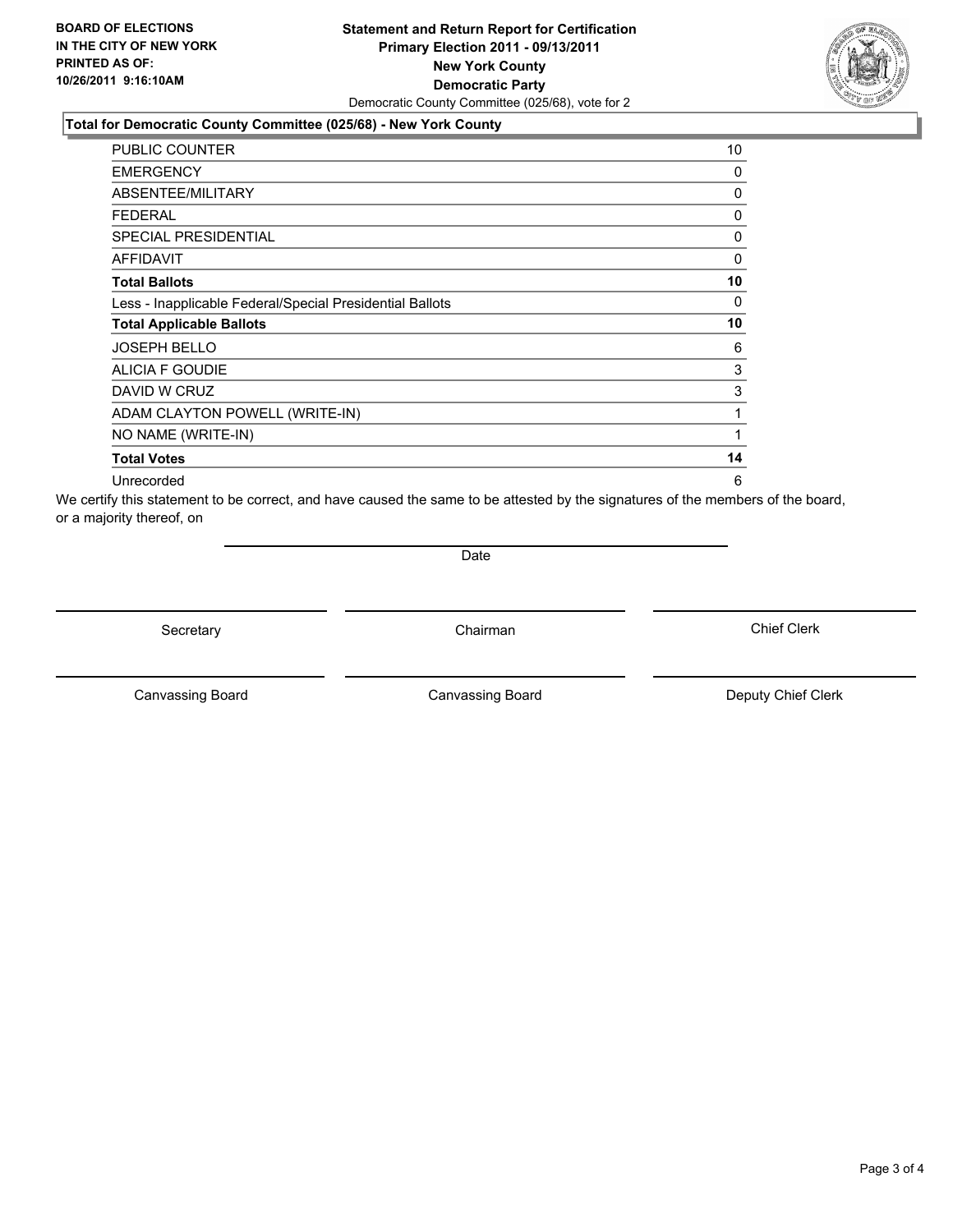**Statement and Return Report for Certification Primary Election 2011 - 09/13/2011 New York County Democratic Party** Democratic County Committee (025/68), vote for 2

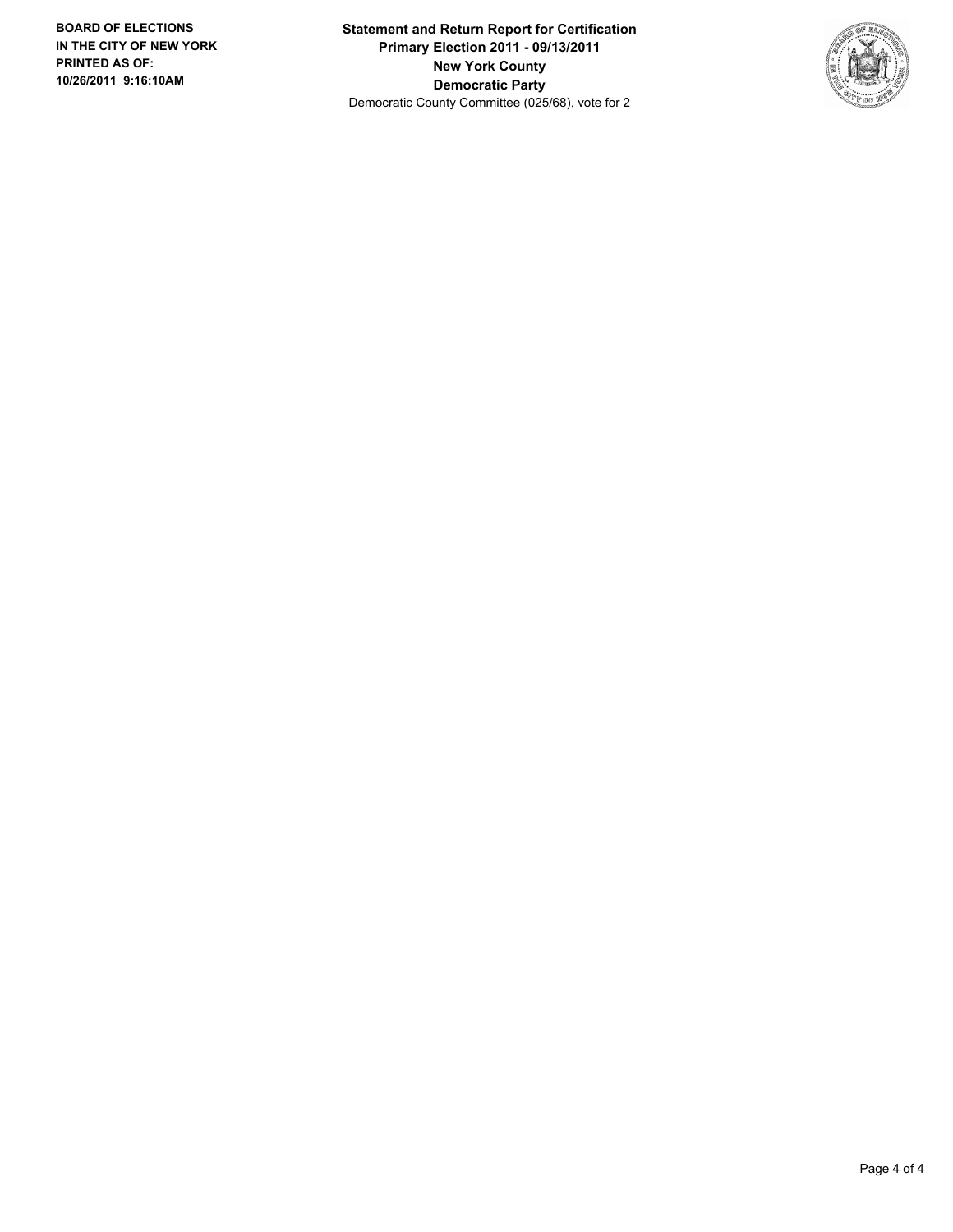

## **Primary Election 2011 - 09/13/2011 New York County - Democratic Party**

Democratic County Committee 026/68 Vote for 2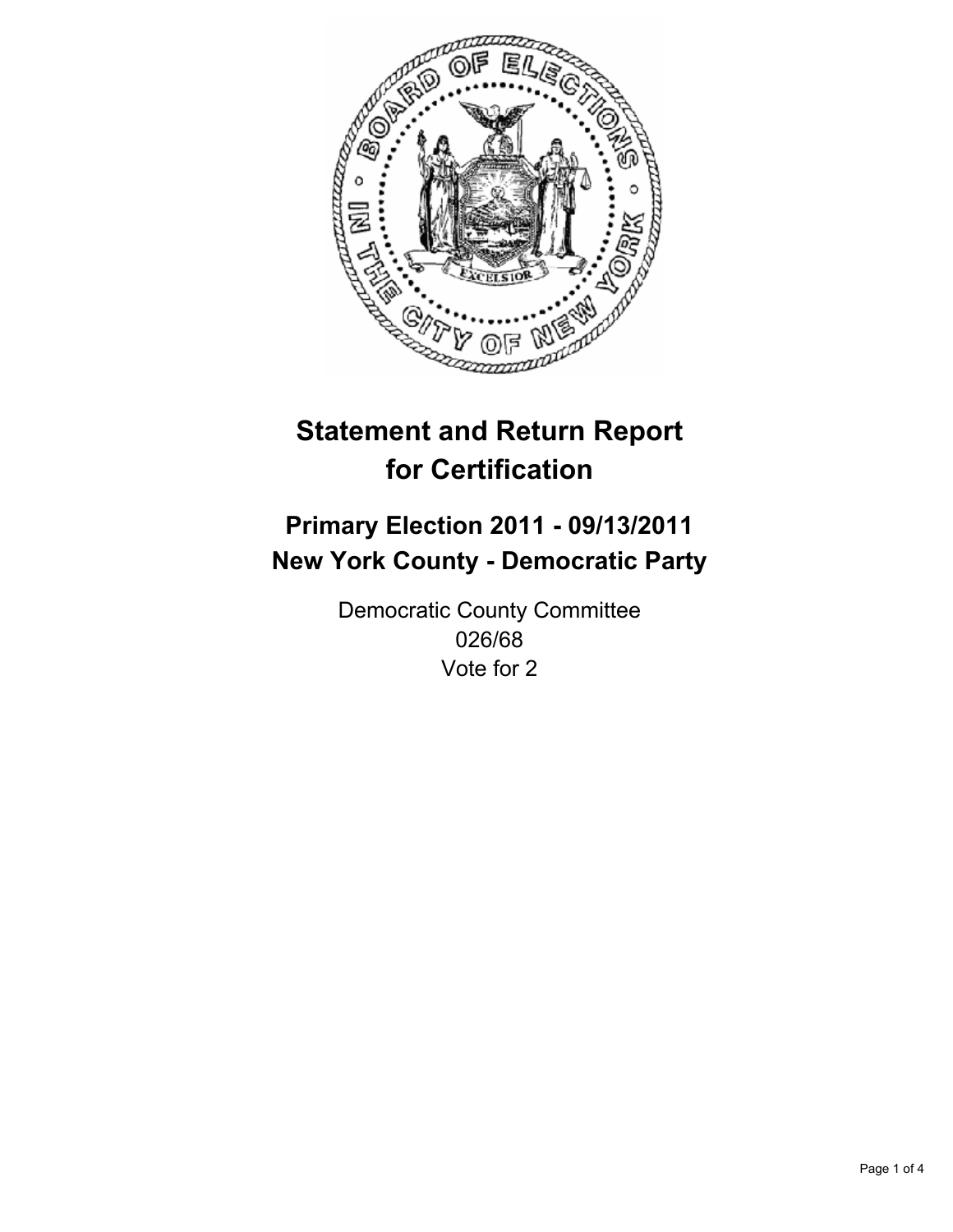

| <b>PUBLIC COUNTER</b>                                    | 6              |
|----------------------------------------------------------|----------------|
| <b>EMERGENCY</b>                                         | 0              |
| ABSENTEE/MILITARY                                        | 0              |
| <b>FEDERAL</b>                                           | 0              |
| <b>SPECIAL PRESIDENTIAL</b>                              | 0              |
| <b>AFFIDAVIT</b>                                         | 0              |
| <b>Total Ballots</b>                                     | 6              |
| Less - Inapplicable Federal/Special Presidential Ballots | 0              |
| <b>Total Applicable Ballots</b>                          | 6              |
| <b>CARLOS DIAZ</b>                                       | 3              |
| ALBERTA SLAPPY                                           | $\overline{2}$ |
| ELENA ROSA                                               | 0              |
| <b>EBONY PEREZ</b>                                       | 2              |
| <b>Total Votes</b>                                       | 7              |
| Unrecorded                                               | 5              |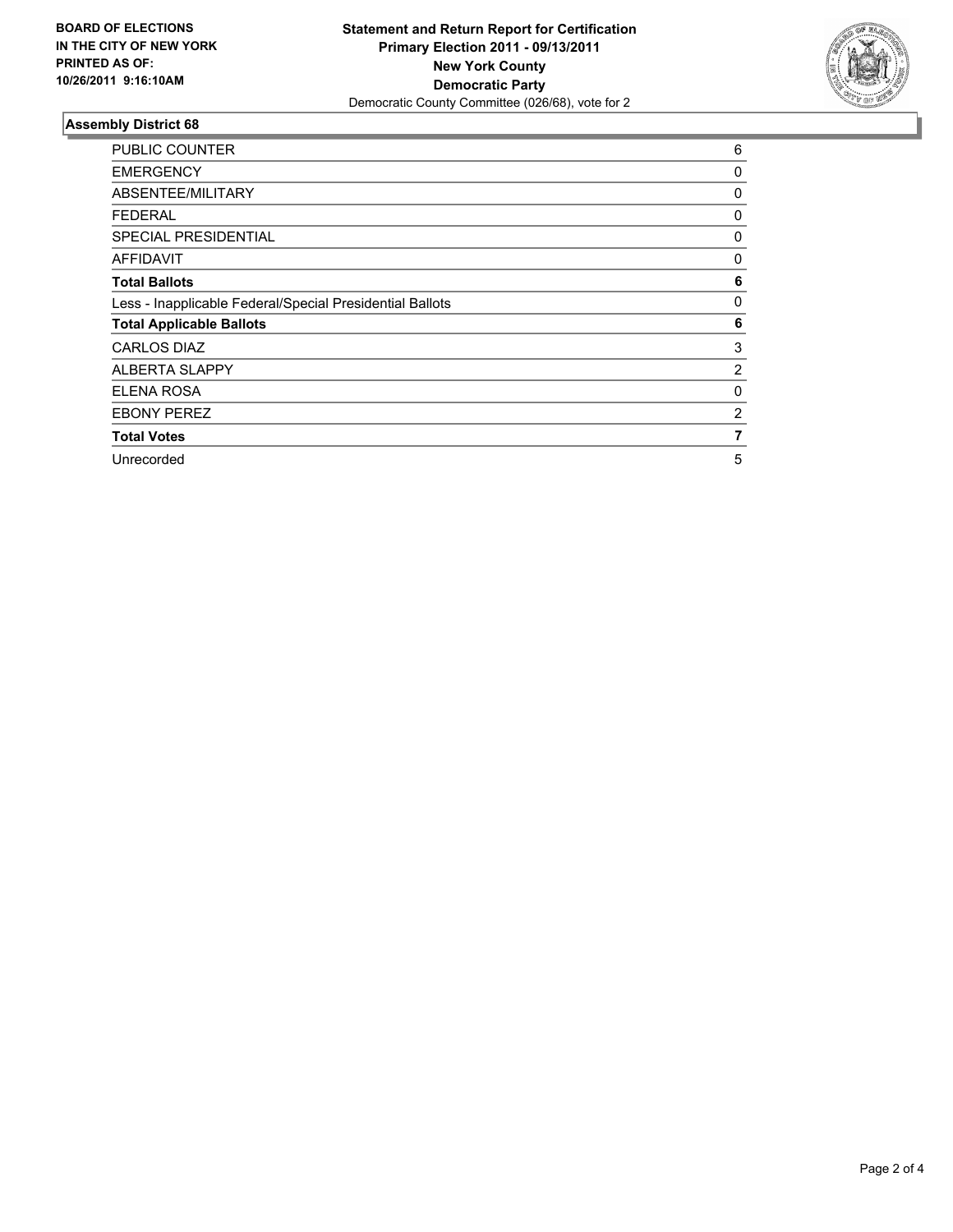#### **Statement and Return Report for Certification Primary Election 2011 - 09/13/2011 New York County Democratic Party** Democratic County Committee (026/68), vote for 2

### **Total for Democratic County Committee (026/68) - New York County**

| PUBLIC COUNTER                                           | 6              |
|----------------------------------------------------------|----------------|
| <b>EMERGENCY</b>                                         | 0              |
| ABSENTEE/MILITARY                                        | 0              |
| <b>FEDERAL</b>                                           | 0              |
| <b>SPECIAL PRESIDENTIAL</b>                              | 0              |
| <b>AFFIDAVIT</b>                                         | 0              |
| <b>Total Ballots</b>                                     | 6              |
| Less - Inapplicable Federal/Special Presidential Ballots | 0              |
| <b>Total Applicable Ballots</b>                          | 6              |
| <b>CARLOS DIAZ</b>                                       | 3              |
| ALBERTA SLAPPY                                           | 2              |
| ELENA ROSA                                               | 0              |
| <b>EBONY PEREZ</b>                                       | 2              |
| <b>Total Votes</b>                                       | $\overline{7}$ |
| Unrecorded                                               | 5              |

We certify this statement to be correct, and have caused the same to be attested by the signatures of the members of the board, or a majority thereof, on

Date

Secretary **Chairman** 

Canvassing Board **Canvassing Board** Canvassing Board **Deputy Chief Clerk** 

Canvassing Board

Chief Clerk

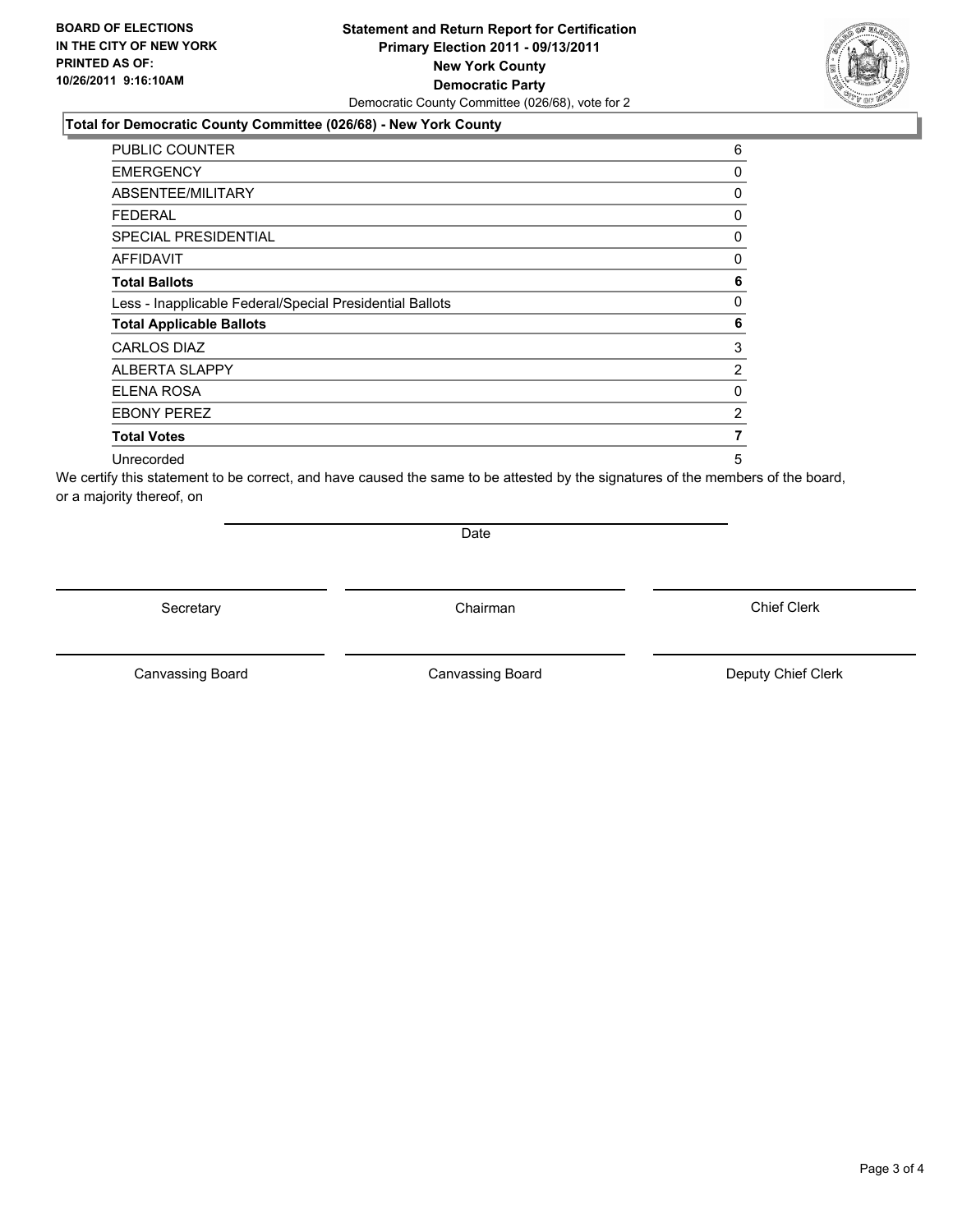**Statement and Return Report for Certification Primary Election 2011 - 09/13/2011 New York County Democratic Party** Democratic County Committee (026/68), vote for 2

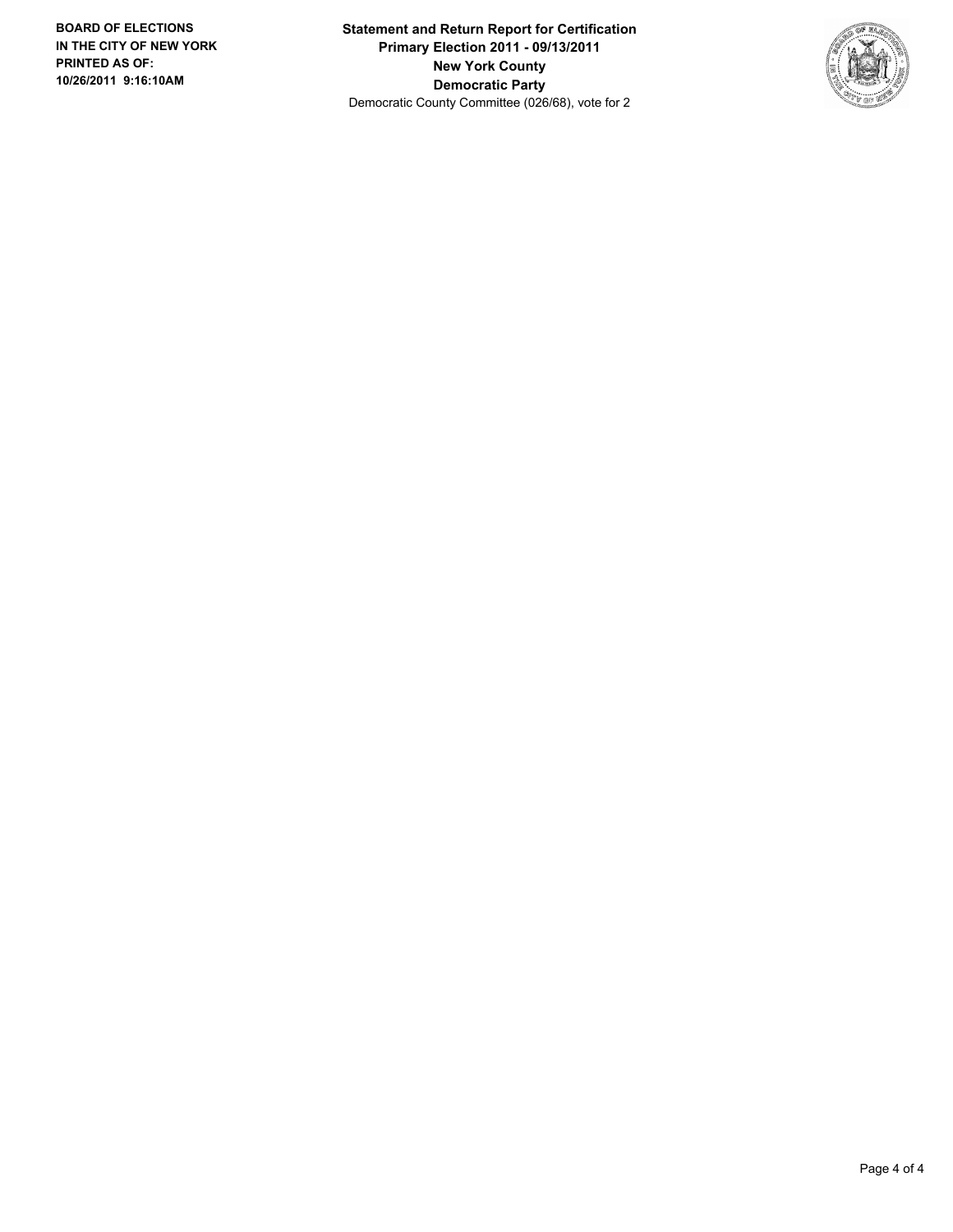

## **Primary Election 2011 - 09/13/2011 New York County - Democratic Party**

Democratic County Committee 028/68 Vote for 2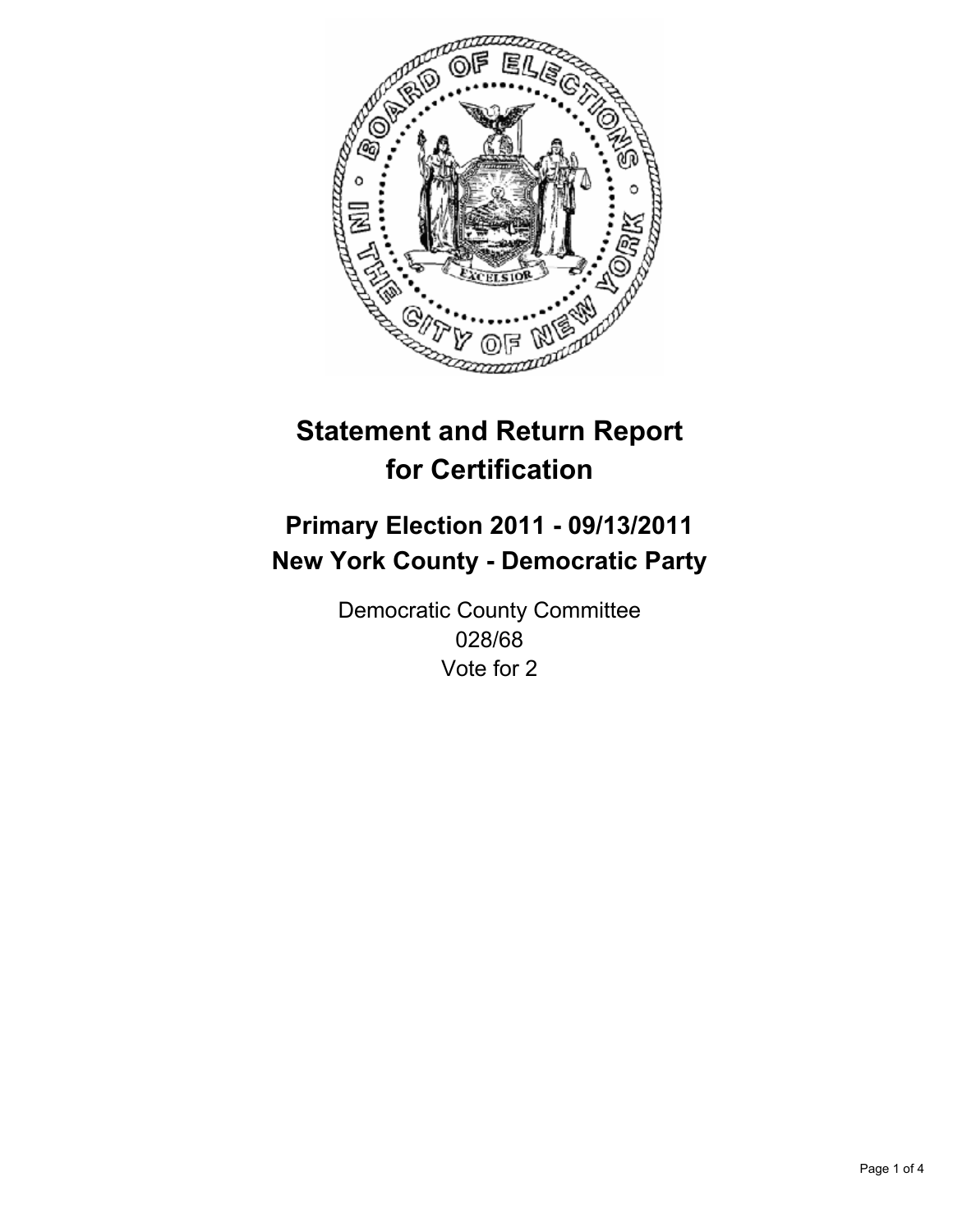

| <b>PUBLIC COUNTER</b>                                    | 20 |
|----------------------------------------------------------|----|
| EMERGENCY                                                | 0  |
| ABSENTEE/MILITARY                                        | 0  |
| <b>FEDERAL</b>                                           | 0  |
| <b>SPECIAL PRESIDENTIAL</b>                              | 0  |
| <b>AFFIDAVIT</b>                                         | 0  |
| <b>Total Ballots</b>                                     | 20 |
| Less - Inapplicable Federal/Special Presidential Ballots | 0  |
| <b>Total Applicable Ballots</b>                          | 20 |
| <b>MARGARET MONTGOMERY</b>                               | 10 |
| <b>HECTOR R RAMOS JR.</b>                                | 7  |
| PETER CARROL                                             | 3  |
| <b>Total Votes</b>                                       | 20 |
| Unrecorded                                               | 20 |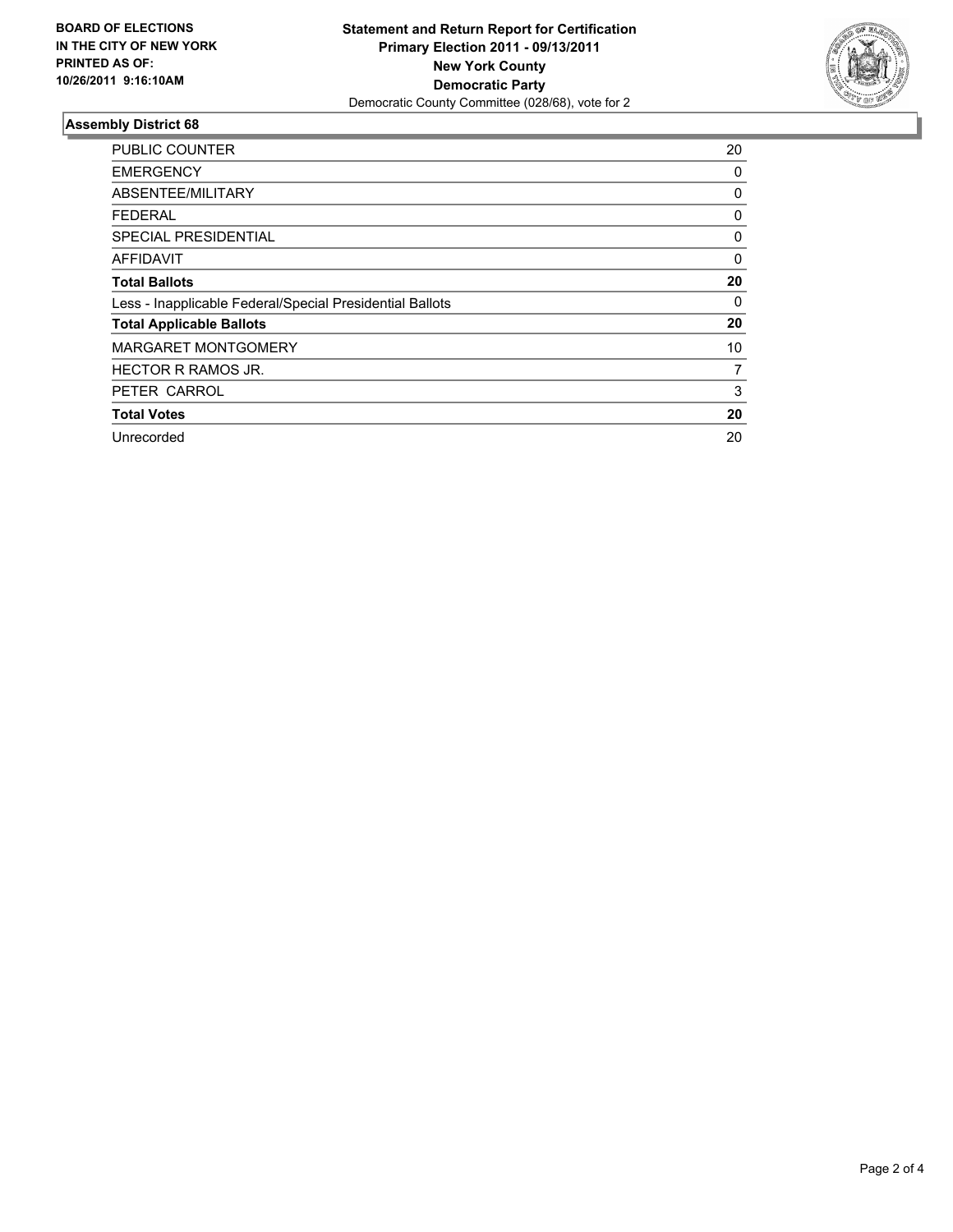#### **Statement and Return Report for Certification Primary Election 2011 - 09/13/2011 New York County Democratic Party** Democratic County Committee (028/68), vote for 2

### **Total for Democratic County Committee (028/68) - New York County**

| <b>PUBLIC COUNTER</b>                                    | 20 |
|----------------------------------------------------------|----|
| <b>EMERGENCY</b>                                         | 0  |
| ABSENTEE/MILITARY                                        | 0  |
| <b>FEDERAL</b>                                           | 0  |
| <b>SPECIAL PRESIDENTIAL</b>                              | 0  |
| <b>AFFIDAVIT</b>                                         | 0  |
| <b>Total Ballots</b>                                     | 20 |
| Less - Inapplicable Federal/Special Presidential Ballots | 0  |
| <b>Total Applicable Ballots</b>                          | 20 |
| <b>MARGARET MONTGOMERY</b>                               | 10 |
| <b>HECTOR R RAMOS JR.</b>                                | 7  |
| PETER CARROL                                             | 3  |
| <b>Total Votes</b>                                       | 20 |
| Unrecorded                                               | 20 |

We certify this statement to be correct, and have caused the same to be attested by the signatures of the members of the board, or a majority thereof, on

Secretary **Chairman** 

Date

Canvassing Board

Canvassing Board **Canvassing Board** Canvassing Board **Deputy Chief Clerk** 

Chief Clerk

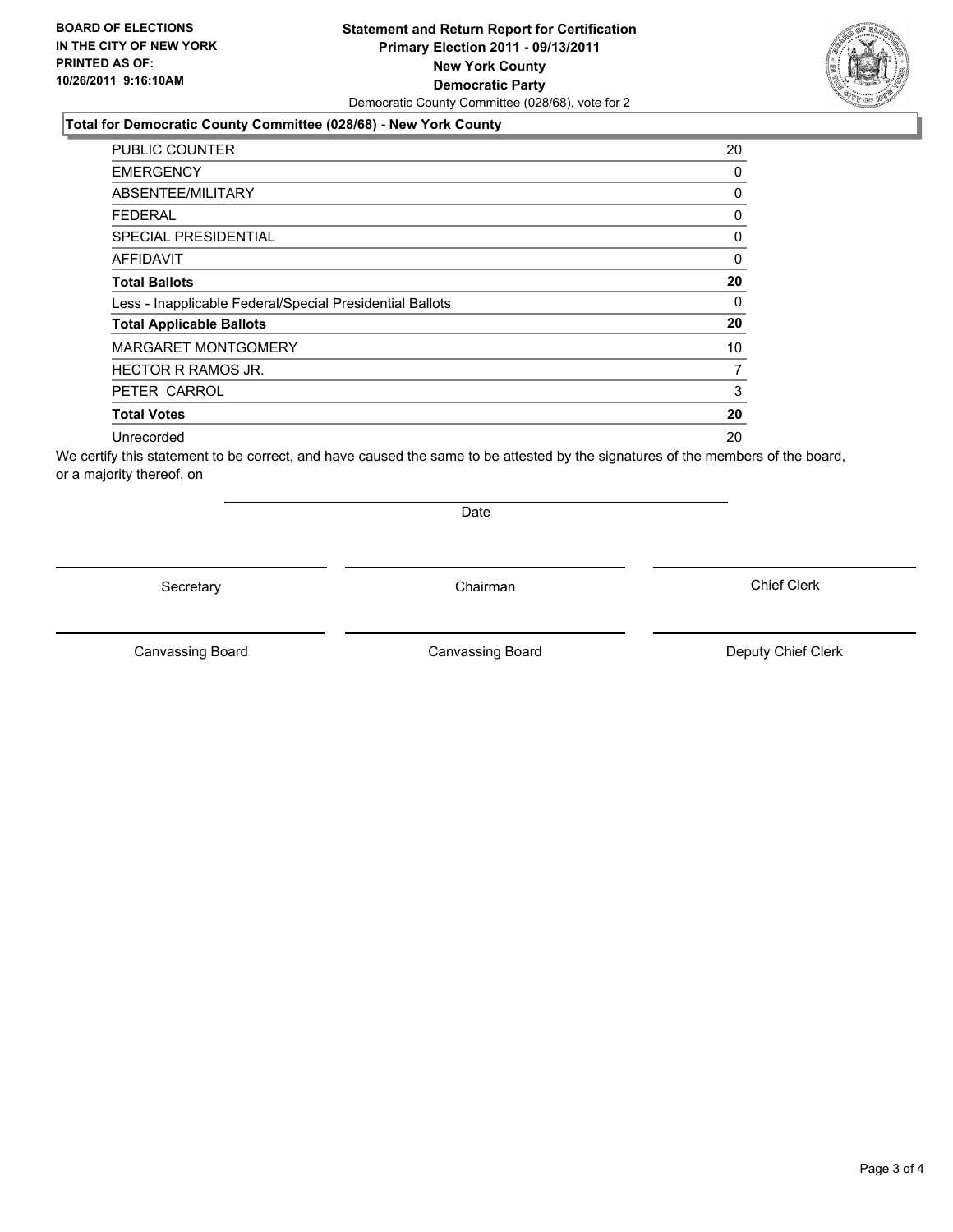**Statement and Return Report for Certification Primary Election 2011 - 09/13/2011 New York County Democratic Party** Democratic County Committee (028/68), vote for 2

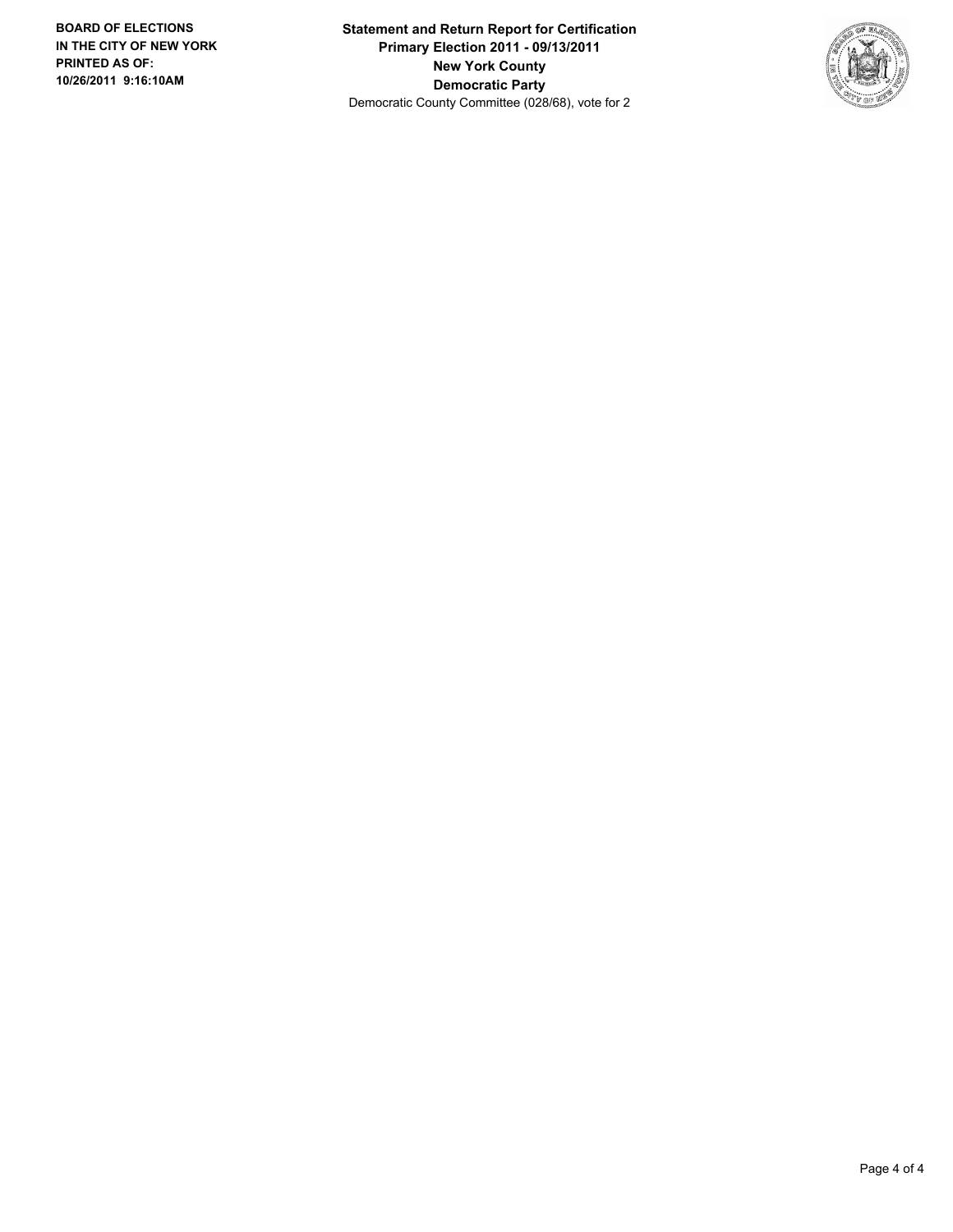

## **Primary Election 2011 - 09/13/2011 New York County - Democratic Party**

Democratic County Committee 038/68 Vote for 2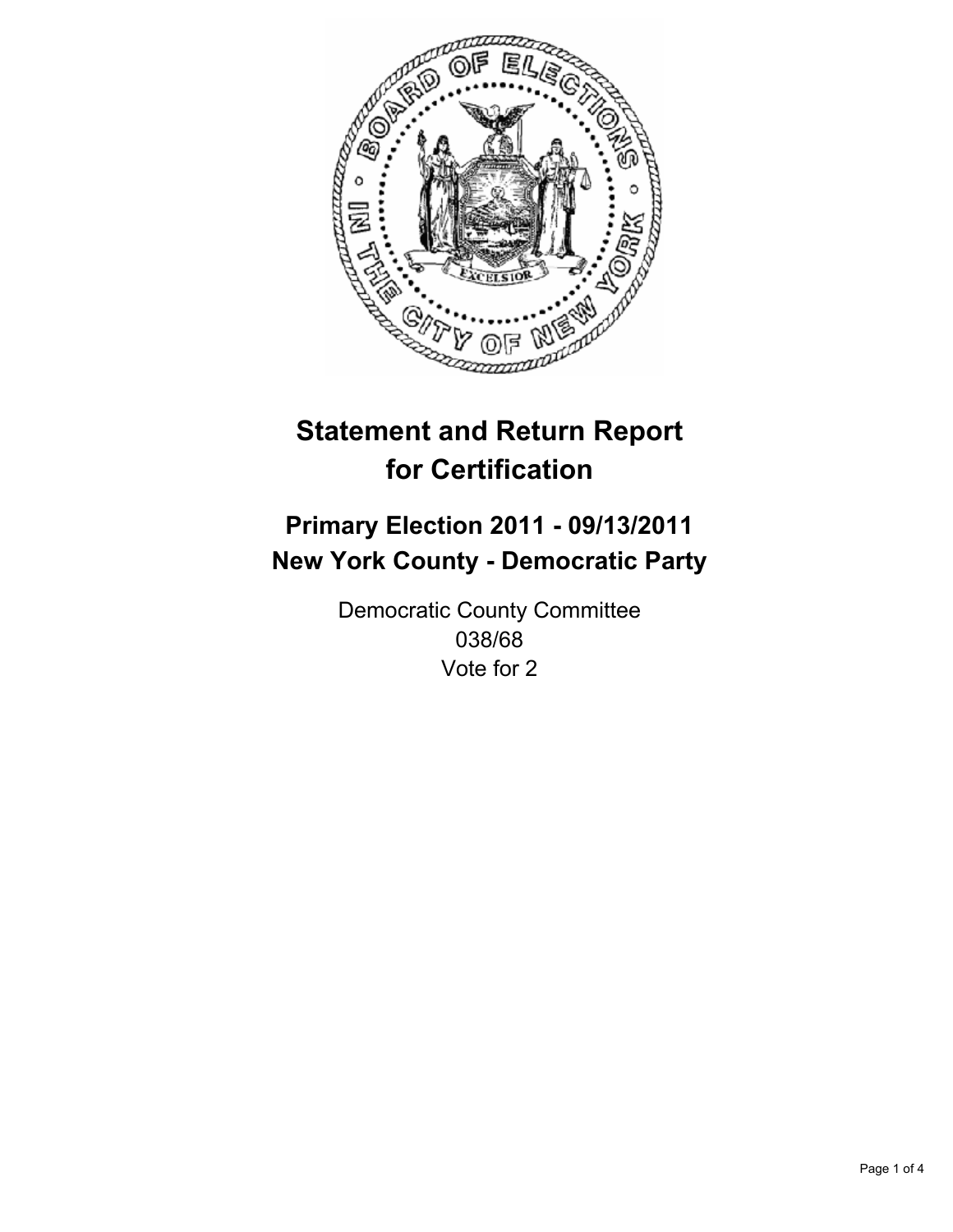

| <b>PUBLIC COUNTER</b>                                    | 8 |
|----------------------------------------------------------|---|
| <b>EMERGENCY</b>                                         | 0 |
| ABSENTEE/MILITARY                                        | 0 |
| <b>FEDERAL</b>                                           | 0 |
| <b>SPECIAL PRESIDENTIAL</b>                              | 0 |
| AFFIDAVIT                                                | 1 |
| <b>Total Ballots</b>                                     | 9 |
| Less - Inapplicable Federal/Special Presidential Ballots | 0 |
| <b>Total Applicable Ballots</b>                          | 9 |
| <b>CORRINE WHITE</b>                                     |   |
| NEREIDA MARTINEZ                                         | 7 |
| <b>PATRICIA A BURNS</b>                                  | 0 |
| NO NAME (WRITE-IN)                                       |   |
| <b>Total Votes</b>                                       | 9 |
| Unrecorded                                               | 9 |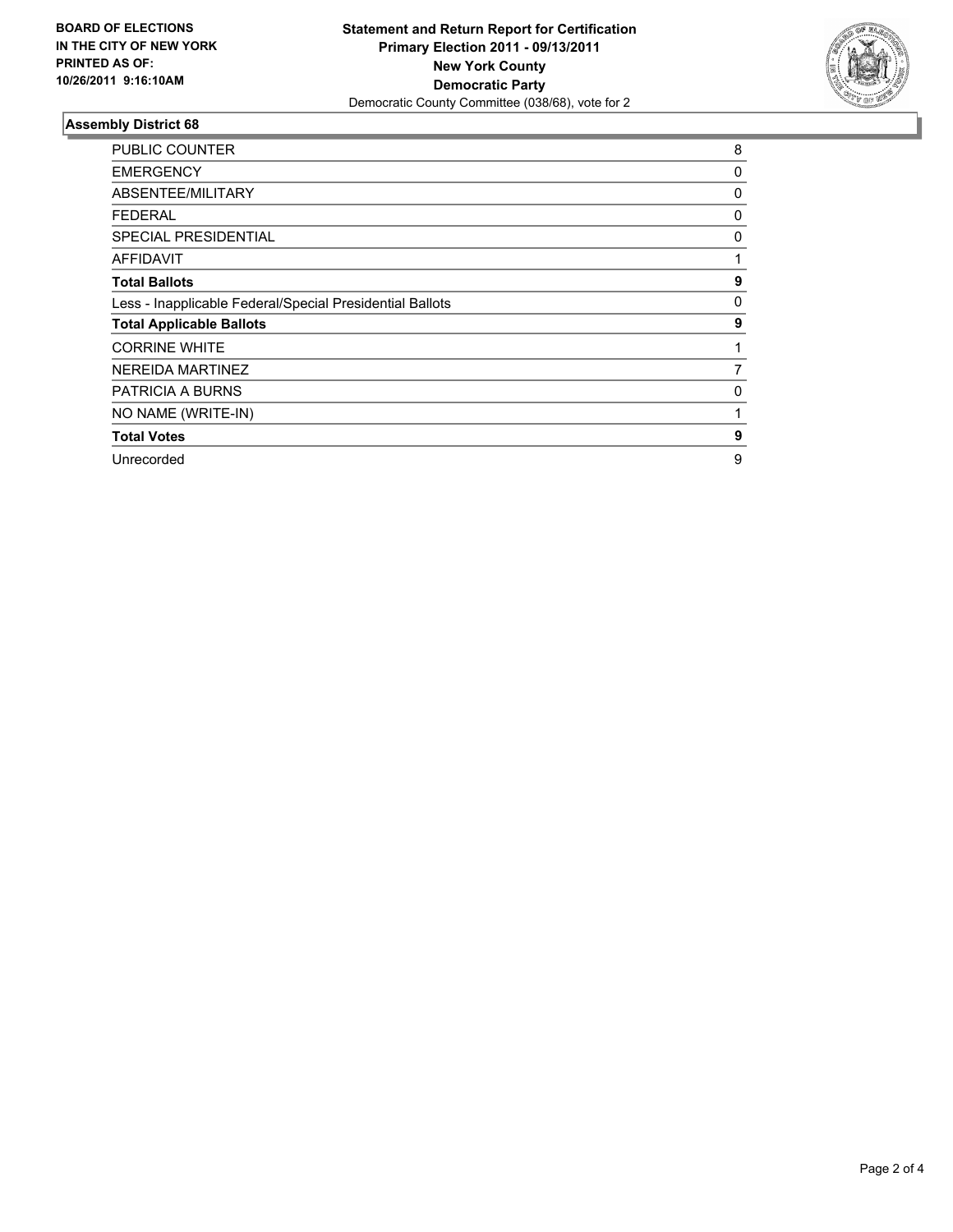#### **Statement and Return Report for Certification Primary Election 2011 - 09/13/2011 New York County Democratic Party** Democratic County Committee (038/68), vote for 2

### **Total for Democratic County Committee (038/68) - New York County**

| <b>PUBLIC COUNTER</b>                                    | 8 |
|----------------------------------------------------------|---|
| <b>EMERGENCY</b>                                         | 0 |
| ABSENTEE/MILITARY                                        | 0 |
| <b>FEDERAL</b>                                           | 0 |
| SPECIAL PRESIDENTIAL                                     | 0 |
| AFFIDAVIT                                                | 1 |
| <b>Total Ballots</b>                                     | 9 |
| Less - Inapplicable Federal/Special Presidential Ballots | 0 |
| <b>Total Applicable Ballots</b>                          | 9 |
| <b>CORRINE WHITE</b>                                     | 1 |
| NEREIDA MARTINEZ                                         | 7 |
| PATRICIA A BURNS                                         | 0 |
| NO NAME (WRITE-IN)                                       | 1 |
| <b>Total Votes</b>                                       | 9 |
| Unrecorded                                               | 9 |

We certify this statement to be correct, and have caused the same to be attested by the signatures of the members of the board, or a majority thereof, on

Date

Secretary **Chairman** 

Canvassing Board **Canvassing Board** Canvassing Board **Deputy Chief Clerk** 

Canvassing Board

Chief Clerk

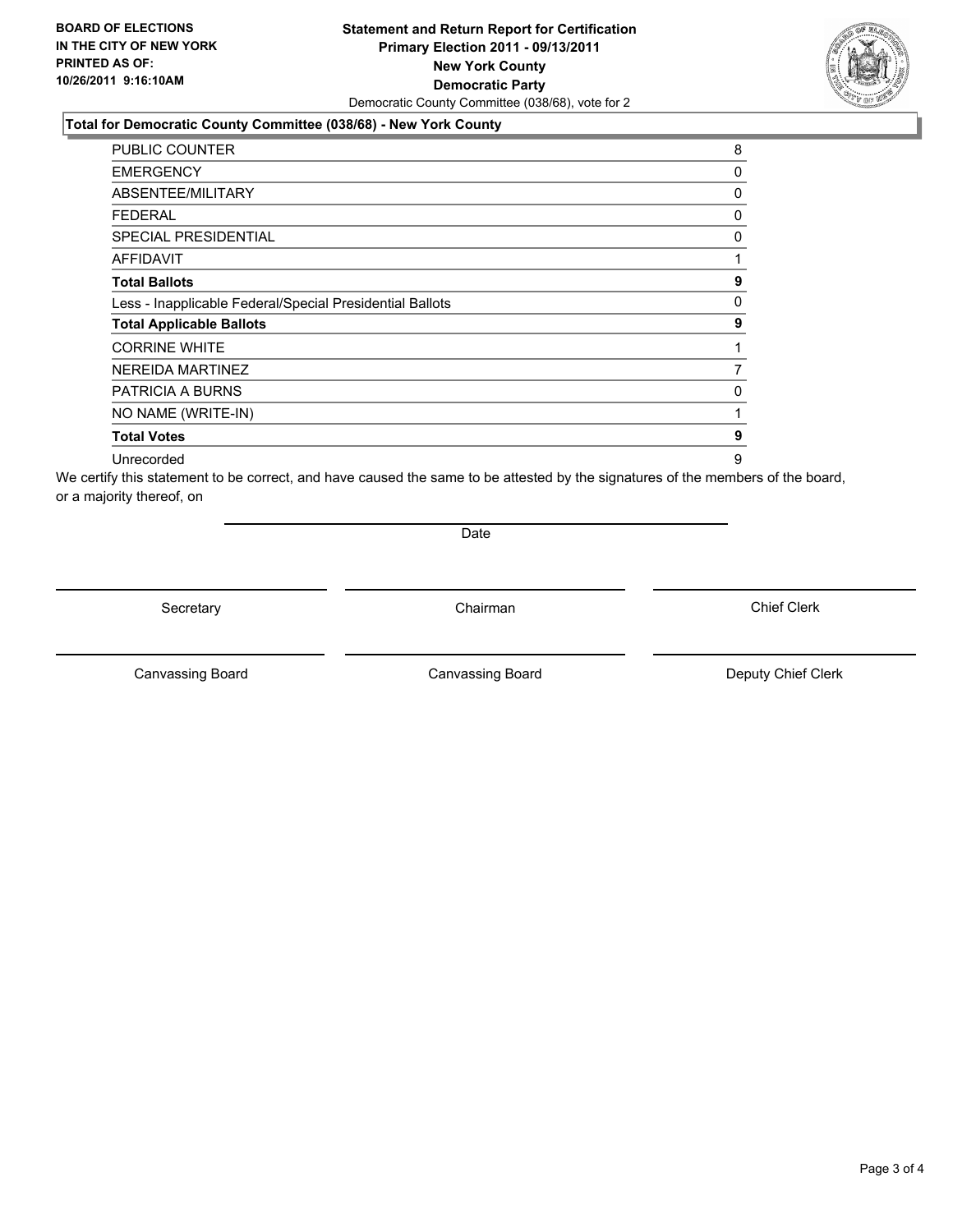**Statement and Return Report for Certification Primary Election 2011 - 09/13/2011 New York County Democratic Party** Democratic County Committee (038/68), vote for 2

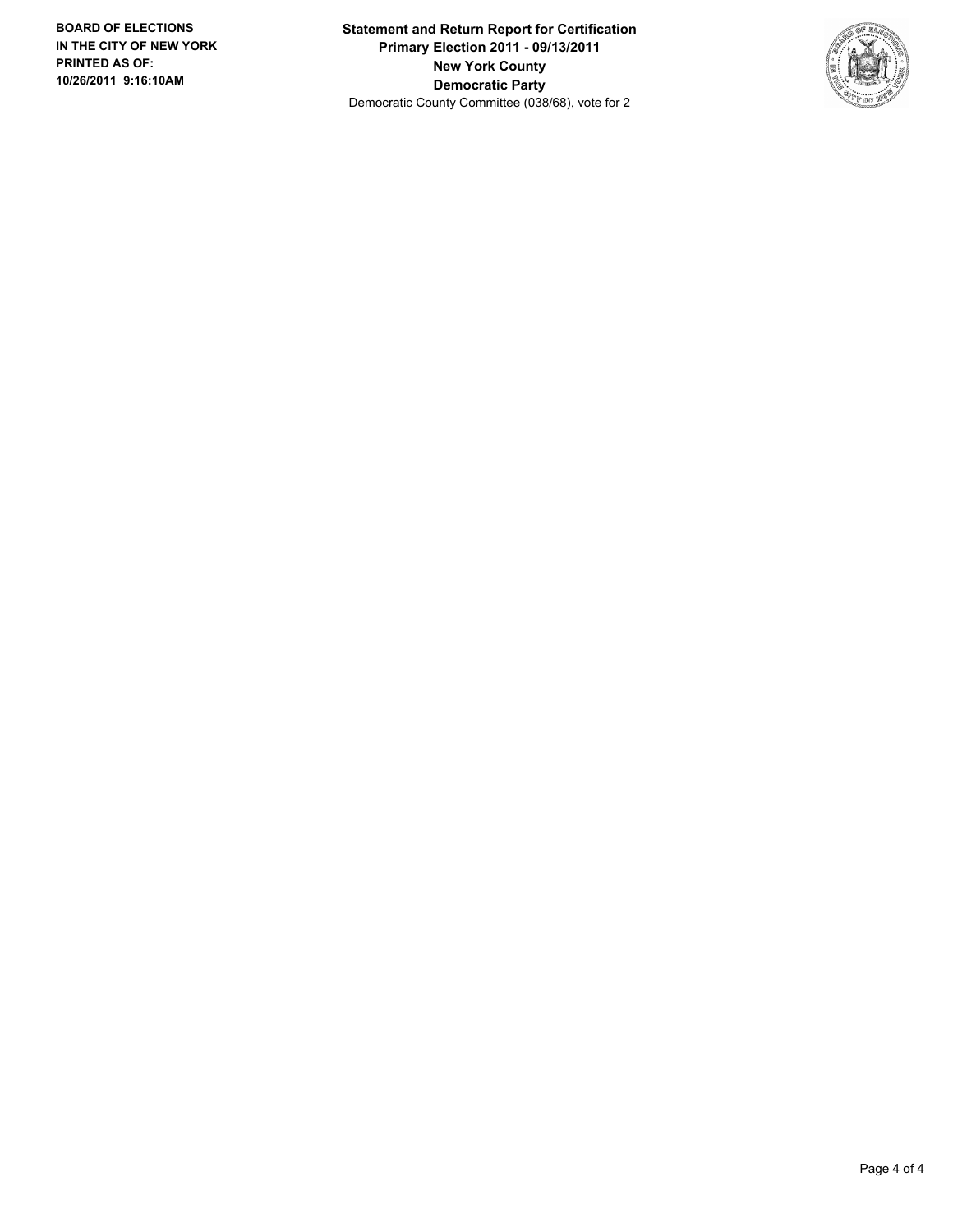

## **Primary Election 2011 - 09/13/2011 New York County - Democratic Party**

Democratic County Committee 039/68 Vote for 2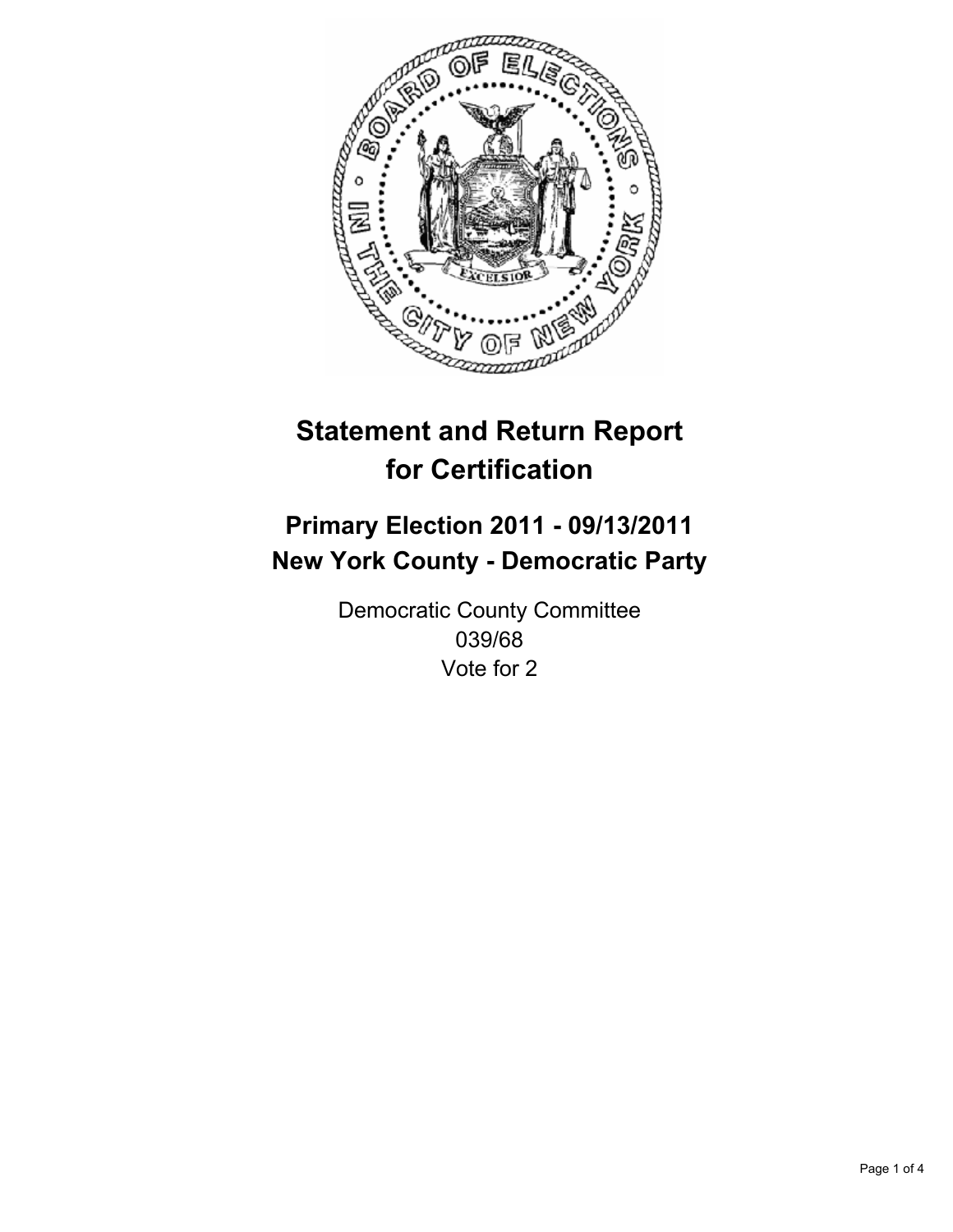

| <b>PUBLIC COUNTER</b>                                    | 47 |
|----------------------------------------------------------|----|
| <b>EMERGENCY</b>                                         | 0  |
| ABSENTEE/MILITARY                                        | 5  |
| <b>FEDERAL</b>                                           | 0  |
| <b>SPECIAL PRESIDENTIAL</b>                              | 0  |
| <b>AFFIDAVIT</b>                                         | 1  |
| <b>Total Ballots</b>                                     | 53 |
| Less - Inapplicable Federal/Special Presidential Ballots | 0  |
| <b>Total Applicable Ballots</b>                          | 53 |
| <b>WILLIE MAE GOODMAN</b>                                | 10 |
| <b>JAMEELAH PRESSLEY</b>                                 | 22 |
| <b>MARION L BELL</b>                                     | 30 |
| <b>Total Votes</b>                                       | 62 |
| Unrecorded                                               | 44 |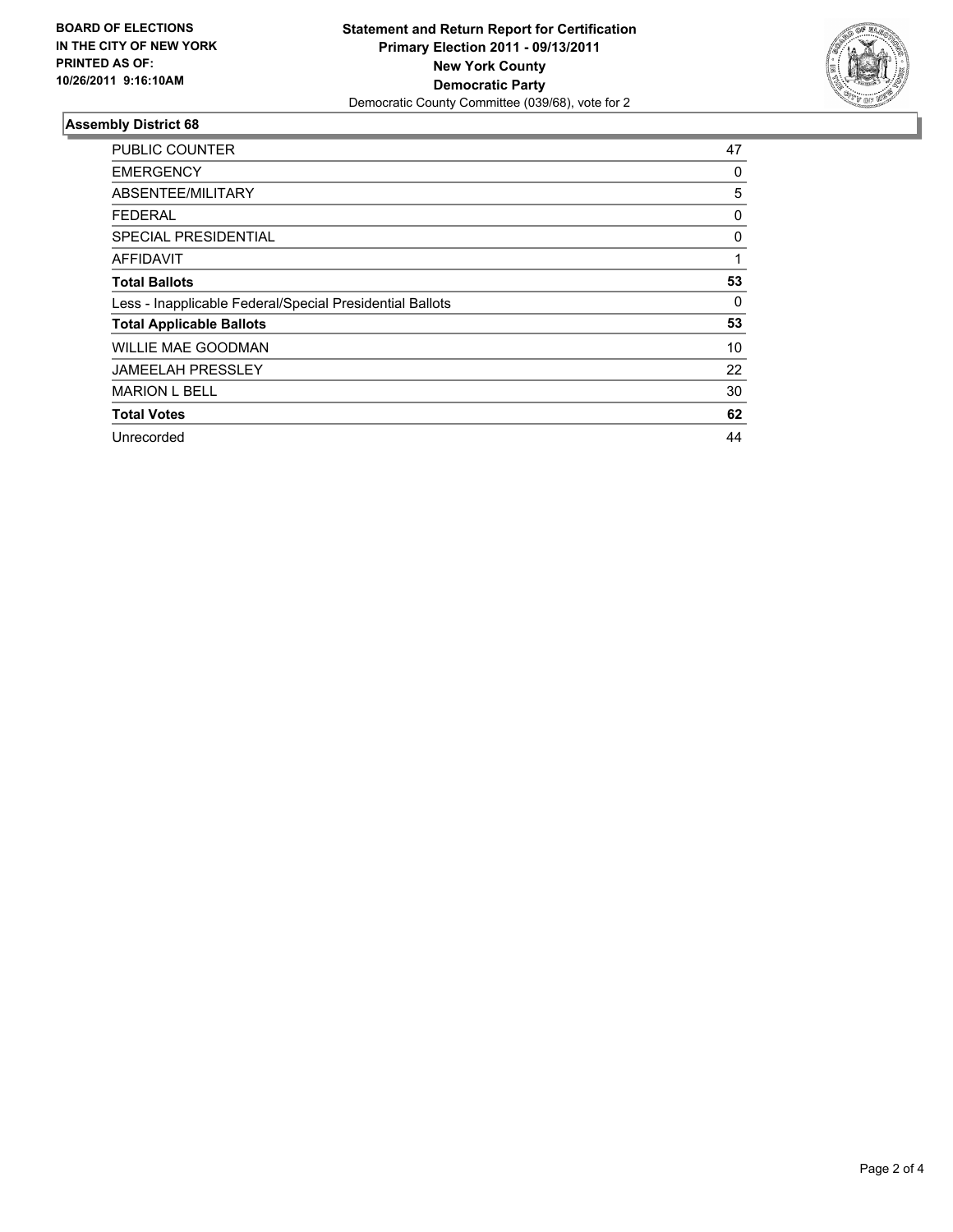#### **Statement and Return Report for Certification Primary Election 2011 - 09/13/2011 New York County Democratic Party** Democratic County Committee (039/68), vote for 2

### **Total for Democratic County Committee (039/68) - New York County**

| <b>PUBLIC COUNTER</b>                                    | 47 |
|----------------------------------------------------------|----|
| <b>EMERGENCY</b>                                         | 0  |
| ABSENTEE/MILITARY                                        | 5  |
| <b>FEDERAL</b>                                           | 0  |
| <b>SPECIAL PRESIDENTIAL</b>                              | 0  |
| <b>AFFIDAVIT</b>                                         | 1  |
| <b>Total Ballots</b>                                     | 53 |
| Less - Inapplicable Federal/Special Presidential Ballots | 0  |
| <b>Total Applicable Ballots</b>                          | 53 |
| WILLIE MAE GOODMAN                                       | 10 |
| <b>JAMEELAH PRESSLEY</b>                                 | 22 |
| <b>MARION L BELL</b>                                     | 30 |
| <b>Total Votes</b>                                       | 62 |
| Unrecorded                                               | 44 |

We certify this statement to be correct, and have caused the same to be attested by the signatures of the members of the board, or a majority thereof, on

Secretary **Chairman** 

Canvassing Board

Canvassing Board **Canvassing Board** Canvassing Board **Deputy Chief Clerk** 

Chief Clerk



Date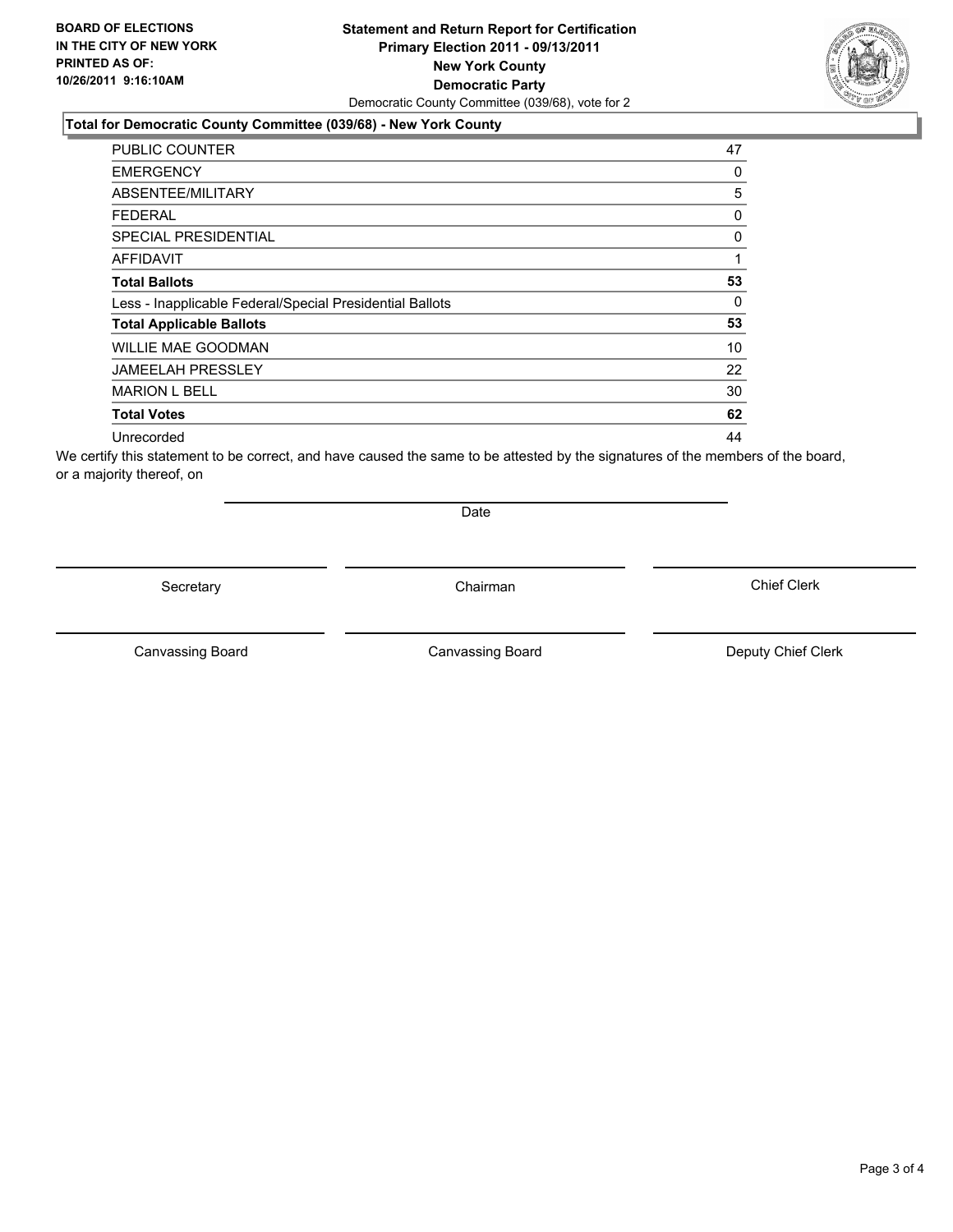**Statement and Return Report for Certification Primary Election 2011 - 09/13/2011 New York County Democratic Party** Democratic County Committee (039/68), vote for 2

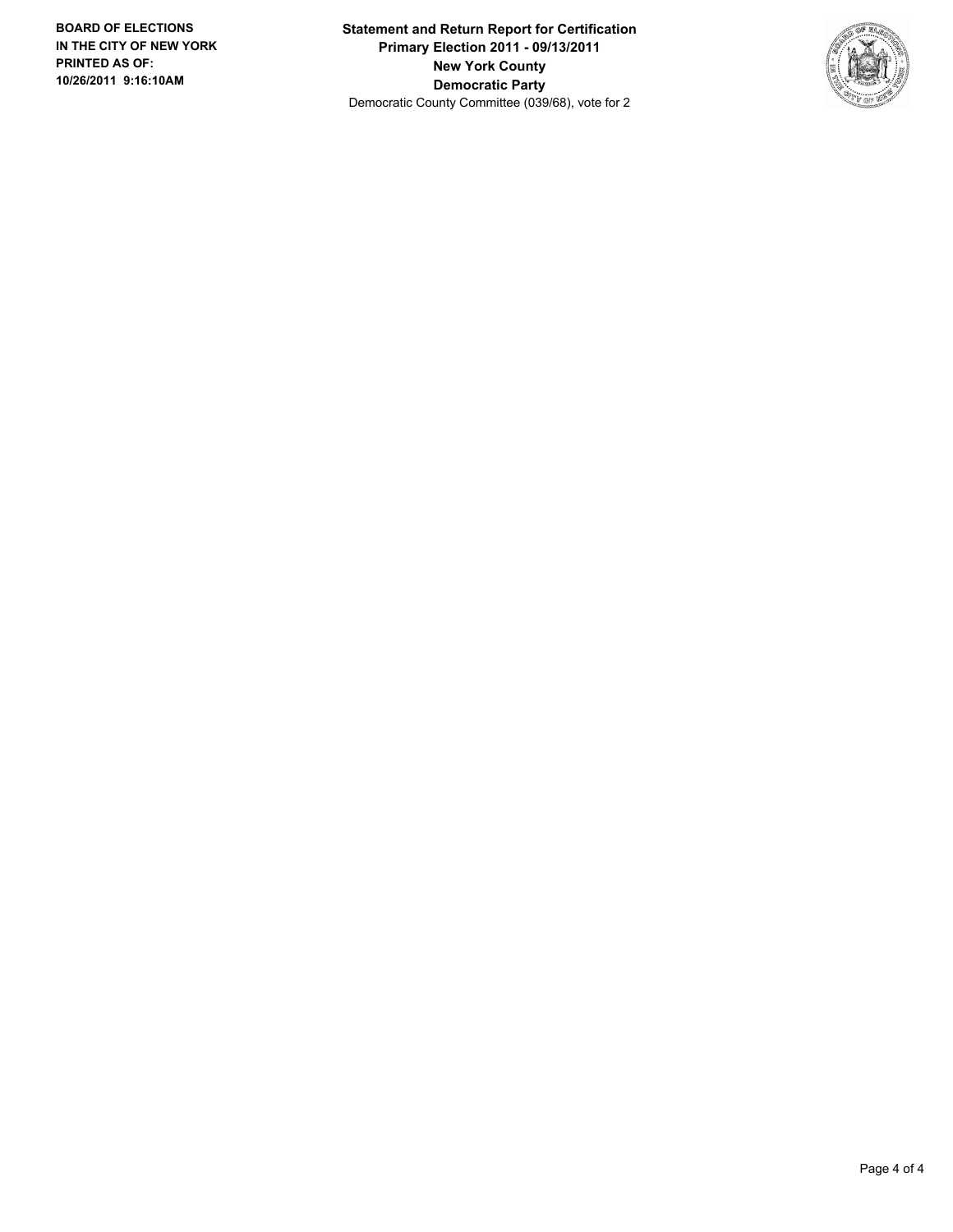

## **Primary Election 2011 - 09/13/2011 New York County - Democratic Party**

Democratic County Committee 040/68 Vote for 2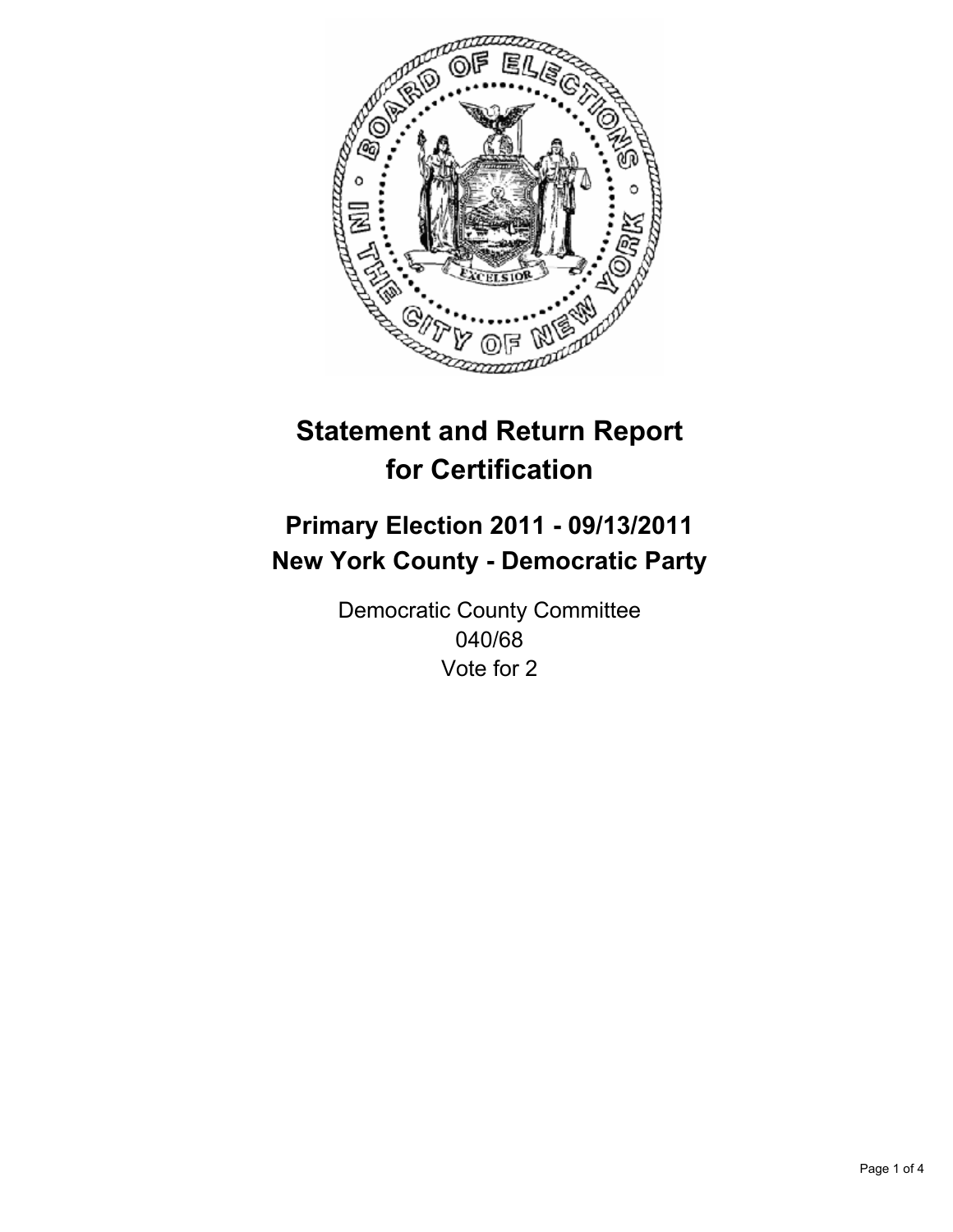

| PUBLIC COUNTER                                           | 62             |
|----------------------------------------------------------|----------------|
| <b>EMERGENCY</b>                                         | 0              |
| ABSENTEE/MILITARY                                        | $\overline{2}$ |
| <b>FEDERAL</b>                                           | 0              |
| <b>SPECIAL PRESIDENTIAL</b>                              | 0              |
| AFFIDAVIT                                                | 0              |
| <b>Total Ballots</b>                                     | 64             |
| Less - Inapplicable Federal/Special Presidential Ballots | 0              |
| <b>Total Applicable Ballots</b>                          | 64             |
| <b>NOEMI CANCEL</b>                                      | 16             |
| <b>DEMPSEY PHILLIPS</b>                                  | 41             |
| SHERRY ABERNATHY                                         | 9              |
| NO NAME (WRITE-IN)                                       | 1              |
| <b>Total Votes</b>                                       | 67             |
| Unrecorded                                               | 61             |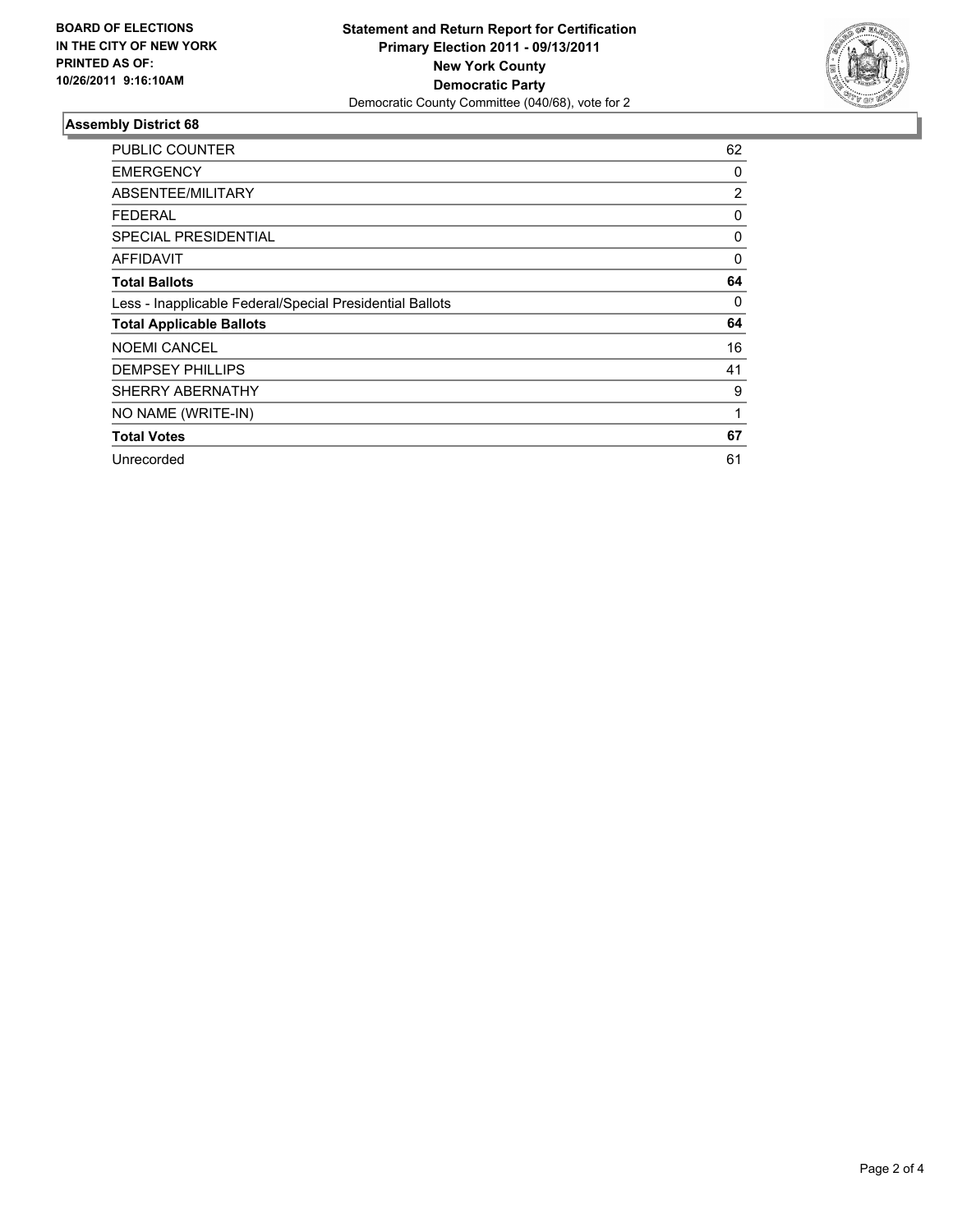#### **Statement and Return Report for Certification Primary Election 2011 - 09/13/2011 New York County Democratic Party** Democratic County Committee (040/68), vote for 2

### **Total for Democratic County Committee (040/68) - New York County**

| PUBLIC COUNTER                                           | 62 |
|----------------------------------------------------------|----|
| <b>EMERGENCY</b>                                         | 0  |
| <b>ABSENTEE/MILITARY</b>                                 | 2  |
| <b>FEDERAL</b>                                           | 0  |
| SPECIAL PRESIDENTIAL                                     | 0  |
| <b>AFFIDAVIT</b>                                         | 0  |
| <b>Total Ballots</b>                                     | 64 |
| Less - Inapplicable Federal/Special Presidential Ballots | 0  |
| <b>Total Applicable Ballots</b>                          | 64 |
| <b>NOEMI CANCEL</b>                                      | 16 |
| <b>DEMPSEY PHILLIPS</b>                                  | 41 |
| SHERRY ABERNATHY                                         | 9  |
| NO NAME (WRITE-IN)                                       | 1  |
| <b>Total Votes</b>                                       | 67 |
| Unrecorded                                               | 61 |

We certify this statement to be correct, and have caused the same to be attested by the signatures of the members of the board, or a majority thereof, on

Date

Secretary **Chairman** 

Canvassing Board **Canvassing Board** Canvassing Board **Deputy Chief Clerk** 

Canvassing Board

Chief Clerk

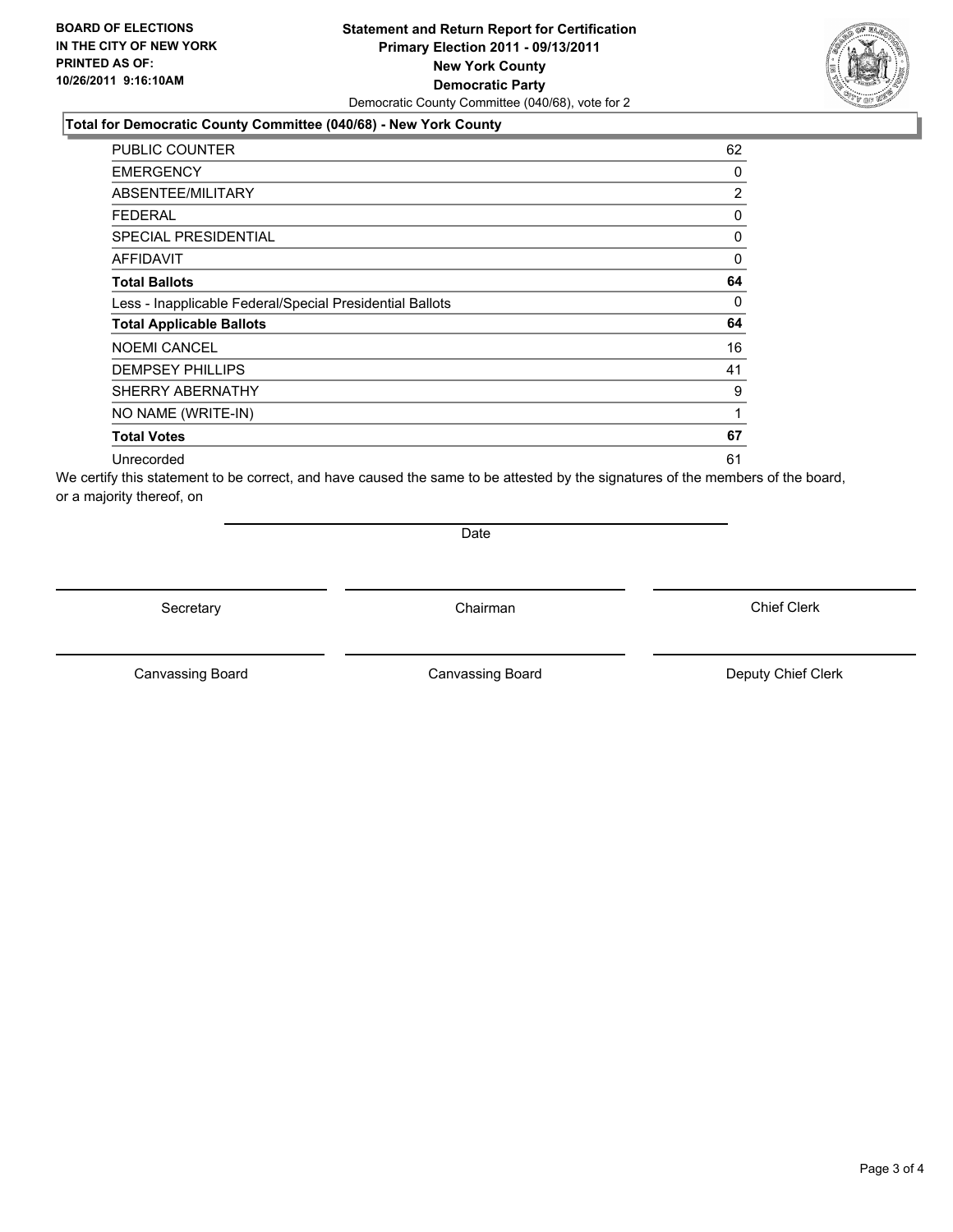**Statement and Return Report for Certification Primary Election 2011 - 09/13/2011 New York County Democratic Party** Democratic County Committee (040/68), vote for 2

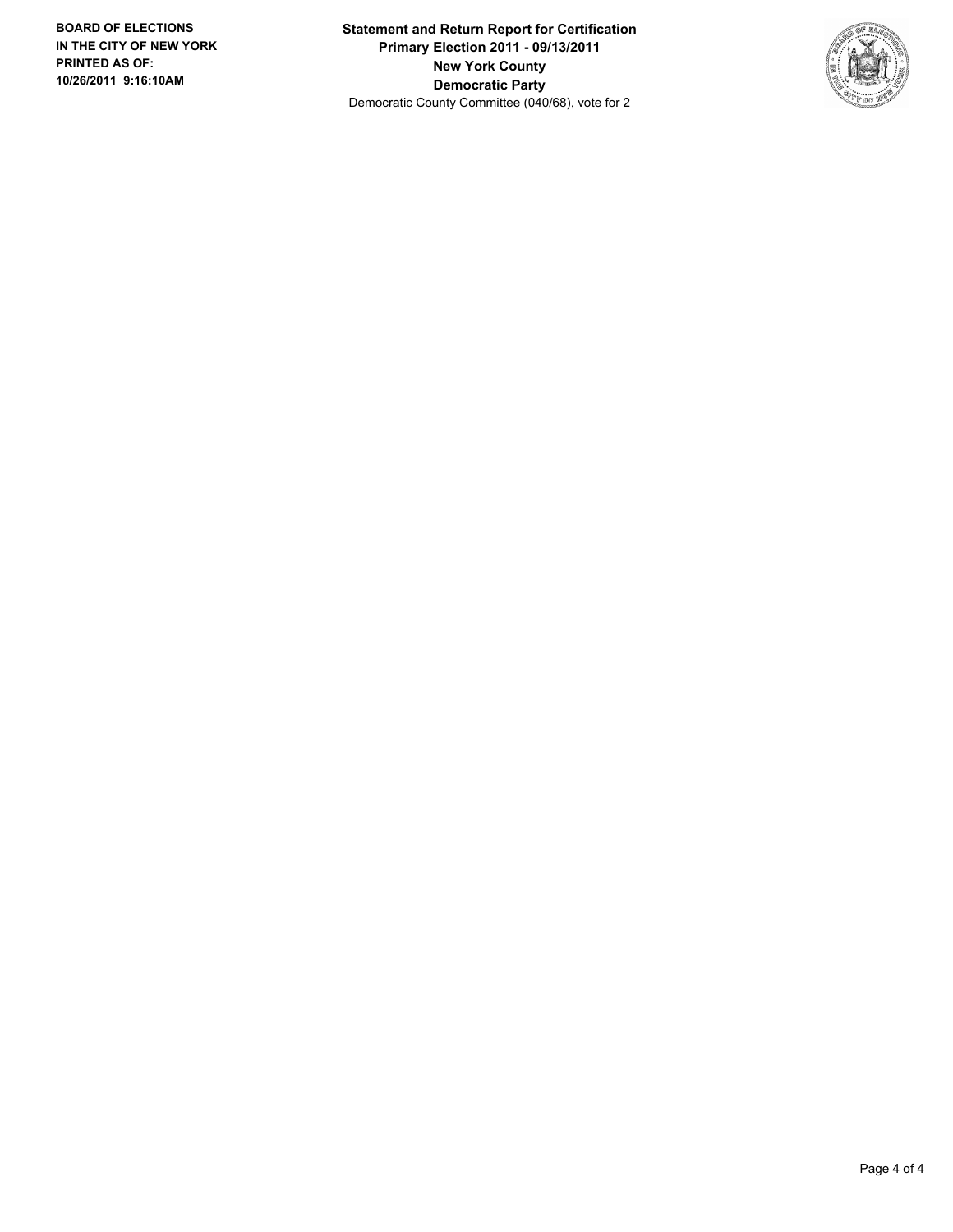

## **Primary Election 2011 - 09/13/2011 New York County - Democratic Party**

Democratic County Committee 085/68 Vote for 2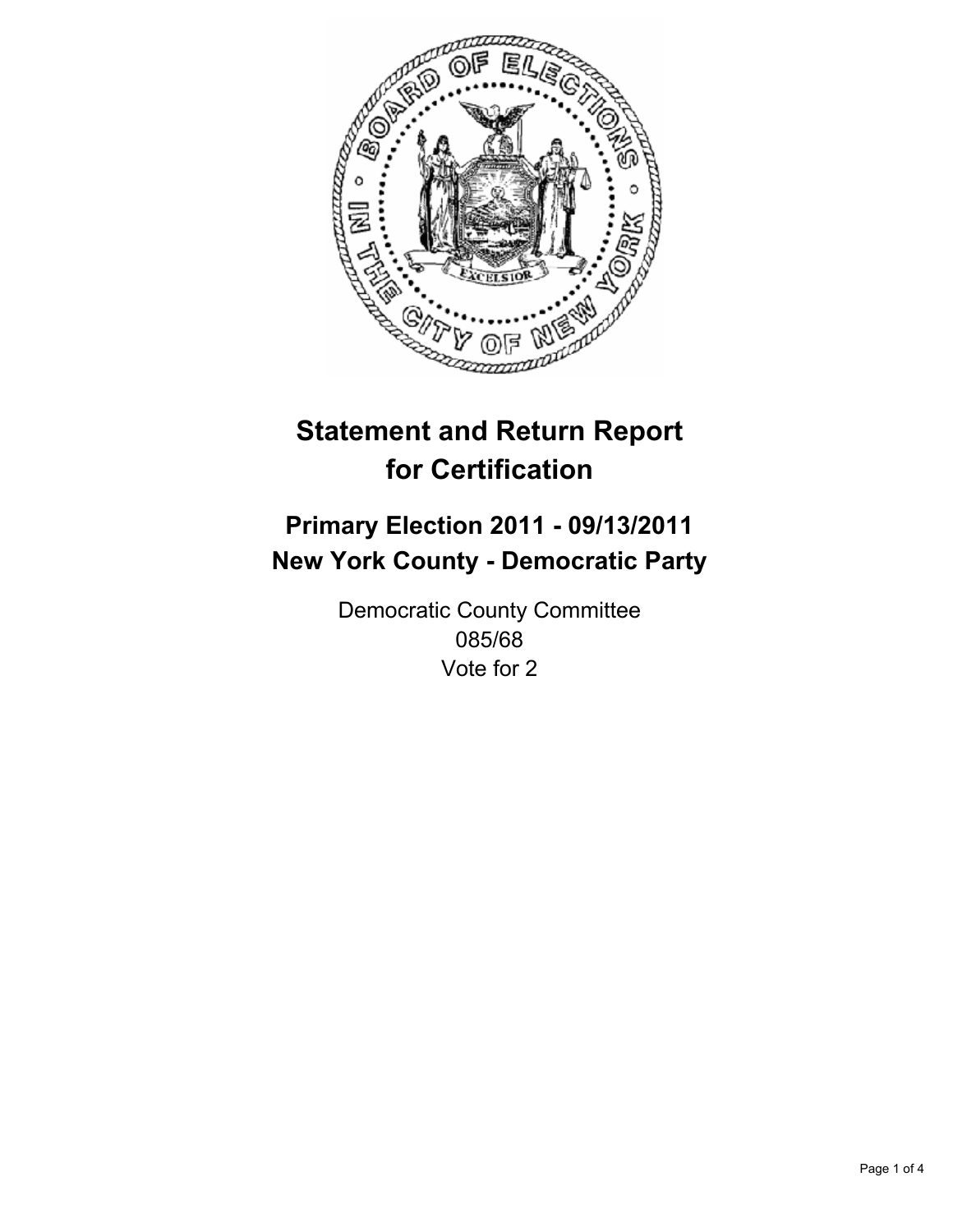

| PUBLIC COUNTER                                           | 9  |
|----------------------------------------------------------|----|
| <b>EMERGENCY</b>                                         | 0  |
| ABSENTEE/MILITARY                                        | 0  |
| FEDERAL                                                  | 0  |
| <b>SPECIAL PRESIDENTIAL</b>                              | 0  |
| AFFIDAVIT                                                | 0  |
| <b>Total Ballots</b>                                     | 9  |
| Less - Inapplicable Federal/Special Presidential Ballots | 0  |
| <b>Total Applicable Ballots</b>                          | 9  |
| <b>RUBY KITCHEN</b>                                      | 4  |
| ELLEN SCHOOLFIELD                                        | 1  |
| <b>SHEENA FOSTER</b>                                     | 9  |
| DAVID WEAVER (WRITE-IN)                                  | 1  |
| <b>Total Votes</b>                                       | 15 |
| Unrecorded                                               | 3  |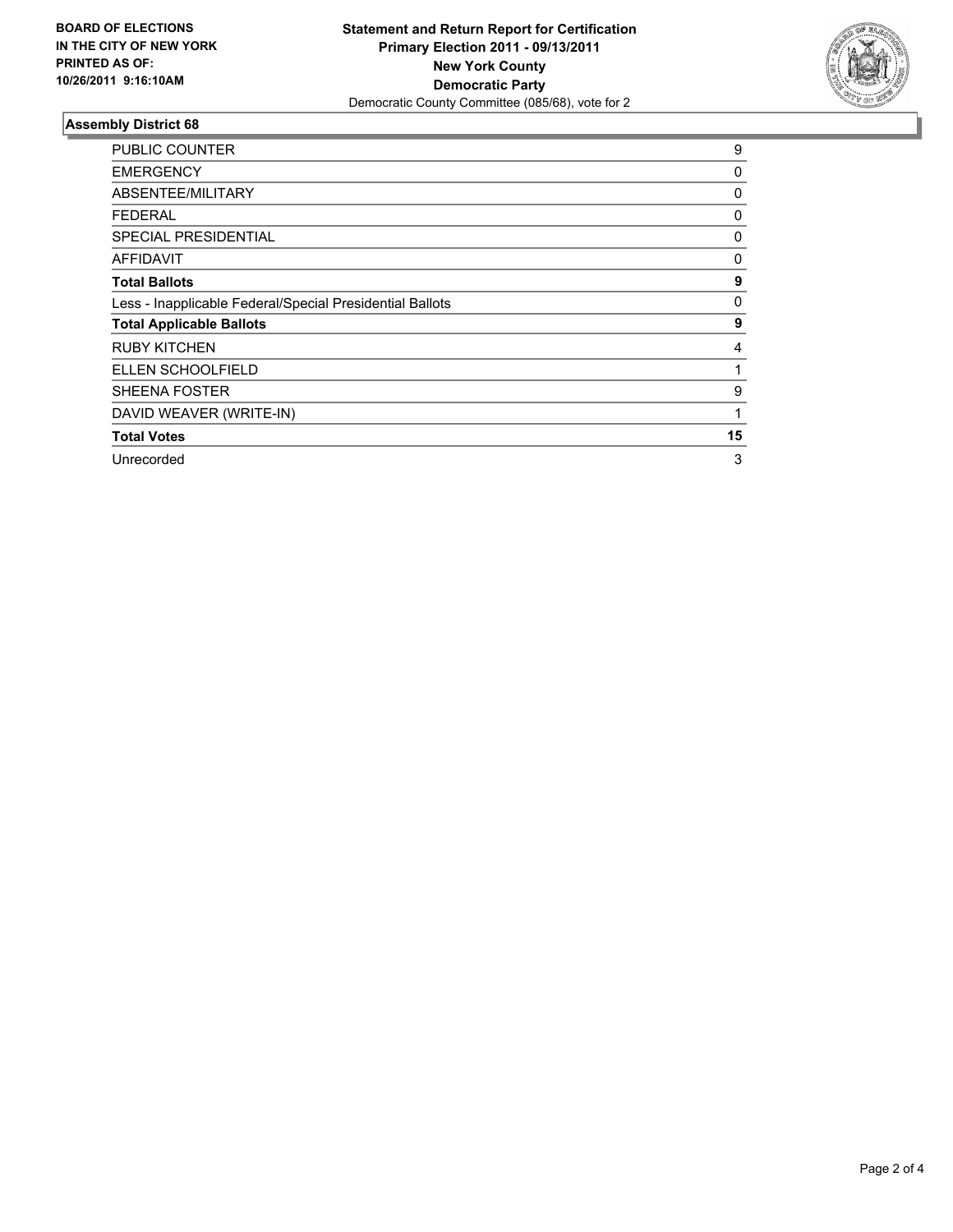#### **Statement and Return Report for Certification Primary Election 2011 - 09/13/2011 New York County Democratic Party** Democratic County Committee (085/68), vote for 2

### **Total for Democratic County Committee (085/68) - New York County**

| PUBLIC COUNTER                                           | 9  |
|----------------------------------------------------------|----|
| <b>EMERGENCY</b>                                         | 0  |
| <b>ABSENTEE/MILITARY</b>                                 | 0  |
| FEDERAL                                                  | 0  |
| <b>SPECIAL PRESIDENTIAL</b>                              | 0  |
| <b>AFFIDAVIT</b>                                         | 0  |
| <b>Total Ballots</b>                                     | 9  |
| Less - Inapplicable Federal/Special Presidential Ballots | 0  |
| <b>Total Applicable Ballots</b>                          | 9  |
| <b>RUBY KITCHEN</b>                                      | 4  |
| <b>ELLEN SCHOOLFIELD</b>                                 | 1  |
| <b>SHEENA FOSTER</b>                                     | 9  |
| DAVID WEAVER (WRITE-IN)                                  | 1  |
| <b>Total Votes</b>                                       | 15 |
| Unrecorded                                               | 3  |

We certify this statement to be correct, and have caused the same to be attested by the signatures of the members of the board, or a majority thereof, on

Date

Secretary **Chairman** 

Canvassing Board **Canvassing Board** Canvassing Board **Deputy Chief Clerk** 

Canvassing Board

Chief Clerk

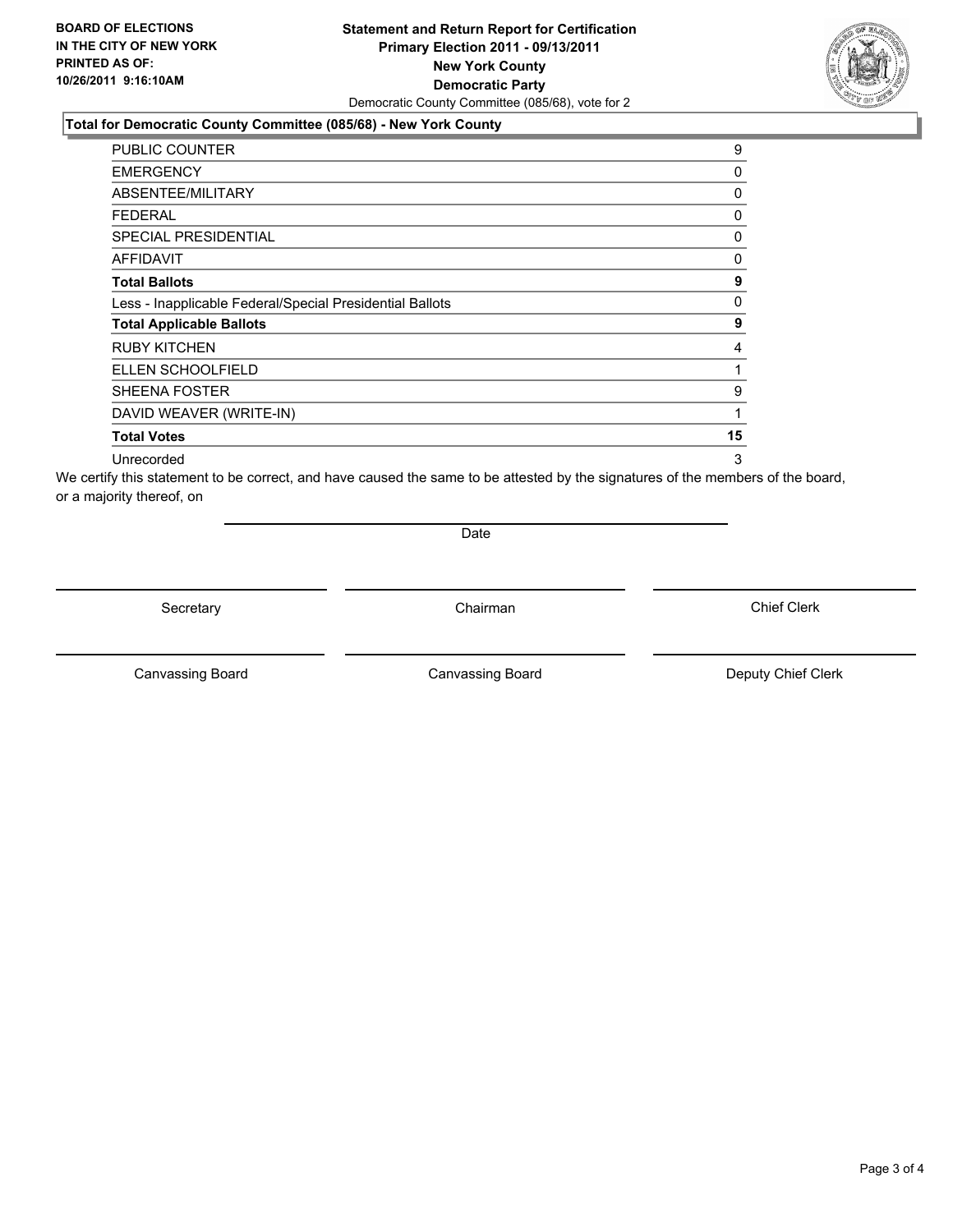**Statement and Return Report for Certification Primary Election 2011 - 09/13/2011 New York County Democratic Party** Democratic County Committee (085/68), vote for 2

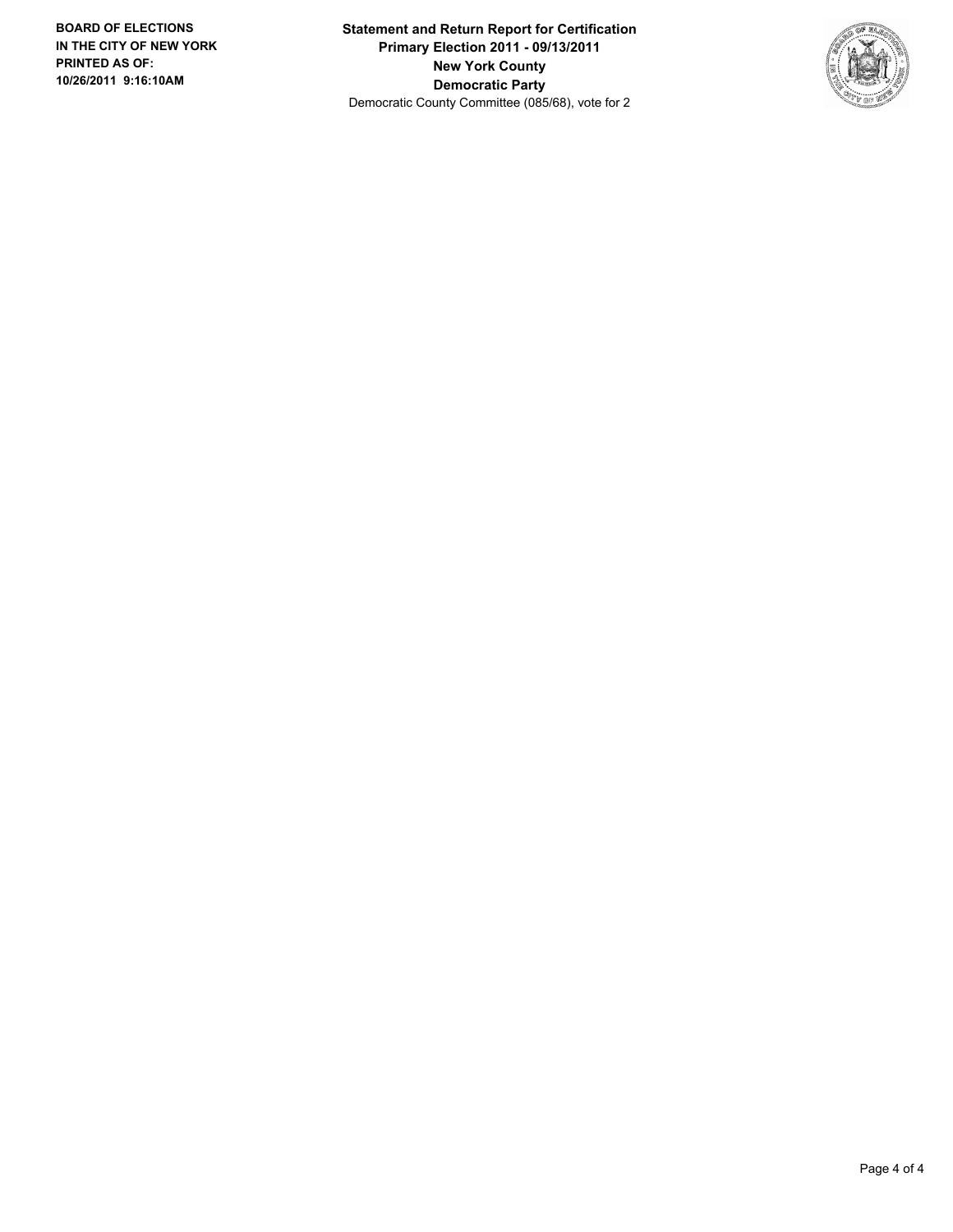

## **Primary Election 2011 - 09/13/2011 New York County - Democratic Party**

Democratic County Committee 073/70 Vote for 3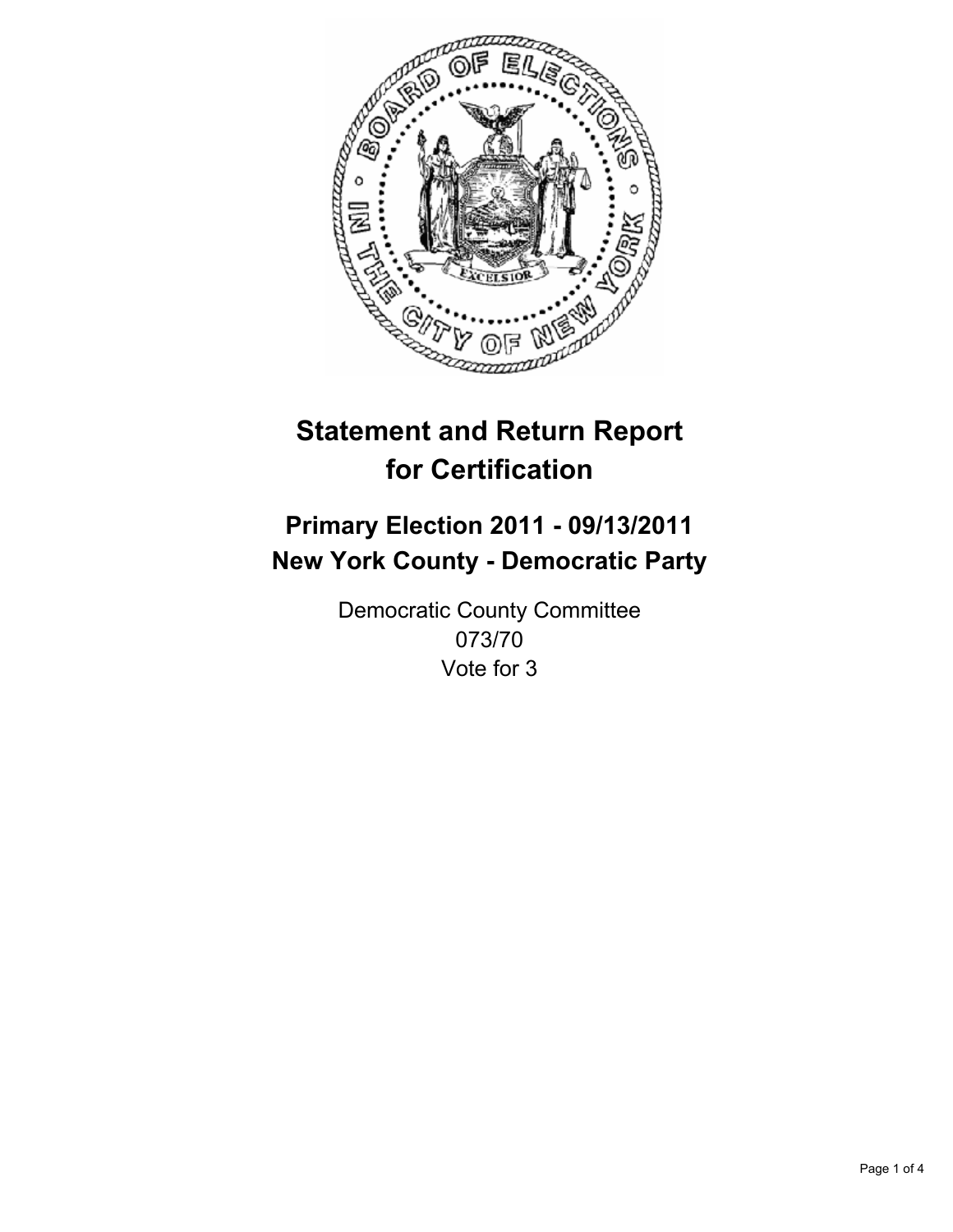

| <b>PUBLIC COUNTER</b>                                    | 151      |
|----------------------------------------------------------|----------|
| <b>EMERGENCY</b>                                         | 0        |
| ABSENTEE/MILITARY                                        | 1        |
| <b>FEDERAL</b>                                           | 0        |
| <b>SPECIAL PRESIDENTIAL</b>                              | 0        |
| <b>AFFIDAVIT</b>                                         | 1        |
| <b>Total Ballots</b>                                     | 153      |
| Less - Inapplicable Federal/Special Presidential Ballots | $\Omega$ |
| <b>Total Applicable Ballots</b>                          | 153      |
| LUIS AGUAS                                               | 21       |
| EURIDICE DE LA CRUZ                                      | 17       |
| <b>LISBETH TORRES</b>                                    | 29       |
| <b>FLORENCE BINNS</b>                                    | 57       |
| <b>ARLENE MCBRYDE</b>                                    | 65       |
| <b>JUDITH EASON</b>                                      | 61       |
| NO NAME (WRITE-IN)                                       | 2        |
| <b>Total Votes</b>                                       | 252      |
| Unrecorded                                               | 207      |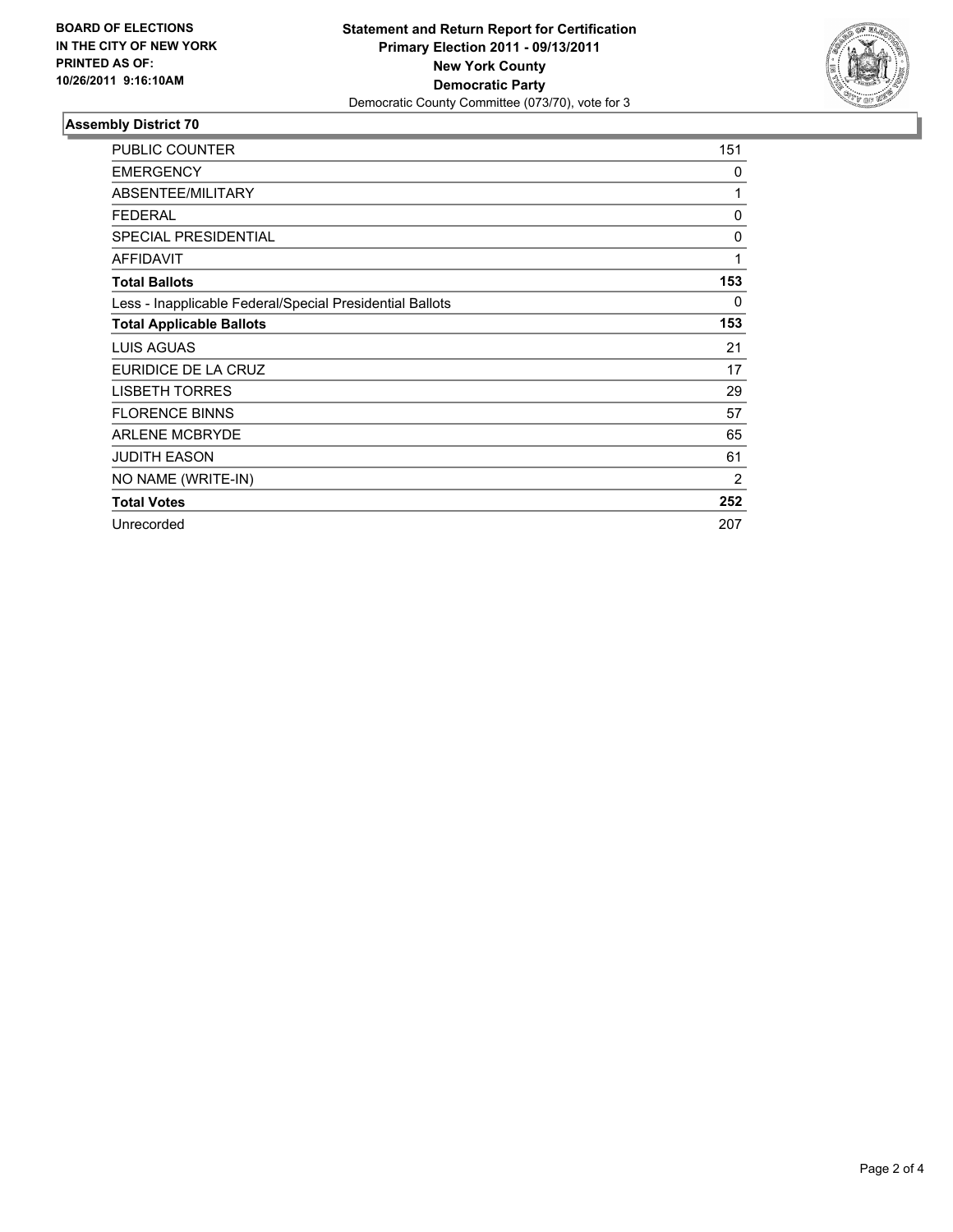#### **Statement and Return Report for Certification Primary Election 2011 - 09/13/2011 New York County Democratic Party** Democratic County Committee (073/70), vote for 3

#### **Total for Democratic County Committee (073/70) - New York County**

| PUBLIC COUNTER                                           | 151      |
|----------------------------------------------------------|----------|
| <b>EMERGENCY</b>                                         | 0        |
| <b>ABSENTEE/MILITARY</b>                                 | 1        |
| <b>FEDERAL</b>                                           | $\Omega$ |
| <b>SPECIAL PRESIDENTIAL</b>                              | 0        |
| <b>AFFIDAVIT</b>                                         | 1        |
| <b>Total Ballots</b>                                     | 153      |
| Less - Inapplicable Federal/Special Presidential Ballots | 0        |
| <b>Total Applicable Ballots</b>                          | 153      |
| LUIS AGUAS                                               | 21       |
| EURIDICE DE LA CRUZ                                      | 17       |
| <b>LISBETH TORRES</b>                                    | 29       |
| <b>FLORENCE BINNS</b>                                    | 57       |
| <b>ARLENE MCBRYDE</b>                                    | 65       |
| <b>JUDITH EASON</b>                                      | 61       |
| NO NAME (WRITE-IN)                                       | 2        |
| <b>Total Votes</b>                                       | 252      |
| Unrecorded                                               | 207      |

We certify this statement to be correct, and have caused the same to be attested by the signatures of the members of the board, or a majority thereof, on

Secretary **Chairman** 

Date

Chief Clerk

Canvassing Board

Canvassing Board **Canvassing Board** Canvassing Board **Deputy Chief Clerk**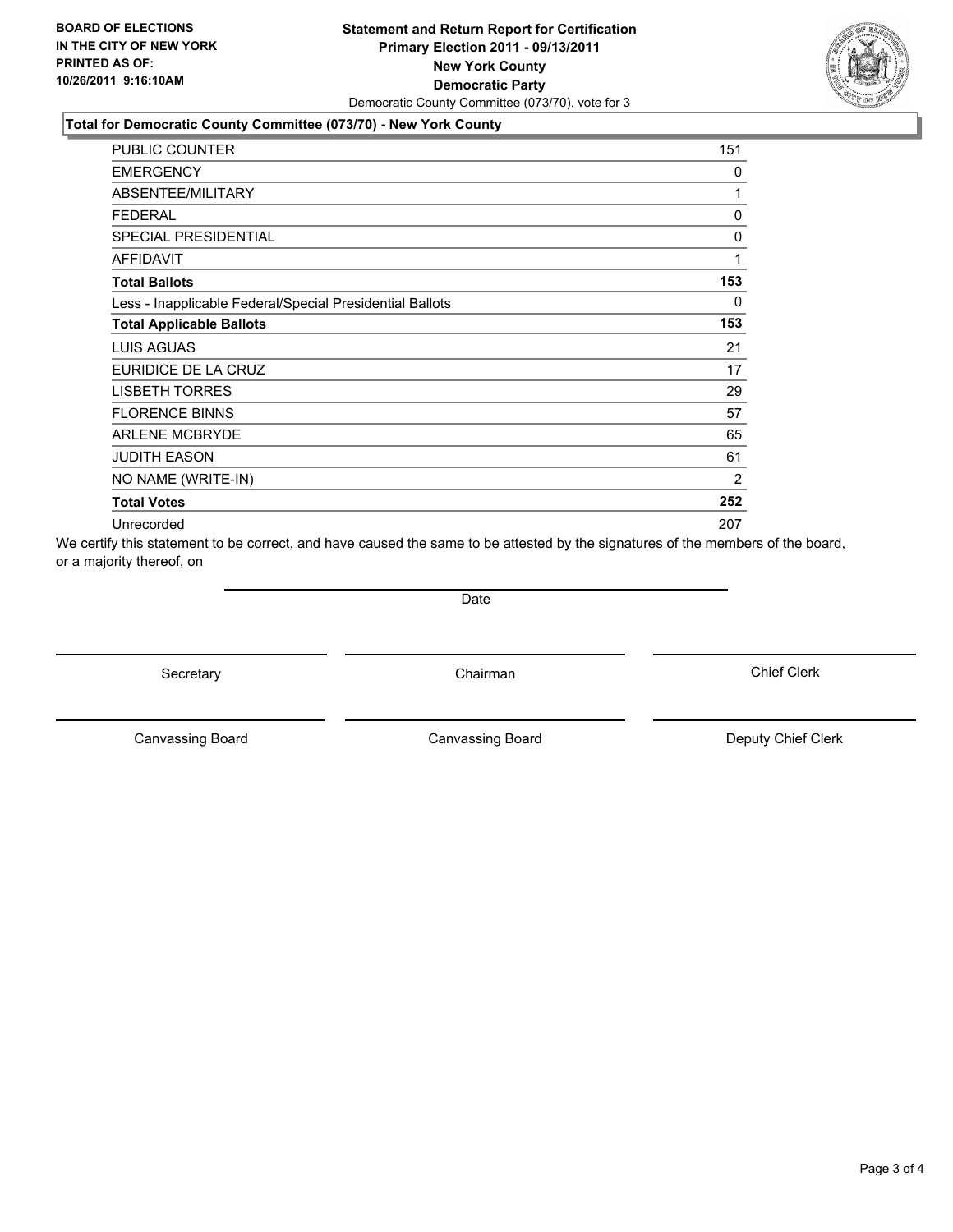**Statement and Return Report for Certification Primary Election 2011 - 09/13/2011 New York County Democratic Party** Democratic County Committee (073/70), vote for 3

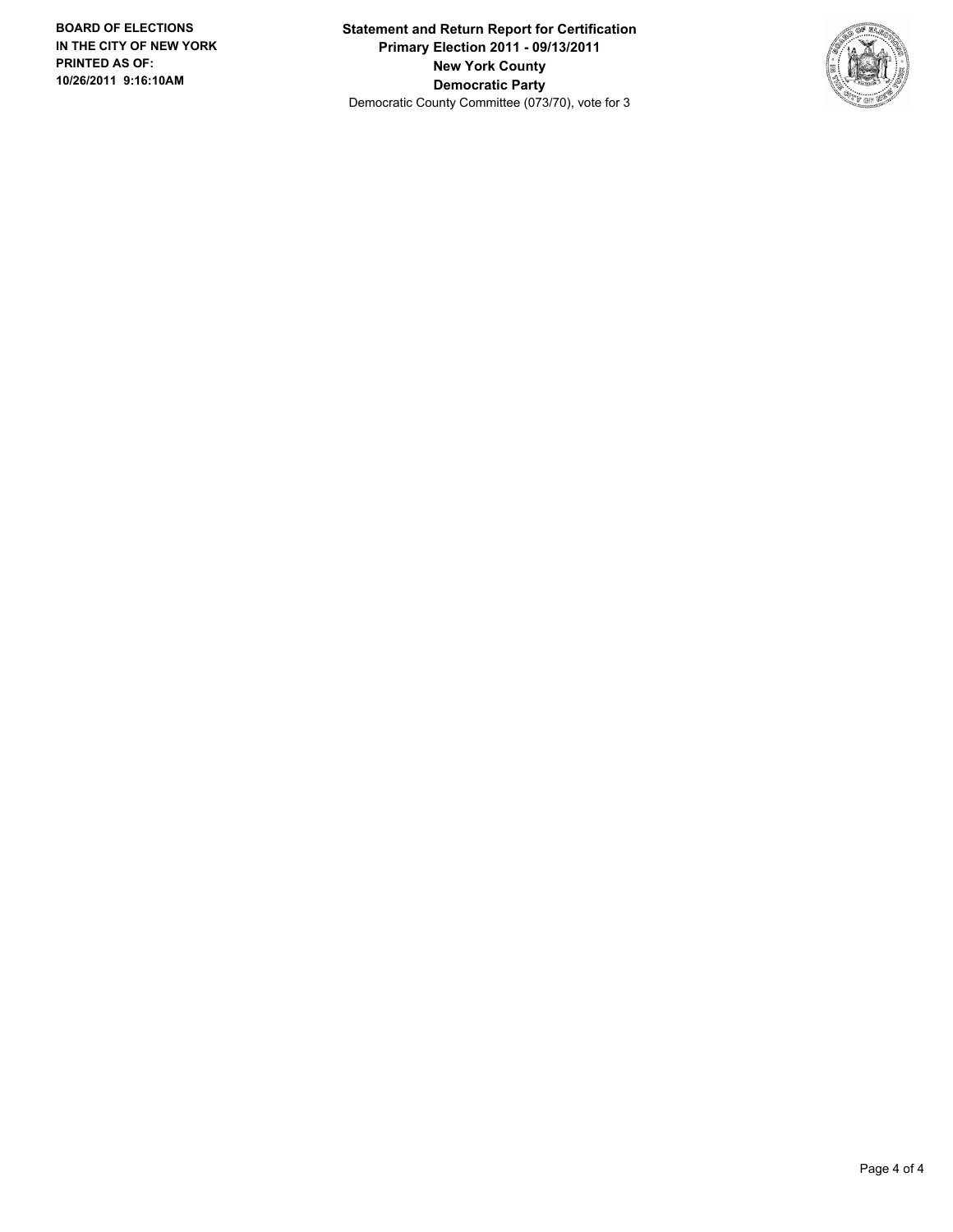

## **Primary Election 2011 - 09/13/2011 New York County - Democratic Party**

Democratic County Committee 094/70 Vote for 3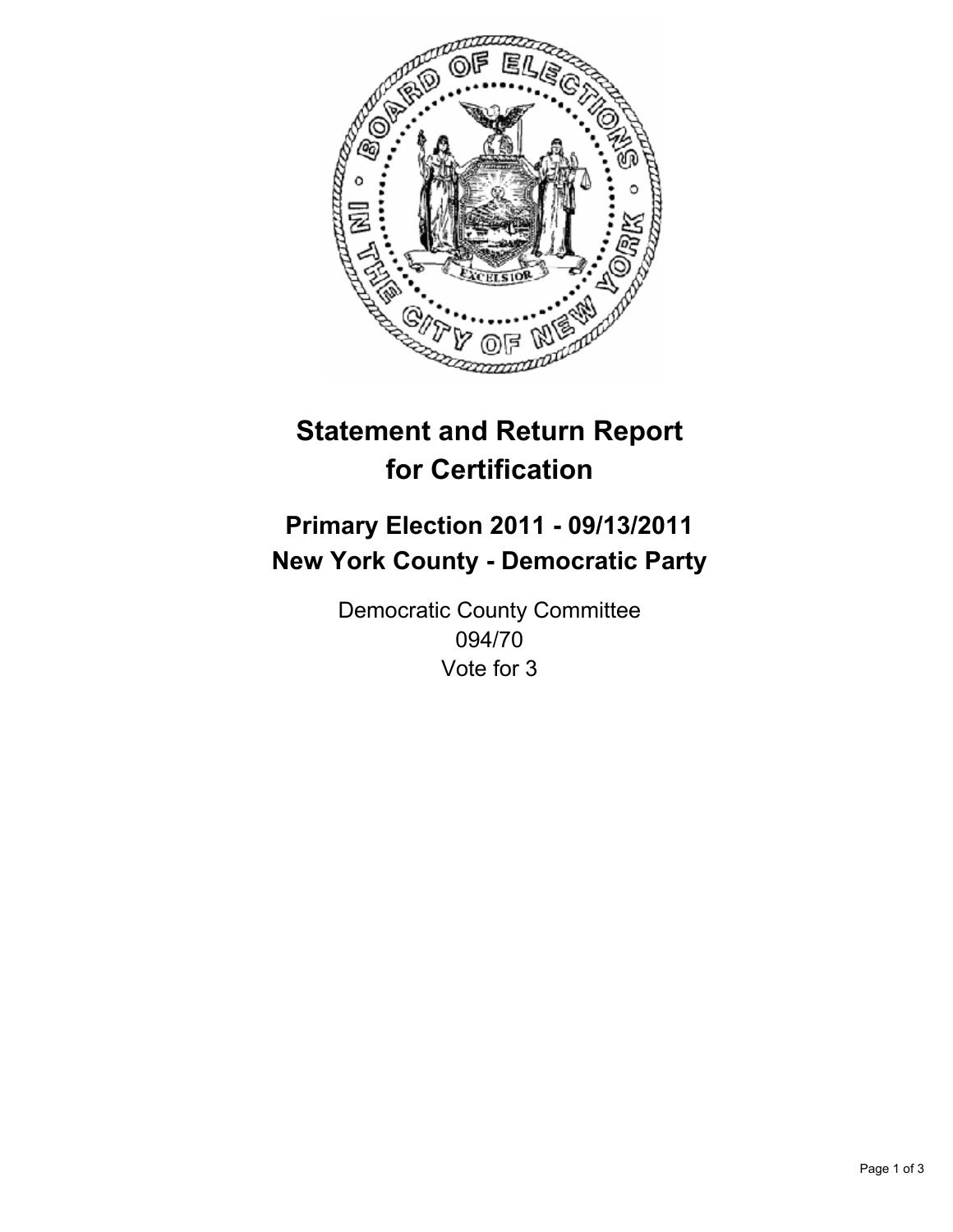

| <b>PUBLIC COUNTER</b>                                    | 108      |
|----------------------------------------------------------|----------|
| <b>EMERGENCY</b>                                         | 0        |
| ABSENTEE/MILITARY                                        | 1        |
| <b>FEDERAL</b>                                           | 0        |
| <b>SPECIAL PRESIDENTIAL</b>                              | 0        |
| <b>AFFIDAVIT</b>                                         | 3        |
| <b>Total Ballots</b>                                     | 112      |
| Less - Inapplicable Federal/Special Presidential Ballots | $\Omega$ |
| <b>Total Applicable Ballots</b>                          | 112      |
| <b>MARISOL ALCANTARA</b>                                 | 51       |
| <b>GEORGE ORTIZ</b>                                      | 10       |
| <b>VICTOR MOLINA</b>                                     | 15       |
| PEGGY L DRAYTON                                          | 17       |
| <b>ADRIAN ROWLAND</b>                                    | 15       |
| <b>VICTORIA PATTERSON</b>                                | 28       |
| NO NAME (WRITE-IN)                                       | 5        |
| <b>Total Votes</b>                                       | 141      |
| Unrecorded                                               | 195      |